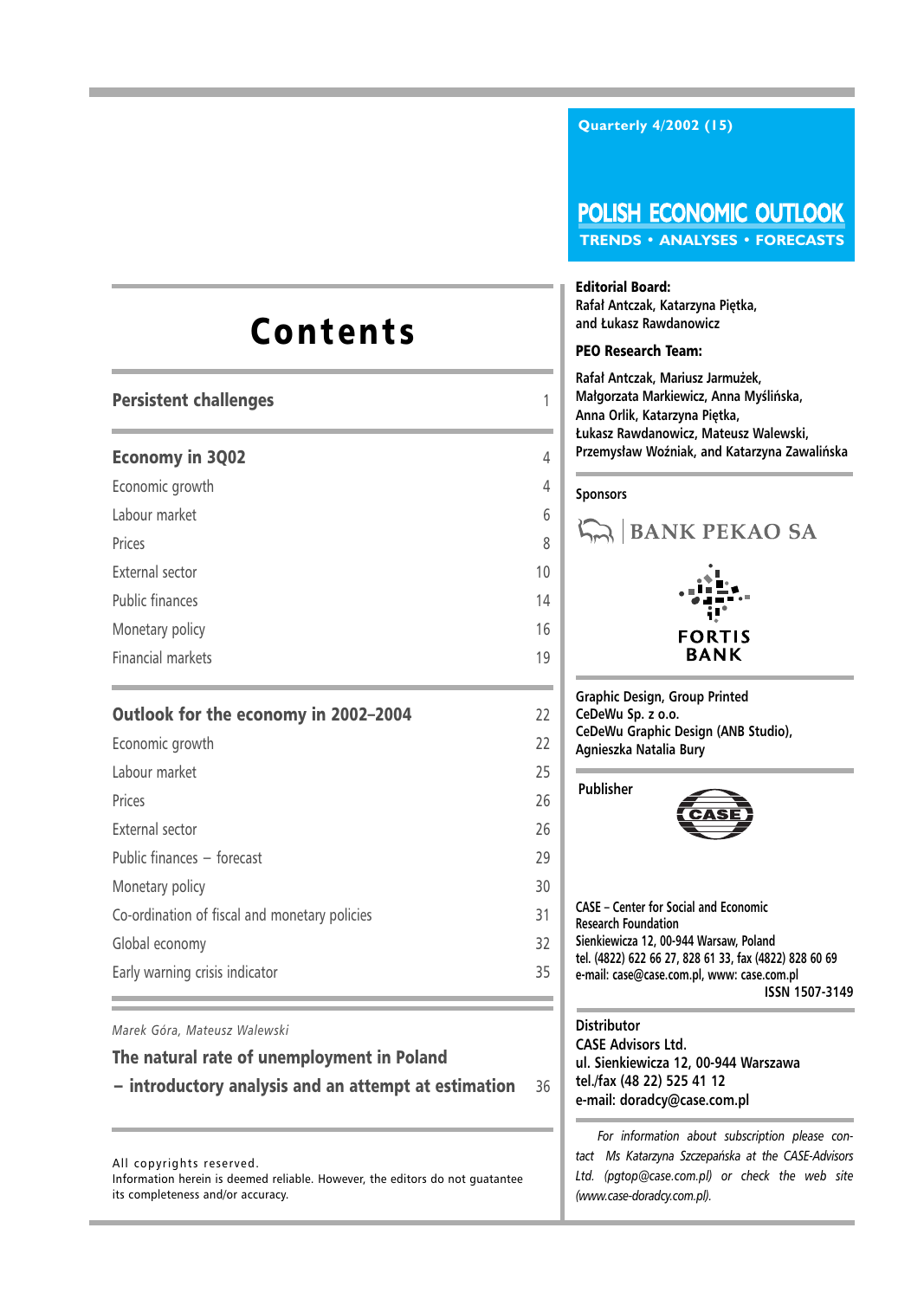Rafał Antczak, Katarzyna Piętka, £ukasz Rawdanowicz £ukasz Rawdanowicz



# Persistent challenges

## Moving forward, but slowly

3Q02 saw plenty of speculation on an economic recovery, with each new month bringing more contradictory information on industrial production, exports and retail trade. According to our estimates, GDP growth indeed accelerated (to 1.8%, as opposed to below 1% in the previous quarters), driven by consumption, exports and accumulation of inventories. Investments contracted despite real interest rates on loans to enterprises dropping by close to 3 p.p. since the beginning of 2001. This tends to support the opinion that interest rate reductions have limited impact on capital decisions, as over half of all investments are financed from companies' own resources.

Private consumption has been maintained more by a falling savings rate than by real income growth. We estimate that revenues from self-employment were the main source of income growth. The labour fund kept

|                                              | 2000    | 2001                                  | 2002                               | 2003                               | 2004    |
|----------------------------------------------|---------|---------------------------------------|------------------------------------|------------------------------------|---------|
| GDP (change in %)                            | 4.0     | 1.0                                   | 1.3                                | 2.3                                | 3.2     |
| Domestic demand                              | 2.8     | $-1.9$                                | 0.9<br>$\overline{\boldsymbol{X}}$ | 2.4<br>$\lambda$                   | 4.3     |
| Individual consumption                       | 2.7     | 2.1                                   | 3.2<br>$\overline{\boldsymbol{X}}$ | 2.6<br>↘                           | 3.5     |
| Investment                                   | 2.7     | $-9.8$                                | $-6.6$<br>$\lambda$                | 3.0<br>↘                           | 9.7     |
| Unemployment rate (%)                        | 15.1    | 17.5<br>$\overline{\mathbf{x}}$       | 18.3<br>ੇਖ                         | 18.2<br>$\blacktriangleright$      | 17.3    |
| CPI (average, %)                             | 10.1    | 5.5                                   | 2.0<br>$\lambda$                   | 1.8<br>$\lambda$                   | 2.1     |
| Trade balance (USD billion)                  | $-13.2$ | $-11.7$                               | $-10.2 \times$                     | $-11.9$<br>$\overline{\mathbf{x}}$ | $-13.6$ |
| Current account balance (USD billion)        | $-10.0$ | $-7.2$<br>$\mathbf{v}$                | -6.8<br>$\lambda$                  | -7.8<br>$\blacktriangleright$      | $-9.0$  |
| Current account balance (% GDP)              | $-6.3$  | $-4.1$<br>$\lambda$                   | $-3.7$<br>$\lambda$                | -4.0                               | $-4.5$  |
| Central budget balance (PLN billion)         | $-15.4$ | $-32.4$                               | $-43.4 \times$                     | $-43.3$<br>$\lambda$               | $-51.3$ |
| Public sector balance (% GDP)                | $-2.6$  | $-5.2$<br>$\overline{\boldsymbol{z}}$ | -7.5<br>्र\                        | $-7.6$<br>↘                        |         |
| Exchange rate (average)                      |         |                                       |                                    |                                    |         |
| <b>PLN/USD</b>                               | 4.35    | 4.09                                  | 4.09<br>$\lambda$                  | 4.03<br>$\blacktriangleright$      | 4.15    |
| <b>PLN/Euro</b>                              | 4.01    | 3.67                                  | 3.86                               | 4.00<br>↘                          | 4.17    |
| Broad money supply M3 (change in %)          | 11.3    | 9.2                                   | $-1.1$<br>$\lambda$                | 4.6<br>↘                           | 4.1     |
| Interest rate of NBP (28-day reference rate) | 19.00   | 11.50                                 | 6.50<br>↘                          | 5.50<br>↘                          | 4.25    |
| WIBOR 3M                                     | 19.61   | 12.30 $\lambda$                       | 7.30                               | 6.51                               | 4.86    |

#### Table 1.1. CASE Outlook, 2002−2004

*Source: Data − CSO, NBP, forecasts − CASE.*

*Note: Arrows point the direction of changes compared with the previous outlook.*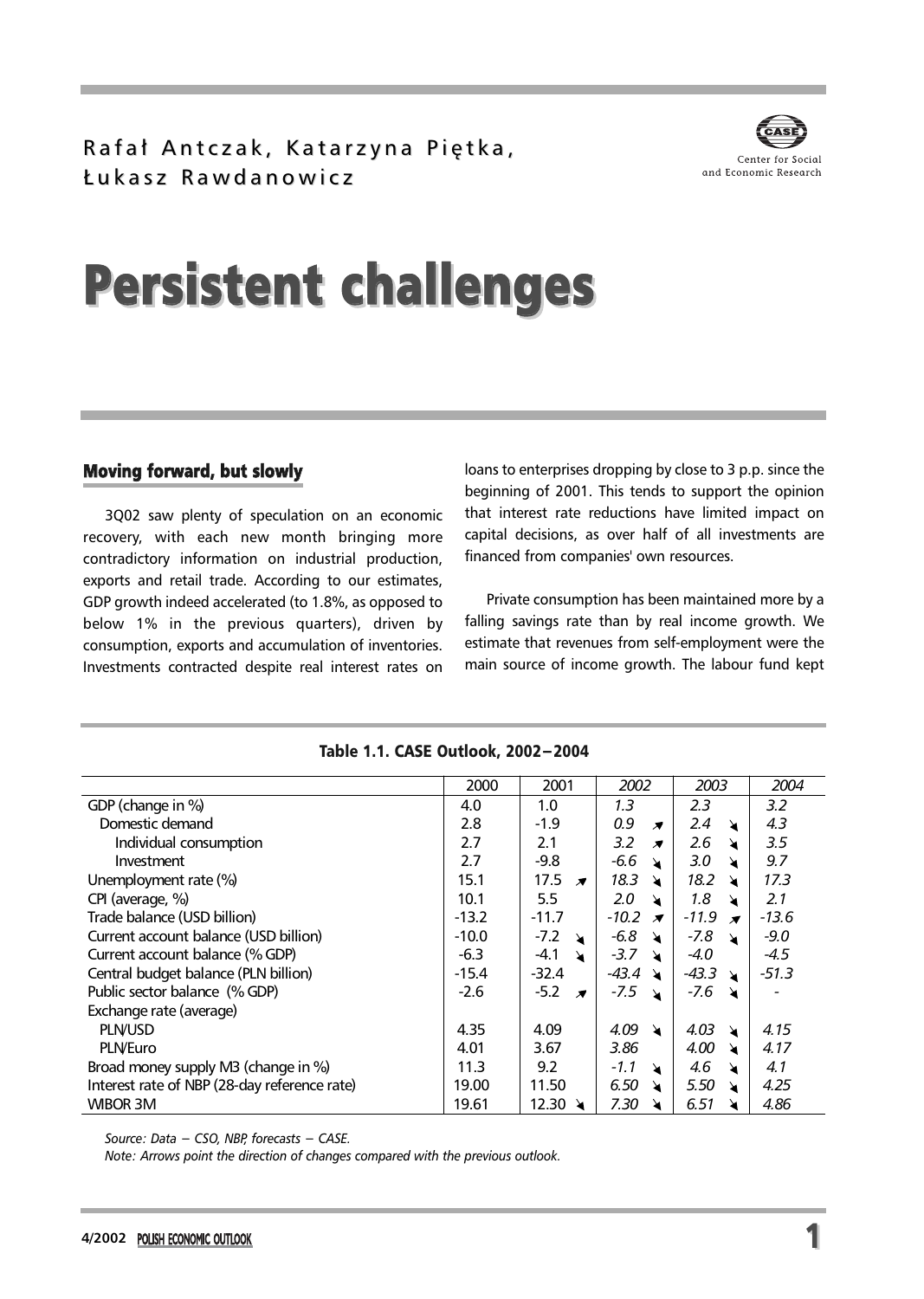

falling − employment reductions have been faster than growth in the average wage. Moreover, as the indexation rate for social transfers is close to zero they have run out of momentum somewhat.

Higher imports, stimulated by consumption and foreign demand, were heavily offset by strong exports. This was largely due to good performance in Central and Eastern Europe and non-EU developed countries.

In 4Q02, we expect continuation of the above trends: strong household demand, accumulation of inventories and stable exports. We have upheld our previous forecast of GDP growth in 2002 of 1.3%.

Perspectives for 2003 and 2004 are slightly better. Up to mid-2003 consumption demand and net exports are likely to be the main engines of growth, with investments then taking over. We forecast private consumption to grow more slowly in 2003 than in 2002, despite income dynamics slightly accelerating. To date, household consumption has been largely immune to signals of economic slowdown and increasing unemployment. We estimate further, that the possibilities for further consumption growth at the cost of a lower savings rate will be small. If foreign demand trends remain stable in 2003 (weak demand from the EU compensated by higher orders from Poland's eastern neighbours) maintaining current export dynamics is realistic. Imports, on the back of higher demand, are expected to grow even faster, with net exports ceasing to contribute positively to GDP growth. This would deepen the current account deficit, however it is expected to oscillate around moderate level of 4% of GDP. We maintain our previous forecast of 2.3% GDP growth for 2003.

Further investment recovery and acceleration of consumption are forecast to lead to an acceleration of domestic demand in 2004. Growth in capital expenditures should result from domestic factors such as higher profitability of enterprises, improvement in economic sentiment and lower interest rates. The impact of structural funds from the EU will not most likely be observed in the first year after accession (assuming that to be 2004) due to high requirement procedures attached to using the funds. An inevitable growth in imports is expected to weaken the effect of stronger domestic demand and exports, and GDP growth would be moderate (3.2%).

The big unknown is the PLN exchange rate against US\$ and euro (we maintain our forecast of the dollareuro exchange rate fluctuating around parity: 1:1). The economy's macroeconomic fundamentals are good and any problems (e.g. with fiscal policy) have been pinpointed and are being monitored by the financial markets. It is speculative factors that are expected to play the key role, in particular during Poland's accession to the EU. They could put continuous pressure on a nominal appreciation of the zloty. Such trends were observed in all previous candidate countries in the process of joining the EC/EU, either in the run up to or directly after accession. In our forecasts, we expect nominal zloty appreciation in the next three quarters and further cuts in interest rates.

## How much depends on EU membership?

Our limited optimism on economic growth over the next two years stems from structural features of the economy. As we outlined in our previous outlook, there are many micro- and macroeconomic question marks in Poland that undermine the possibility of achieving dynamic and stable growth. Firstly, the public sector − less profitable than the private sector − still plays an important role in the economy: in terms of employment (nearly 50% of employees in enterprises with over 9 persons), and sales (25% among enterprises with over 49 employees). Government policy has been doing little to radically change this. Secondly, privatisation has become got bogged down in the search for strategic, sector-based, solutions (in the case of steel, mining and energy) and facing opposition from a strong anti-privatisation lobby. Budgetary units tolerate growing tax arrears accumulated by inefficient sectors, thus de facto widening inequalities in the tax burden among enterprises. Another problem is the labour market. The president recently signed into law various, largely cosmetic, changes to the Labour Code. Further revisions are not likely in the near future. High unemployment mainly reflects structural unemployment, which cannot be absorbed through cyclical recovery (see, *The natural rate of unemployment in Poland*...). This will remain an important barrier for demand growth, as well as a burden on the budget (either through unemployment benefits or social assistance).

The key macroeconomic problem is the budget. First up, there are doubts about this year's deficit again.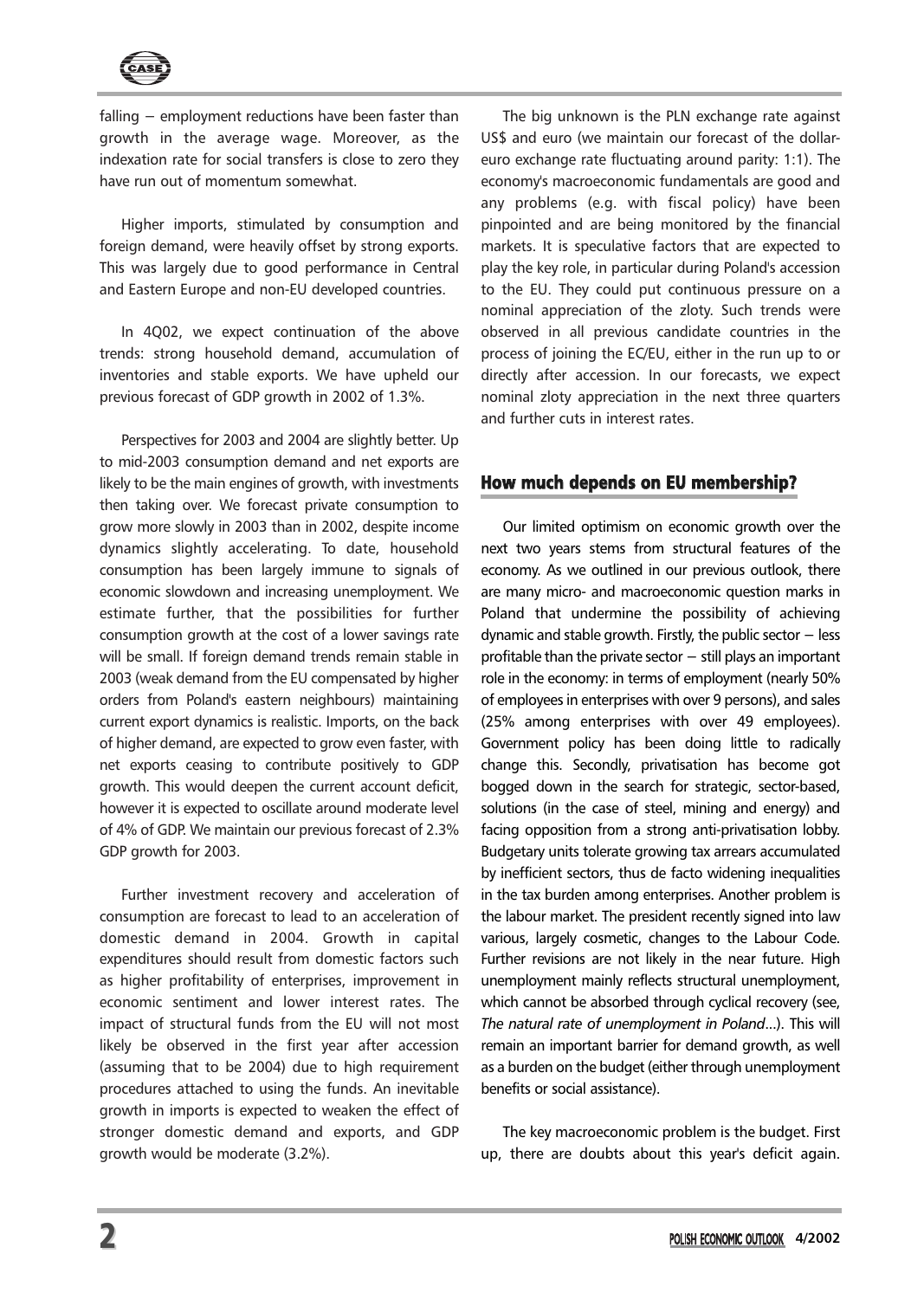

Budget revenues slowed in 3Q02, and this could lead to a gap of around PLN 3.4 billion by the end of the year. This gap could hit PLN 4.6 billion in 2003, as we forecast GDP growth at a lower level than has been assumed in the budget law. There are also several doubtful items on the revenue side (e.g. restructuring fees). However, even if shifts in 2003 budget expenditures (for example, to the following year or outside the central budget) may provide some relief, the situation in public finances in 2004 is expected to be far more serious. New EUmembership expenditures, as well as expenditures put off from previous years, may push the budget deficit up to around 6% of GDP. Poland would then fail to meet the last Maastricht convergence criteria (it has met the other three criteria: inflation, public debt and long-term interest rates). Given that a budget deficit of below 3% of GDP will be crucial at the moment of entering ERM-2 (planned for 2006), already now Poland is bearing the costs of fiscal imbalances. A strengthening of the crowding out effect is also visible and the structure of budget expenditures is worrying. Administrative expenses and subsidies to two public pension funds crowd out education expenditures and investments, for example, which is not conducive to creating favourable conditions for economic growth. The high share of fixed expenditures, furthermore, and limited determination of the government does not engender great hope for rapid changes in this area in the near future.

For Poland to join the EU on time (that is, in 2004) it has to pass through several stages, many of which are already behind us. The next stages (final negotiations, the Polish referendum and ratification of the agreements in the EU member parliaments) are not easy, though do not appear to be a threat to the accession timeframe. Instead, we foresee a problem that goes beyond the horizon of the nearest few quarters: the effectiveness and competitiveness of the Polish economy within the EU. Most of the key factors here lie in the sphere of fiscal policy. Aside from the poor prospects of transforming what is essentially a socio-administrative budget into a pro-development budget, attempts are underway in fact to fix high fiscal imbalances over a much longer perspective. Poland's finance minister at the ECOFIN forum (finance ministers meeting in Brussels) already now proposed changes to fiscal discipline − "averaging" budget deficits within the EU. This reveals an underlying attempts at fiscal loosening. The fact that several countries have already broken the Stability and Growth Pact this year in respect to budget deficits only serves to underpin this rhetoric. Moreover, EU directives aimed at liberalisation are often ignored. An example is the situation on the energy and telecom markets, and state aid. Such lack of discipline does nothing to push decisions on structural reforms in Poland. In this context, Poland's domestic micro- and macroeconomic policy is of crucial importance, both before and after EU accession. EU membership and the inflow of structural funds will never compensate for lack of responsible policies, which should be creating the fundamentals for stable growth.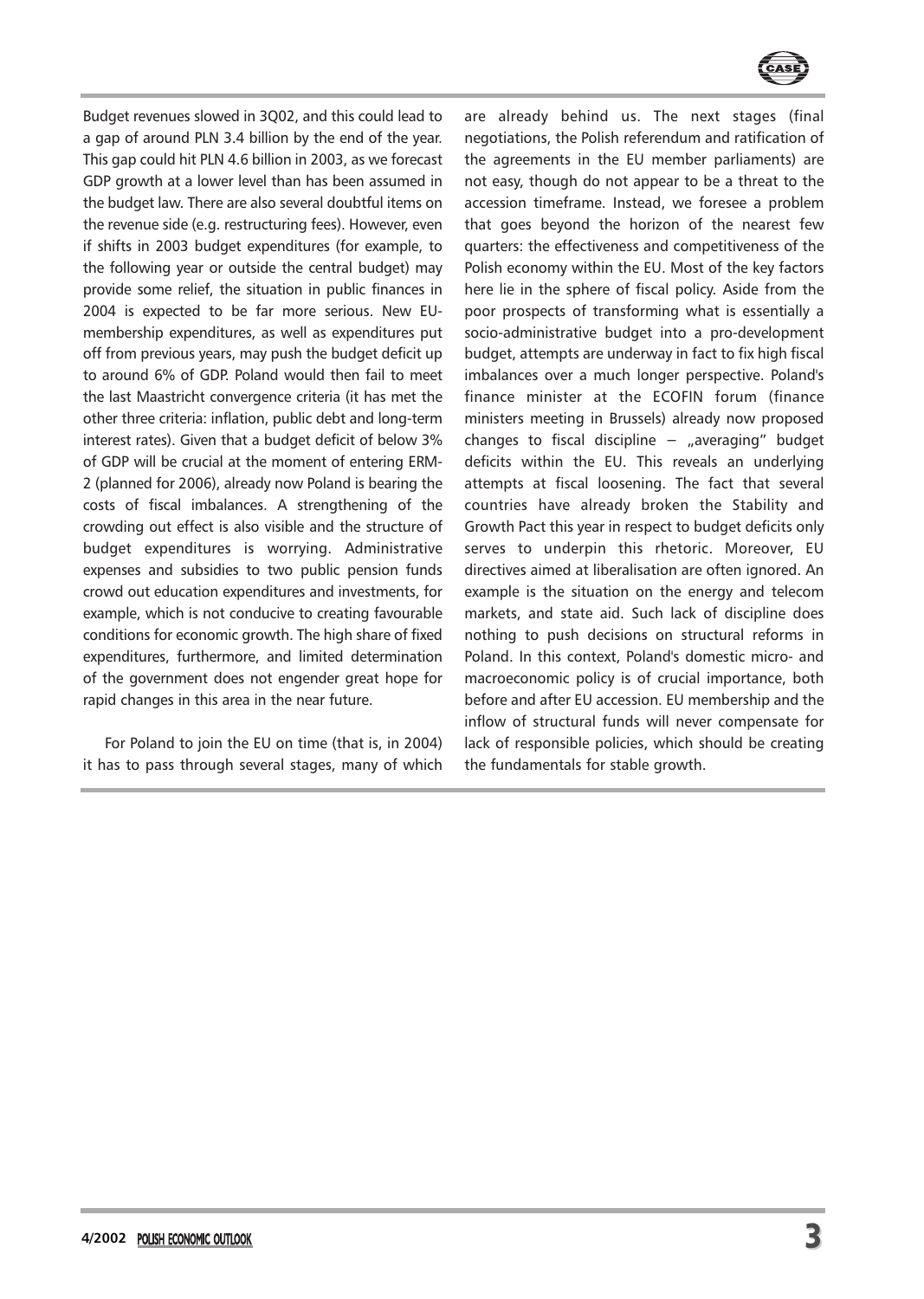

# Economy in 3Q02

## Economic growth

#### *Katarzyna Piêtka*

GDP and demand factors

#### **• Slow recovery of domestic demand**

Official figures on GDP growth in 2Q02 show we hadn't been far out in our earlier estimation (0.8% compared with our 1.0% estimate). While on the positive side, both domestic demand and exports appeared to grow faster, these were offset by high imports. Household consumption continued to grow strongly, public consumption was stable and inventories built up.

We estimate an acceleration of GDP growth to 1.8% in 3Q02. According to our estimates, the real dynamics of household incomes were slightly lower than in the previous quarter. Nevertheless, we see household consumption growing faster, on the back of an again falling yoy savings rate. This lower savings rate reflects a reduction in net banking deposits. During 3Q02 households withdrew deposits of PLN 2.8 billion, while the stock of credits increased by PLN 2.8 billion. On the other hand, we estimate that the increase in savings outside of the banking sector was higher (including investments in private building). This did not, however, compensate for the drop in net monetary savings.

According to our estimate, investments dropped in 3Q02 by over 6%, which means a small improvement. The most downward trend was registered in building investments, which were however partly offset by a dynamic growth in individual housing (over 20%). Registered growth in machinery and transportation imports, as well as their domestic production, indicates that purchases of these investment goods stopped falling. However, the substantial increase in production of machinery and transportation may not be entirely related to investments, since as the exports of these goods were rising steeply as well. There was a moderate improvement in enterprises' financial results, which we believe should also indicate less negative dynamics in investments. Net credits for enterprises, however, grew less than in 3Q01 (by PLN 0.7 billion compared with PLN 1.1 billion).

We also observed an increase in inventories − due to the good harvest and higher turnover in retail sales. This meant that total accumulation fell less than in the previous quarter.

Our pessimism about export potential turned out to be premature. We estimate export volume dynamics at a level of 6.1% in 3Q02. Enterprises faced with poor economic performance in the EU are effectively using growth in Central and Eastern Europe. Higher exports led, however, to higher imports. Moreover, higher domestic demand is also pushing import growth. Despite this, net exports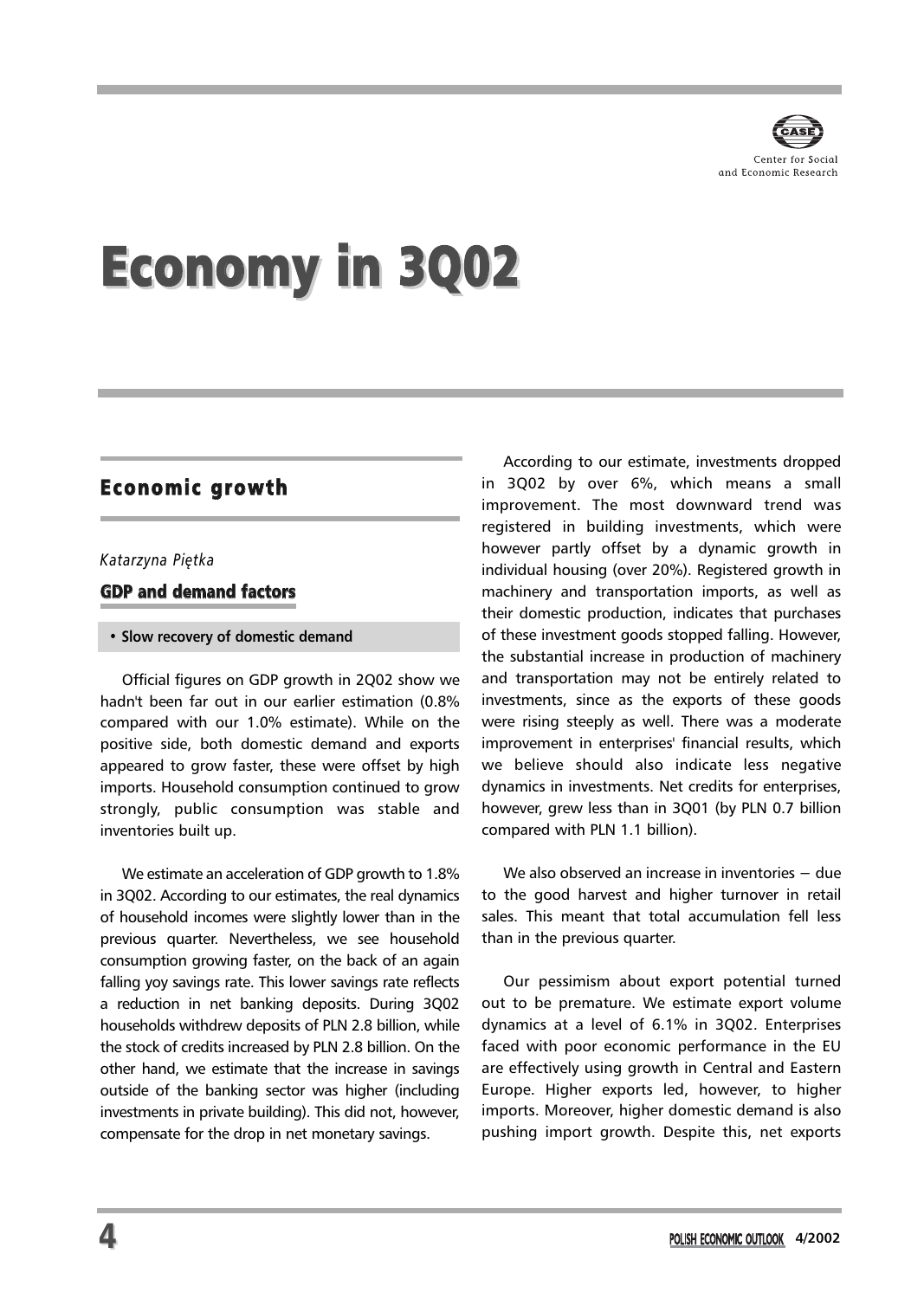#### Economy in 3Q02



fell in real terms and contributed positively to GDP growth.

## *Katarzyna Piêtka*

## Real sector

- **Growth in industrial production**
- **Smaller falls in construction**

In 3Q02, manufacturing sales grew for the first time in many months. This growth was enough to cover falls in mining and energy, and kept overall industrial production growing. A clear majority of manufacturing sectors registered higher sales. Falls were experienced in tobacco manufacturing (tobacco exports plummeted drastically in 3Q02), coke and petroleum products, as well as the production of specialised equipment (like medical and precision instruments, or transport equipment other than vehicles and trolleys).

Dynamic growth in individual housing has been taking place in parallel to falls in other investments in buildings. As a result, we estimate that drops in overall construction sales were deeper than the figures for companies with over 9 employees indicated.

According to our estimates, growth in value added in market services accelerated to 4.1% in 3Q02. This was reflected in higher of retail and wholesale turnover. Volumes of goods transportation were also on the rise. The number of new telecom lines increased quite rapidly. On the other hand, however, passenger transportation and other market services were contributing negatively to the overall growth in services.

Since the beginning of the year, net indirect taxes have been falling in real terms or growing negligibly. At the same time, they have been increasing in nominal terms dynamically (especially in 2Q02), and this was in line with actual budget revenues. As a consequence, the indirect tax burden over value added increased. This is most likely the result of rising excise and VAT rates on some goods at the beginning of the year, as well as a one-off effect of extending the VAT repayment period (described in the previous issue of PEO). We estimate that the indirect tax deflator was not as high as in the previous quarter. This, together with less dynamic budget revenues from indirect taxes, brought about the same level of net indirect taxes in real terms. This means that with gross value added growing by 1.9%, GDP increased by 1.8%.

## *Anna Myœliñska*

## Enterprise finances

- **Improved sales results, but gross financial results still weak**
- **Decrease in loans for big enterprises**

2Q02 was the third quarter in a row to see a yoy improvement in financial results from the sale of the products, goods and materials in enterprises employing over 49 people. The results, though, are still lower (in nominal terms) than two years ago. This recovery stems from a slight reduction in costs, accompanied by stable revenues. Over half of the financial results (profits minus losses) are from the manufacturing sector. The biggest rate of increase in the financial results was achieved in trade. Construction made a small loss.

Gross financial results of enterprises were exceptionally low in 2Q02, amounting to PLN 1.8 billion, or almost two and a half times less than in 1Q02 and over two times less than in 2Q01. The difference between financial results from sales and gross financial results has increased drastically (qoq as well as yoy). In other words, results from other operating activity, on financial operations and extraordinary events have significantly worsened. This may have been caused either by an exceptionally difficult financial situation in 2Q02 (the need to sell non-financial fixed assets at a loss, receivables written-off as a result of bankruptcy procedures, paying off expensive loans, foreign exchange losses incurred because of unexpected for many firms strengthening of the zloty) or by creative accounting. Following the decline in gross results, net financial results decreased, dropping below zero. Surprisingly enough, the share of profitable enterprises (in terms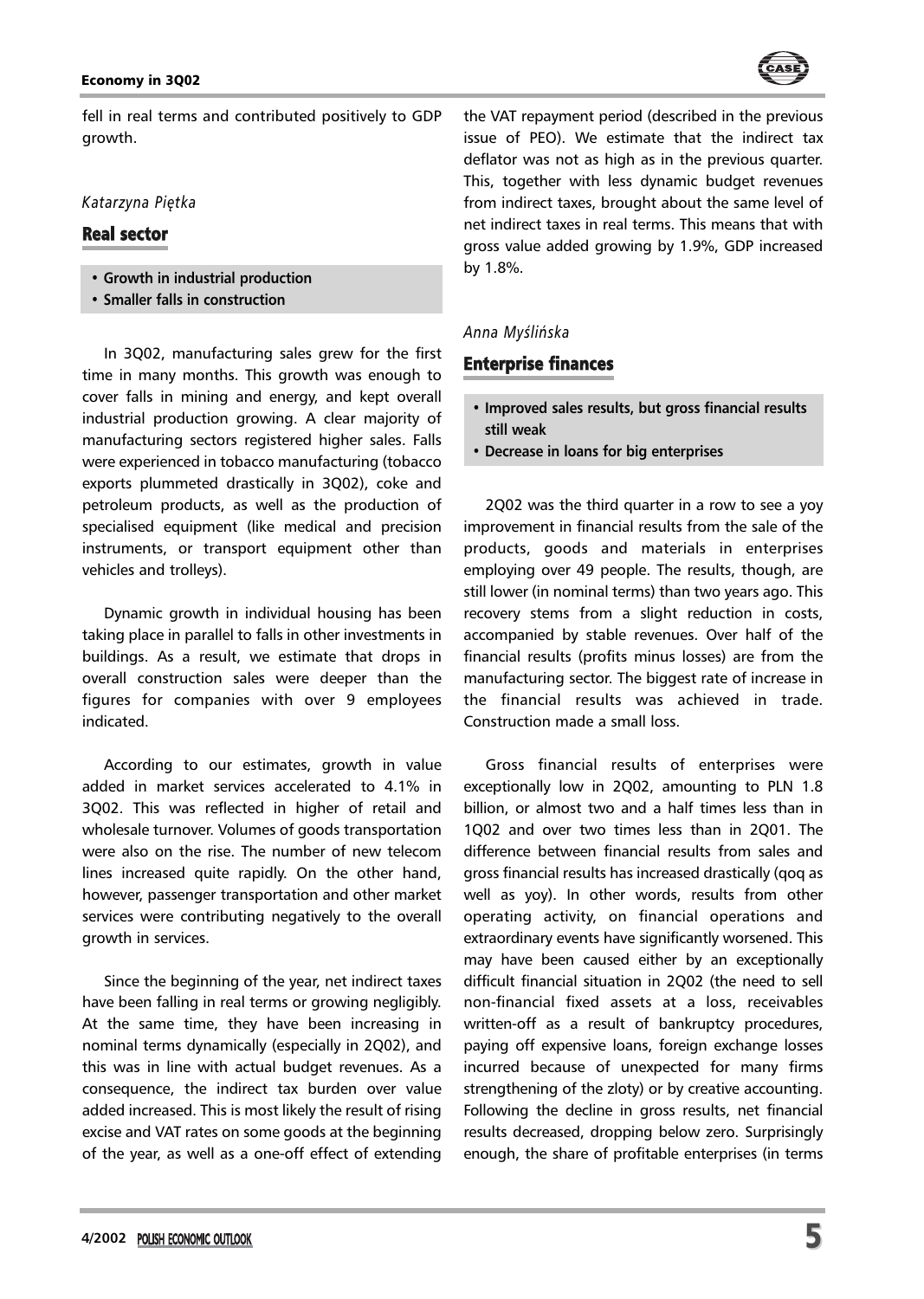

of net profits) in all enterprises increased to 57.4% (in comparison with 54.7% in 2Q01 and 52.4% in 1Q02). This can be explained by the remarkable asymmetry in ownership structure. The private sector<sup>1</sup>, consisting of numerous small firms, achieved almost PLN 1 billion in profits, whereas the public sector showed losses amounting to over PLN 1 billion.

The profitability rate of gross turnover increased in comparison with 2Q01, though was still lower than in 1Q02, mainly due to weakened indicators in the public sector (0.3%). The private sector saw a slight decrease in profitability (to 1.8% from 2.1% in 1Q02). Poorer profitability in the public sector is connected with the dramatic decline of sold industrial production (1H02 was 20% worse yoy). Despite worsening indicators, the public sector continues to have a higher rate of wage growth than the private sector.

Big enterprises surveyed by the CSO (Central Statistical Office) significantly decreased their demand for loans in 2Q02. Any decline in loans (and one as big as this − by 2.3% qoq) has not been seen for a long time. The behaviour of small enterprises was quite different. NBP data (covering loans extended to all enterprises) show a yoy increase in loans (2.6%) as well as a seasonal rise (4.8% percent qoq). However, analysis of the NBP data can indicate a degree of entrepreneurs' wariness − deposits made by firms were growing considerably faster (both the increase and growth rate were bigger). As a result, net credits declined. Foreign loans continued to rise briskly − trade credits as well as loans incurred by sectors other than government and banks increased. Enterprises seem to be looking for cheaper, nondomestic, sources of financing.

One should expect 3Q02 indicators, soon to be published by the CSO, to show a slight improvement in the financial state of enterprises. This expectation stems from the observation of falling wage bill on the one hand, and increasing production sold in industry accompanied by a rise in

production prices, on the other. Increases in business trends indicators noted by the CSO in 3Q02 would also appear to point towards recovery. Overall, the economic climate appears to be far more favourable, even in construction.

#### *Mateusz Walewski*

## Labour market

- **Unemployment growth slows**
- **Lower pace of heavy industry restructuring**
- **Stable real wages**

## Unemployment

At the end of 3Q02, the number of unemployed was 3,112,600 − 21,700 more than at the end of 2Q02 and 192,200 more than at the same time in 2001. The unemployment rate reached 17.6% − that is 1.3 p.p. more than a year ago. However, although unemployment is still increasing, plenty of signals appear to indicate an upcoming − albeit slight − improvement on the labour market. Above all, the rate of growth in unemployment is decreasing: in September 2001 there were 391,600 more unemployed than in September 2000; while in September 2002 the number of unemployed was only 192,000 more than in September 2001. This falling rate began in 2Q02 and continued in 3Q02, suggesting it may be sustainable.

The weakening rate of unemployment growth is mainly influenced by increased numbers of people quitting the unemployment register, a process that had already started in 1Q02. The number of job offers is also increasing. On average during 3Q02 there were as many as 23% more job offers than in 3Q01. The average quarterly numbers of people signing on as unemployed has been stable for the last two years.

<sup>&</sup>lt;sup>1</sup> The public sector is comprised of state and local government administration enterprises. The private sector consists of privately owned units, both domestic and foreign. In the case of enterprises with "mixed" ownership the dominance of either private of public stakes is the key determining criterion for statistical classification purposes.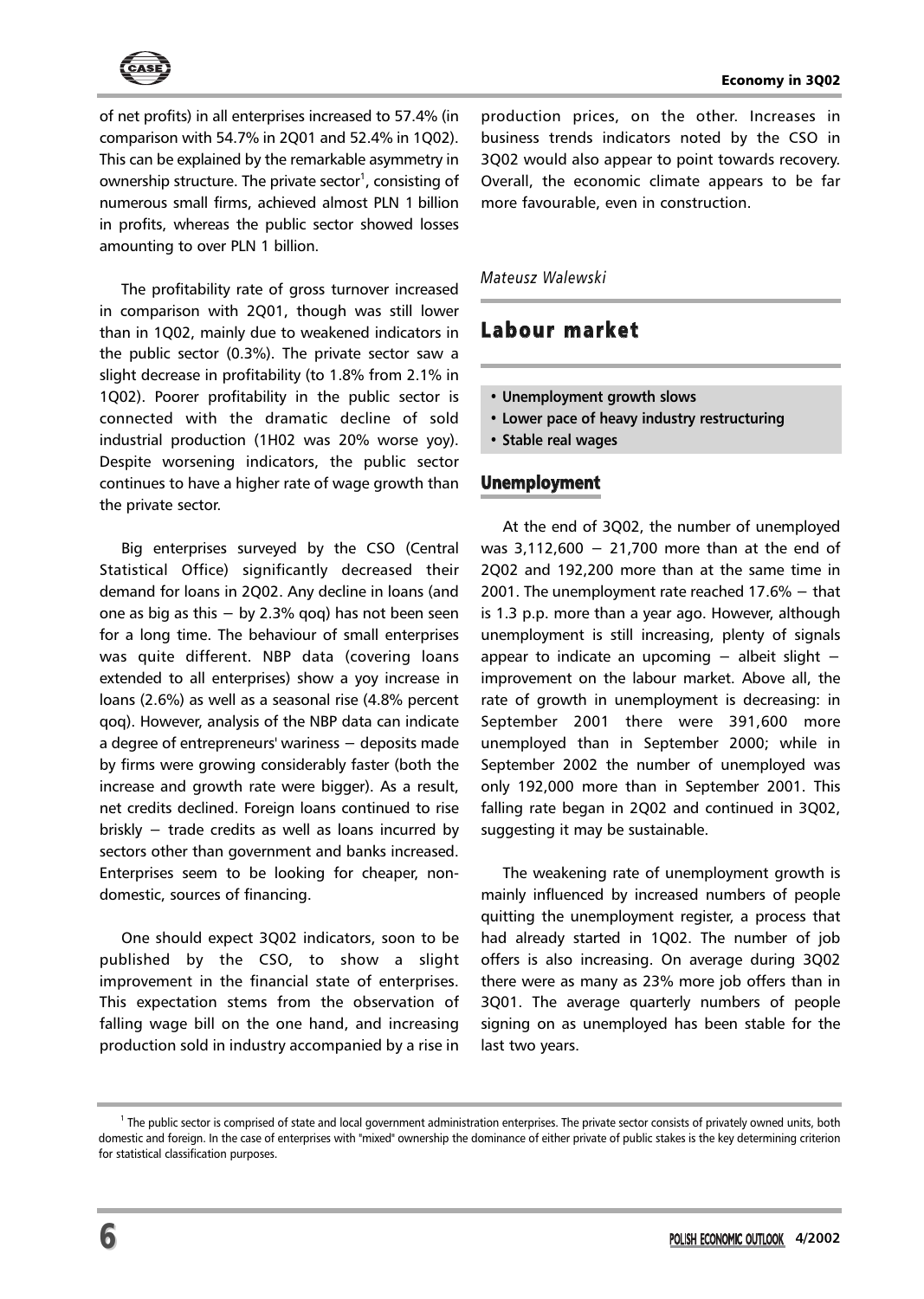

The number of unemployed who lost jobs due to group dismissals is also decreasing, though not by much. However, this − combined with the decreasing number of group dismissals planned by enterprises − may indicate that this positive trend will continue.

There are no clear effects yet of the government's program "A First Job". The number of graduates signing on at labour offices has stabilised at about 150,000 every month.

President Kwaśniewski in August 2002 signed into law the amendments to the Labour Code that had been voted by Parliament in July. Some of the amendments come into force as early as November 2002, the rest at the start of 2003. The majority of the changes are aimed at loosening regulations governing work schedules, decreasing the administrative burden for enterprises with less than 20 employees and expanding the possibilities of using fixed-term employment contracts. These are all good news for advocates of increased labour market elasticity as they cut some red tape surrounding the employment process, especially for small enterprises.

Doubts have been raised, however, as to the amended rules for defining employment relationships. The changes were designed to limit the possibilities of using Civil Code agreements instead of employment contracts. From the legal point of view, definitions of labour relationships were not changed in the amendments. The rule making employers not obliged to pay for employees' first day of sick leave if the leave is shorter than 7 days may simply become ineffective. Some have expressed serious doubts, also, on the new rule obligating employers to grant a 4-day "emergency leave" to employees even if they have applied for it on the same day as the leave starts. The large number of such sick leaves may paralyse the work of some enterprises, especially smaller ones.

The results of the 2002 Labour Force Survey (LFS) partially confirm the positive trends observed on the labour market in 3Q02. According to the LFS, the number of unemployed in 2Q02 was 3,432,000 − 224,000 more than in 2Q01. This indicates less dynamic unemployment growth  $-$  in the analogous period of 2001 the number of unemployed increased by 383,000. According to the LFS, unemployment in 2Q02 stood at 19.9%.

## Employment

The widely held expectation that the situation on the labour market will improve is based on a weakening of falling employment trends over the last 6 months. This weakening is partially the result of a decrease in the pace of restructuring in heavy industry and mining. Since the beginning of 2002, employment in metallurgy and mining has fallen by 3,000 in each. In the analogous period of 2001, employment cuts were, respectively, 12,000 and 7,000 and, in 2000, 18,000 and 16,000.

Employment has risen more dynamically in the trade and repairs sectors. It has also risen (though less strongly) in real estate services and business services. Falling employment in the communal services has been stopped. Employment in construction is still declining. This results from poor trends in the sector. Employment in construction at the end of 3Q02 was 53,000 (or 11%) lower than a year earlier.

Unlike the data on registered unemployment for 3Q02, LFS data for 2Q02 do not indicate any increase in labour demand. The number of employed is decreasing faster in 2002 than in 2001. In 2Q02, the number of employed was 13,821,000 − 431,000 less than a year earlier. This decline is bigger than in 2001, when it was only 266,000. Consequently, the activity rate (that is the share of employed and unemployed in the total population over the age of 15) is also decreasing. In 2Q02, the activity rate was only 55.6%, more than 1 p.p. less than a year earlier. The activity rate decrease in 2002 is the highest for the last 3 years. This may indicate that improvements on the labour market that are based on data on registered unemployment may be partially the result of disincentives for the unemployed to look for work, and quitting the register.

## Wages

The downward trend of nominal wages is stable. In 3Q02 the annual increase in nominal wages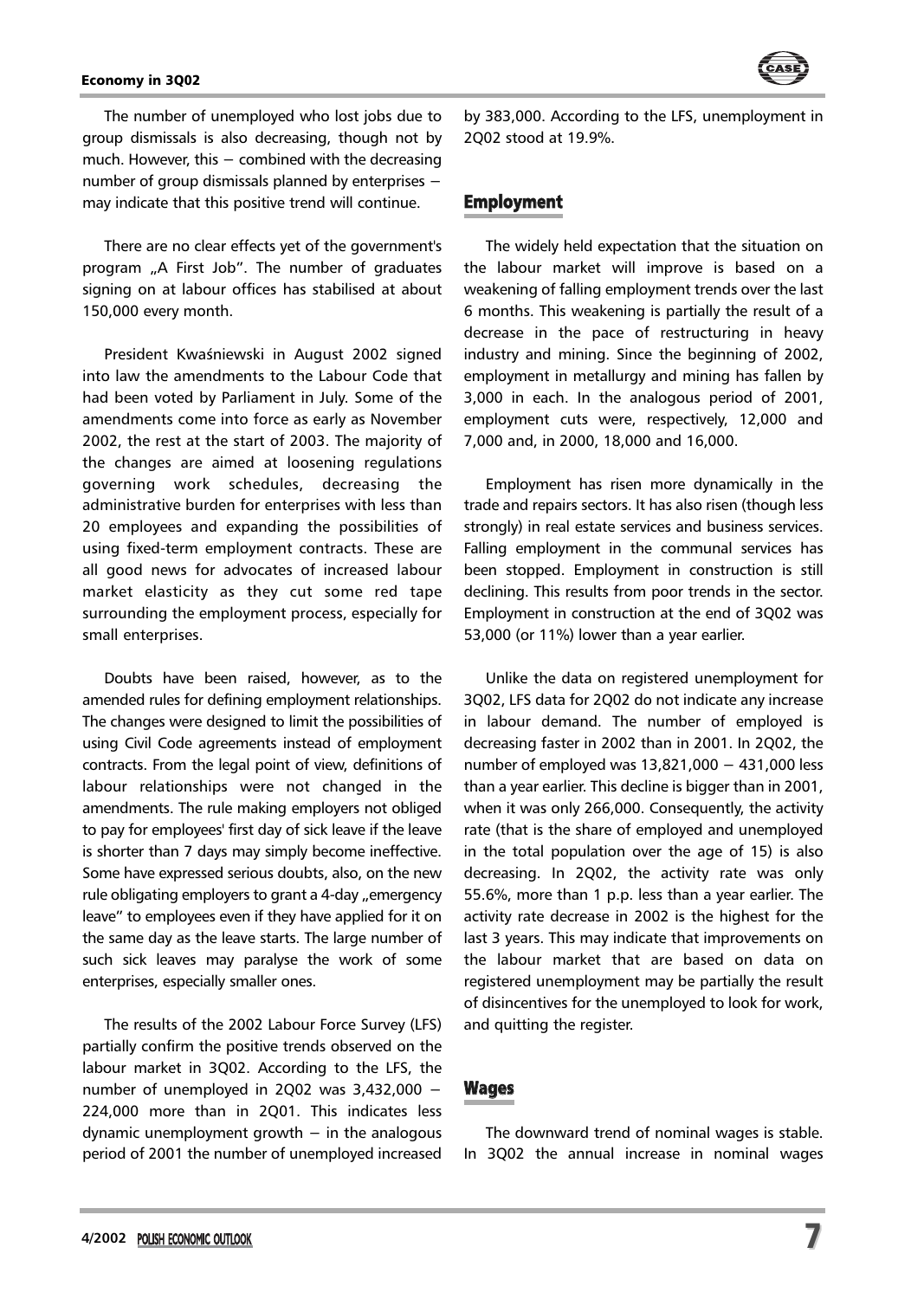

reached on average 3.6%. This lower increase is not as big as the decrease in inflation, which means that the increase in real wages has stabilised at an annual rate of 1.9% since the beginning of the current year.

Mining has one of the highest wage growth trends. This is a further reflection of the restructuring slowdown in the sector. The average wage for the first nine months of 2002 was 7.1% higher than in the analogous period of 2001. The average wage in the entire enterprise sector grew in the same period by only 4.1% and in manufacturing by 3.6%.

## **Prices**

## *Mariusz Jarmu¿ek*

## Main price indices

#### **• Stable disinflationary factors**

In 3Q02, the CPI dynamics continued to decline, whereas the PPI slightly accelerated. This was due to still weak domestic demand and favourable supply factors.

In 3Q02 the depreciation of the zloty against the basket comprising the dollar and euro (inflationary pressure) was compensated by a continued output gap (deflationary pressure), which did not allow for an adequate response from domestic prices to the change in the exchange rate. It should also be stressed that both PPI and CPI dynamics have reached similar levels, which could be related to lower profit margins and lack of pressure on the CPI. Nominal wages dynamics remained at a low level, indicating lack of wage pressure in the economy. This stemmed from the situation on the labour market.

There were no monetary-driven inflationary impulses in 3Q02. The majority of supply factors in fact had a disinflationary effect. This year's harvests are estimated at a similar level to previous years. And this, along with inventories from the past few years, allowed oversupply to build up. A similar situation was seen on the meat market, where retail prices did

not alter over the analysed period. Lower costpushing factors – and the decline in inflationary expectations related to it  $-$  were also supported by energy prices, which rose by 6.5% yoy. This was substantially less than previously assumed by the Energy Regulatory Office. Crude oil prices experienced an upward trend and oscillated in the range assumed by OPEC. This was reflected in domestic fuel prices, which slightly increased in September.

The PPI rose slightly in comparison with 2Q02. This was partially the result of zloty weakening against the basket by 7%. However, the unclosed output gap, along with increasing competition on the domestic market, created a situation in which depreciation of the domestic currency was only partially passed on to prices. The main factors behind the increase in prices remained rises in sectors such as electricity, gas and water supply and to a lesser extent than in the past, mining and quarrying. Prices in the former sector increased by 6.9%, a lot more than the aggregated index. This reflected the ineffective structure of the economy where monopolies distort production costs.

## *Katarzyna Zawaliñska*

## Agricultural commodity prices

## **• Surprisingly low prices of agricultural commodities**

In 3Q02, prices of the most important agricultural commodities were substantially lower than the June forecasts made by CSO and the previous month's average (procurement wheat prices were 8.4% lower, rye 14% lower, beef 3% lower and pork prices stayed unchanged, though they usually seasonally increase in 3Q02).

Grain surpluses continued  $-$  total supply of grain in the 2001/2002 season amounted to 30.3 million tons (against total domestic consumption of 26.6 million tons). The surplus was also 2.4 million tons larger than in the previous season. Thus, grain imports were very limited in 2002, amounting to only 840,000 tons, what resulted also from low domestic grain prices (relative to foreign markets). As a result, the current season began with increased opening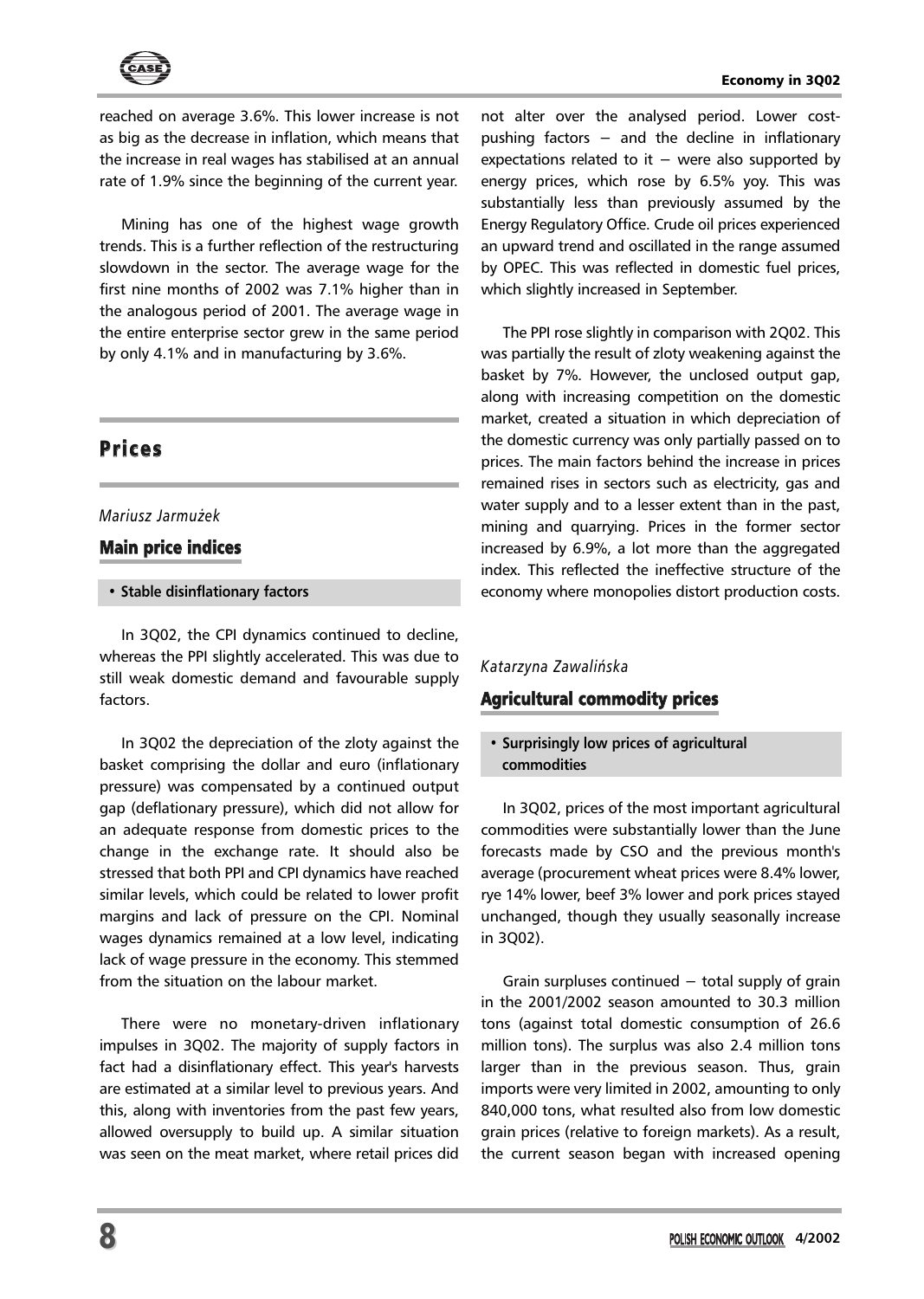

stock (for the first time in two years), which in July was estimated at 3.6 million tons, i.e. 1 million tons higher than in the previous season.

Crops in 2002 were 0.6% lower than in 2001, though, due to the increase in opening stocks, total domestic supply in the 2002/2003 season may yet stay at a similar level to last season or may even grow − it is estimated to come in at 30.0−30.5 million tons. Despite expectations for higher demand this season (domestic consumption is estimated at 27.6 million tons) grain surpluses are likely to remain. Grain imports are estimated at between 0.9 to 1.4 million tons, higher than last season's. This results from the high level of European export surpluses and comparative prices that don't tend to favour Poland. The level of grain procurement prices in Poland and the EU set for 2002, added to the current euro exchange rate, means that grain imports are more profitable not only within quota-free agreements, but also within the WTO contingent with 25% tariff rate *ad valorem*.

Increasing profitability of swine production (due to low feed prices) triggered an upward trend in hog production  $-$  in July its level increased by 9.4% yoy − which caused an increase in already high surpluses of pork. In 3Q02 downward pressure on the price was stopped thanks to seasonal decline in its supply. It is expected that the falling pork price trend that started at the beginning of this year will continue due to the further expected increase in hog production in 2H02 (the annual rate of increase is estimated at 10%) and the positive balance of pork trade (the first for seven years). According to CSO, pork prices in 4Q02 will decline on average by about 4.6% compared to 3Q02.

Beef prices have been quite stable for a longer time, though declined in  $3Q02 - by$  a negligible  $3\%$ . This despite CSO's announcement that consumer confidence in beef had been restored, and despite growing exports (in 1H02 exports were twice as high as in 1H01). The reason behind the fall in beef prices, however, was the sale of stocks accumulated by the Agricultural Market Agency (ARR). In 4Q02, beef prices should stay at a similar level, or may increase insignificantly (by up to 20 groszy) over their level in 3Q02, assuming exports are further supported by the actions of ARR and demand remains weak.

*Przemys³aw WoŸniak*

## Core inflation

The core inflation trends that were observable during the proceeding few months continued in 3Q02. All NBP-calculated indices fell sharply, while the alignment of most core series against the headline inflation series remained unchanged. Net inflation (calculated without the prices of food and energy) still significantly exceeds headline inflation, however, the distance between both inflation measures rose a few months ago to stabilise recently at a relatively high level of about 1.5 p.p. This indicates that food and energy jointly continue to constitute a strong disinflationary factor. In the case of the food aggregate, disinflationary pressure stemmed mainly from falling prices of staple food products: flour (a 5.4% drop on an annual basis in September), meat (5.3%), vegetables (5.5%) and sugar (10%). Overall, in September 2002, the total food aggregate was 2.2% cheaper than last year (in October 2002 − 2.1% cheaper), which, considering its 30% share of total consumption basket, translates into a significant lowering of the headline inflation trend. The outlook is different for fuels' prices which are also eliminated from the net inflation index. For several months now, prices of fuel have been gradually rising, contributing to the reversal of the annual trends. August 2002 saw positive annual fuel price moves for the first time since February 2001. Recent data confirm this trend − since September fuel price inflation has exceeded headline inflation (in October annual fuel price growth amounted to 4.1% vs. 1.1% CPI growth). In the near future this tendency is likely to narrow the distance between the net and headline inflation measures. With low food prices prevailing, this will amount to lowering disinflationary pressures from the 'food and fuel' aggregate.

Administered prices registered on average higher price dynamics than the general price level. This is reflected in the lower (compared to headline inflation) annual dynamics of core inflation excluding administratively controlled prices, which fell to a record low level of a mere 0.5% in September. For a couple of months now we have been observing a widening of the deviation between the two inflation measures, suggesting a stronger role being played by controlled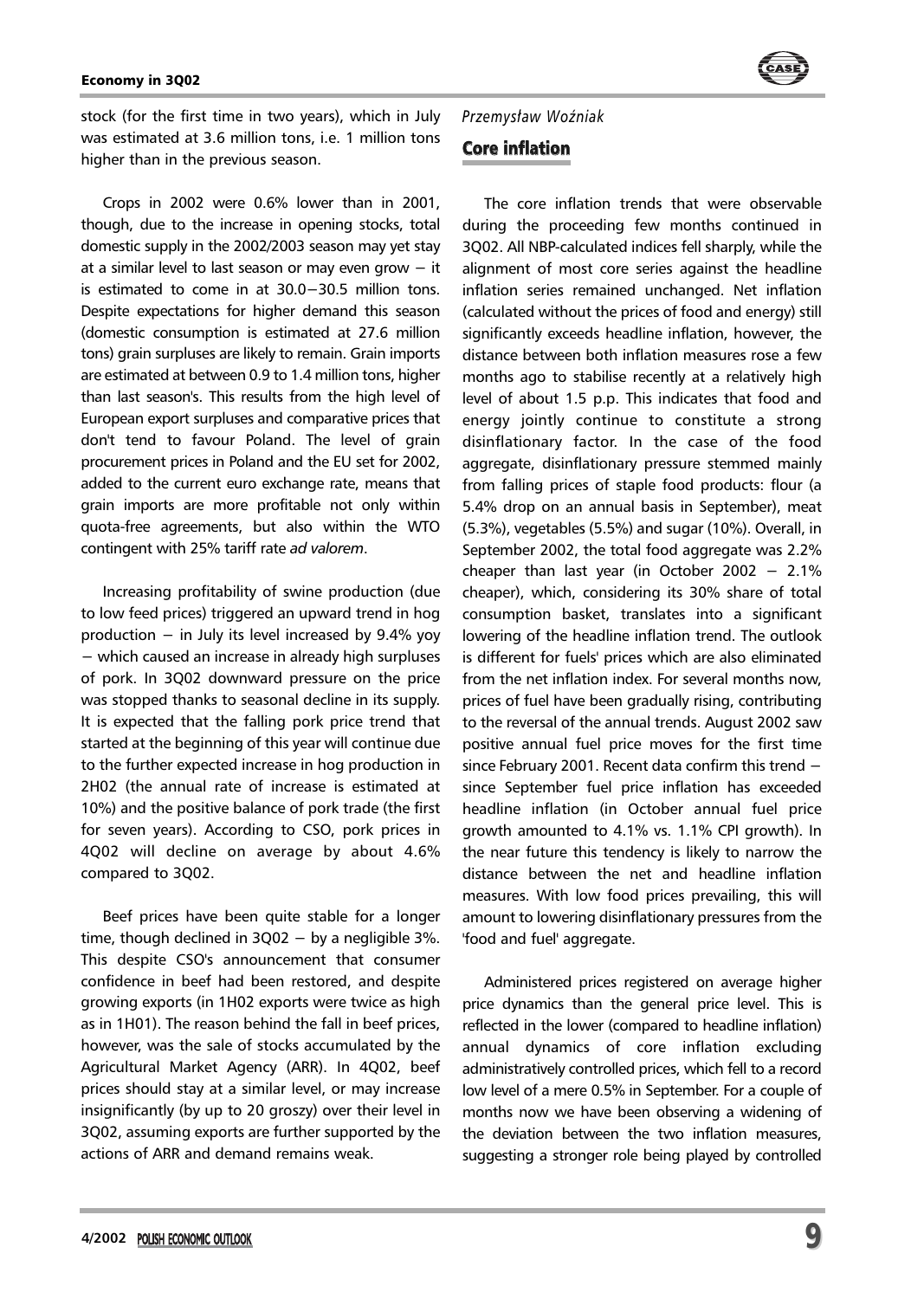

Chart 2.1. Core inflation, 2001−2002 (% changes, yoy)

prices on inflation. In this sector, the biggest price hikes (as of September) were registered by electricity and gas (annual price growth of over 6%), hot water supply (over 7.9%), as well as public tv and radio subscription fees (11.9%) and state administration fees (20.6%). Prices of telecommunication services remained at an unchanged level against 2001. Over the next couple of months the growth of prices of controlled goods is likely to be dampened by a cut in the rate of the alcohol excise tax. This should contribute to a slowing of alcohol price dynamics and, consequently, impact on the price dynamics of the entire aggregate of controlled items.

The 15% trimmed mean performs best in filtering out reversible shocks that destabilise headline inflation (see chart 2.1). The two indices have been running roughly parallel for the past 12 months, which suggests that disinflationary processes encompass many sectors and are relatively comprehensive. Recent months have not brought about any changes with respect to the nature of disinflation, leading us to predict that the trimmed mean and headline inflation will exhibit similar trends in future months.

Strong disinflationary tendencies present in the economy are also confirmed by the remaining two core inflation measures calculated by the NBP: core inflation excluding the most volatile prices as well as core inflation excluding the most volatile prices and the price of fuel (not represented in the chart). Both measures indicate developments for the most stable (exhibiting lowest price variance) groups of consumer goods. In line with other core inflation indices, these two series have pointed to consistent disinflation stretching beyond sectors prone to supply shocks for several months now.

## External sector

## *Rafa³ Antczak*

## Exchange rates

#### **• Quarterly weakening of the zloty**

During 3Q02, the zloty weakened on average by 2.6% against the dollar and by almost 10% against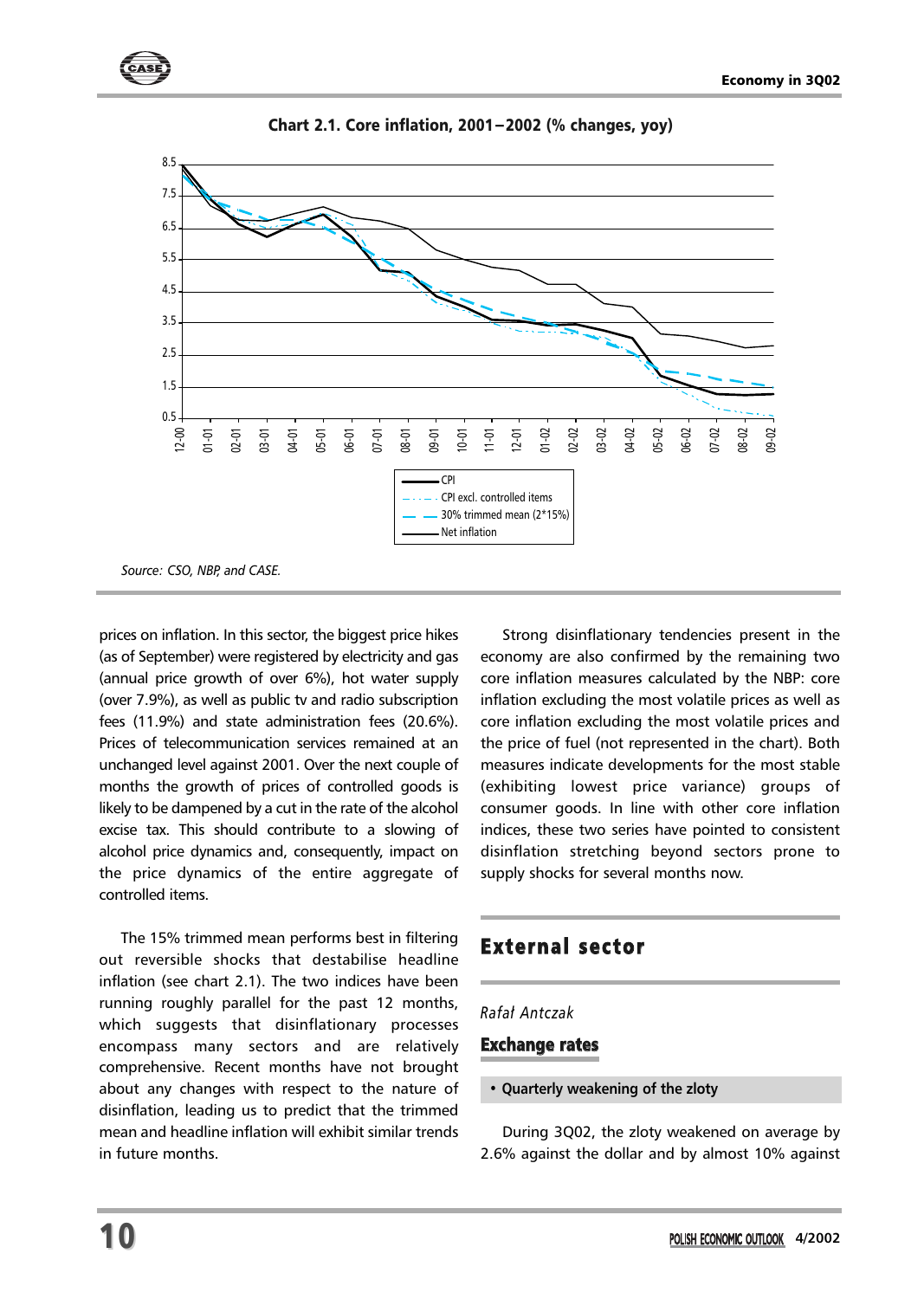

the euro (by 7% against the currency basket). Depreciation against the euro also took place on yearly basis (5.1% at end-September), but the zloty still strengthened against the dollar (appreciating by 2.1% in end-September). The weakening during 3Q02 to maximum level of 4.23 PLN/US\$ and 4.18 PLN/euro (on July 9) resulted from the change of finance minister and speculation surrounding the plans of new minister, Grzegorz Kołodko. After this period, the zloty's exchange rate revealed fluctuations in the range of 4.02−4.21 against the dollar and 3.95−4.21 against the euro.

Zloty fluctuations during 3Q02 were also affected by minor changes in dollar-euro exchange rates in the range of 0.96−1.01, or by 4.5%. Stabilization of the euro against the dollar around parity was in line with our expectations.

The cuts in the NBP's interest rates by a combined 100 basis points during 3Q02, with inflation unchanged, led to lower real interest rates (to around 6%). However, this did not stem the inflow of portfolio capital, whose net balance amounted to US\$ 571 million (US\$ 2.4 billion from the beginning of the year). Investors were mostly attracted by Treasury papers, and investments amounted to US\$ 1.1 billion

in 3Q02 (US\$ 3.7 billion from the beginning of 2002, which resulted in an over 170% increase against the same period of 2001). The foreign sale of Polish government T-bills for US\$ 400 million in September was responsible for the one-third leap in portfolio investments during 3Q02. There was, however, a drop in investments in stocks, whose balance was almost US\$ 250 million lower in 3Q02 than in 2Q02 (and US\$ 585 million lower than at the beginning of 2002). The strong inflow of portfolio investment was accompanied by negligible privatization revenues and a decline in FDIs, whose total amount was down from US\$ 4.1 billion to US\$ 2.5 billion after three quarters of 2001 and 2002, respectively. The surplus in the balance of other investments resulted from a strong decline in Polish receivables abroad, mostly cash and deposits, by US\$ 2.1 billion in 3Q02 (by US\$ 2.8 from the beginning of the year) and also decline in Polish payables abroad (respectively, by US\$ 567 million and US\$ 1.1 billion). In the latter case, this was a result of repayment of capital to the Paris Club of US\$ 603 million. Withdrawal of deposits from banks abroad may reflect a decline in exchange rate risk in the eyes of domestic financial institutions. As a result, the capital and financial balance totalled US\$ 2.7 billion in 3Q02, which, with a current account deficit of US\$ 913 billion (and small deficit in errors and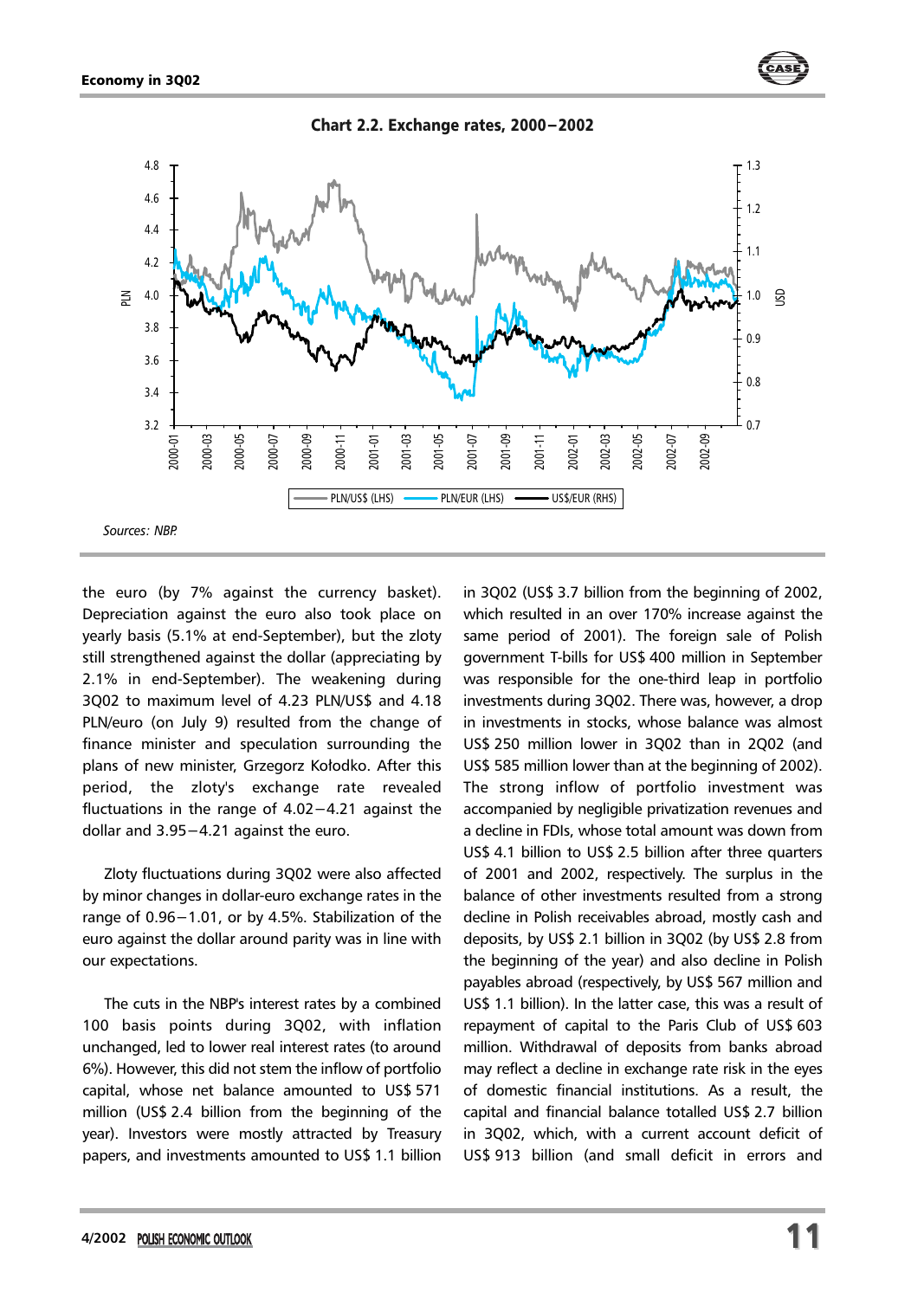

omissions), increased the NBP's reserve assets by US\$ 1.1 billion to US\$ 29.3 billion.

Macroeconomic data have not had a sustained effect on the forex market and the zloty exchange rate, as neither have significantly differed from average market expectations or were unclear, as was the case in the flux of data on monthly industrial production. The most significant were political factors, which strongly influenced the zloty exchange rate both at the beginning of 3Q02 and 4Q02.

## *£ukasz Rawdanowicz*

## Foreign trade

- **Positive developments in exports**
- **Higher exports to CEECs**
- **Favourable terms of trade sustained**

The currently available data point to sustained positive trends in Polish exports. According to the balance of payments data, the annual pace of growth in nominal exports accelerated from 6.3% in 2Q02 to 16.7% in 3Q02. In addition, in 2Q02, the volume of exports (based on customs statistics) and real growth in exports (according to the national accounts definition, covering goods and services), recorded high rates of growth  $-$  significantly higher than we expected. This situation indicates that Polish exporters have managed to maintain their competitiveness and position on foreign markets. This took place in spite of rather weak demand in the  $EU - Poland's$  main trading partner. Having said that, two facts should be noted. First, changes in the zloty exchange rate were conducive to growth in exports. In 2Q02 and 3Q02 the zloty's real effective exchange rate depreciated on an annual basis. This stemmed not only from the nominal depreciation of the zloty against the euro (and in 2Q02 also against the dollar), but also from a significant slowdown in inflation in Poland − the CPI was lower than in the euro zone. Second, the increase in the volume of exports in 1H02 was mainly driven by trade with CEECs, in particular Russia, Ukraine as well as the Czech Republic. Although the share of exports to CEECs in total turnover is not very high (below 20% of total exports, against approximately 70% in the case of exports to the EU), the rapid growth took its toll on the growth in total exports.

It should be stressed that growth in exports to particular EU members was uneven across the board. In January-August nominal exports to Sweden, Denmark and France increased on an annual basis substantially, whereas exports to Germany remained almost unchanged and to Italy actually declined. This picture is consistent pretty well with the differences in the pace of growth among EU members.

According to data for 1H02, the highest expansion in export volume to CEECs was recorded in the following SITC categories: crude materials, inedibles, except fuels; chemicals and related products; manufactured goods classified chiefly by material; machinery and transport equipment; as well as miscellaneous manufactured articles. In the case of exports to the EU, volumes of exports in almost all categories of the SITC declined except for exports of machinery and transport equipment and commodities and transactions not classified elsewhere in the SITC.

Against this positive picture in exports one should note, however, that growth in export volumes both to the EU and CEECs was lower than a year ago. This applies primarily to exports to the  $EU - in 1H02$  the volume increased by 1% yoy, whereas in 1H01 it rose by 17.1% yoy.

2Q02 and 3Q02 also saw higher growth in imports. Although in 2Q02 imports declined (in nominal dollar terms and according to balance of payments statistics), the real growth in the national accounts accounting as well as import volume actually increased, by 7.9% yoy and 10.0%, respectively. In 3Q02, nominal imports expanded by 8.8%, fuelling expectations of a significant increase in import volume − even if world prices of imported goods increase. In our view, import demand has been driven primarily by higher activity in industrial production and robust household consumption. According to 1H02 data, imports of intermediate commodities comprised nearly 60% of total imports and consumer goods approximately 22% (in current prices).

2Q02 experienced high growth in import volume of investment and consumer goods. Higher imports of consumer goods are no surprise in the light of strongish household consumption, but higher imports of investment goods are somewhat surprising. Figures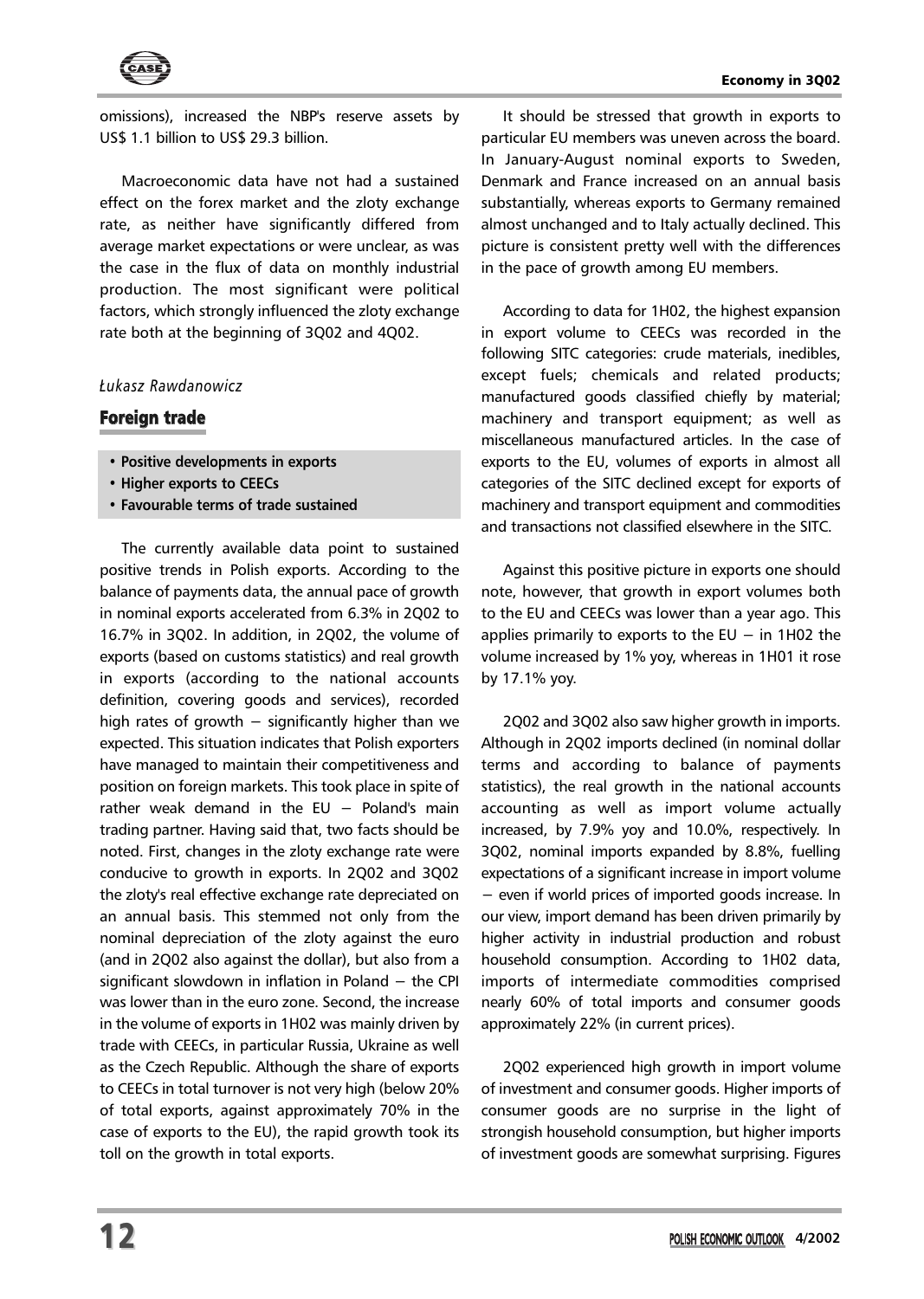



Chart 2.3. Volume of exports and GDP growth in the EU, 1996−2002 (% change, yoy)

*Source: CSO and Eurostat. Note: Volume of merchandise exports only.*





*Source: CSO and Eurostat. Note: Volume of merchandise imports only.*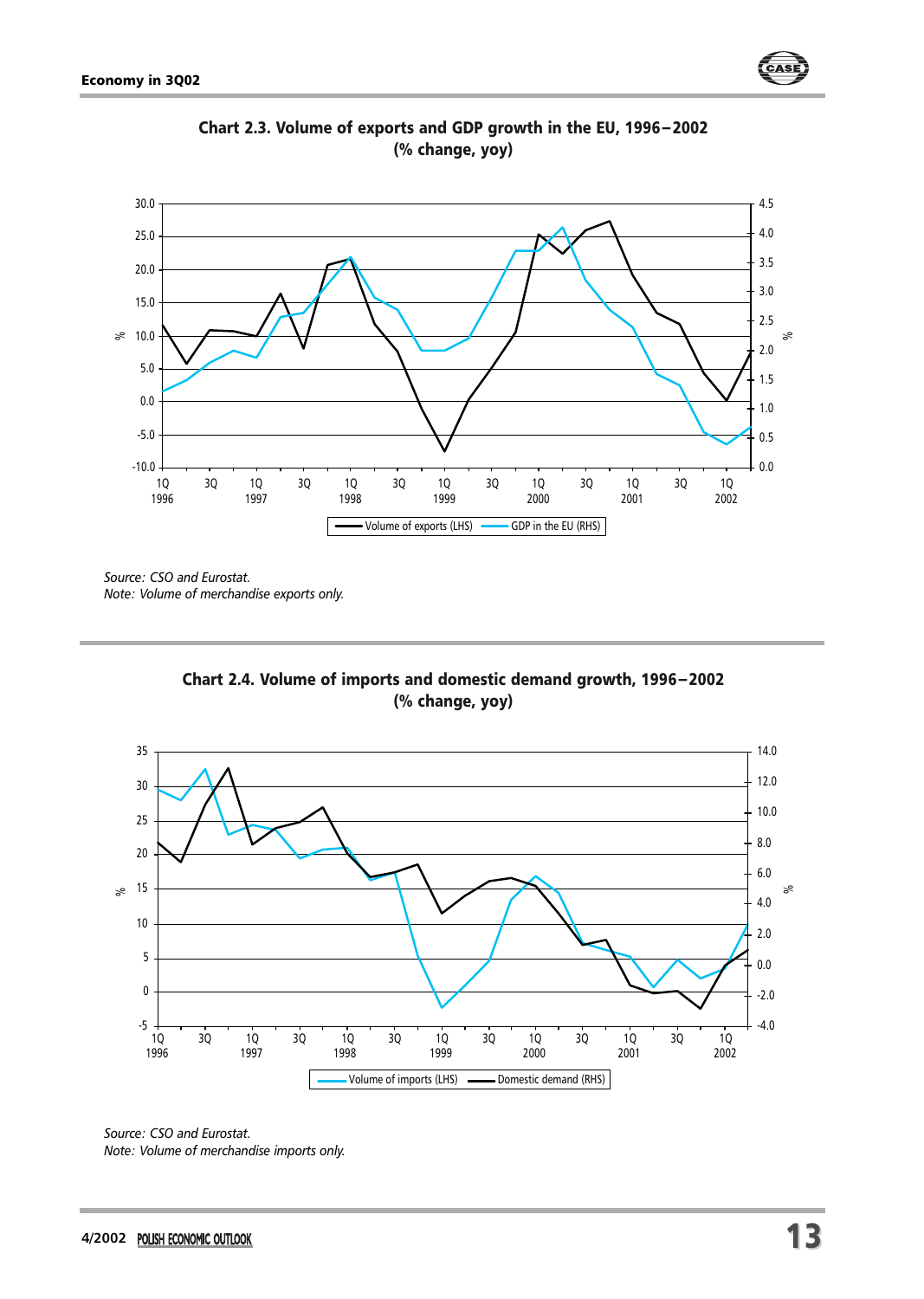

on total fixed investment point to a significant contraction in 1H02, although investment in transport equipment declined at the slowest pace and it was imports of industrial transport equipment that recorded such unprecedented growth. In 1H02, they expanded by 70% yoy in nominal terms, against a decline in 1Q02 of 10.4% yoy. Among consumer goods, the highest growth in import volume was recorded for cars and semi-durable goods.

In 2Q02, the terms of trade remained above 100 and were favourable to the Polish economy. The 105.2 reading was only slightly lower that in 1Q02. Export prices denominated in zlotys increased on the back of zloty depreciation against the euro and dollar. On the other hand, import prices responded to exchange rate changes more modestly. This stemmed from the decline in world prices of imported goods (especially those denominated in euro). In 3Q02 the trend in export prices could have been expected to be maintained, but import prices increased due to rising world commodity prices (for instance, in 3Q02 the price of Brent oil rose on average by 6.6% yoy − in 2Q02 it declined by 7.7% yoy). Against this backdrop, we expect that the terms of trade deteriorated in 3Q02.

#### *£ukasz Rawdanowicz*

## Balance of payments

- **Record low current account deficit**
- **Low merchandise trade deficit and high unclassified current transactions surplus**
- **Still small FDI inflows**

The current account deficit dropped in 3Q02 to a record low of US\$ 911 million since 1998. This positive development is primarily attributable to the narrowing of the merchandise trade deficit (only US\$ 2.4 billion). This was slightly higher than in the previous quarter, but was still a good result by historic standards. It was not a great surprise given weak domestic demand and positive trends in exports. On the other hand, the surplus in unclassified current transactions came in higher than we expected. As such, the concerns we raised in the previous issue of the Polish Economic Outlook about structural changes in the underlying trend appear to have been unjustified, on this occasion.

In 3Q02, the net inflow of FDI amounted to some US\$ 600 million, lower than in the two previous quarters, both of which were already regarded as very poor in this respect. This stemmed not only from the slowdown in privatisation (as mentioned in the previous issue of the Polish Economic Outlook), but also from the general downward trend in international investment activity. Due to sluggish growth in the world economy foreign firms have less capacity and are thus less willing to invest in other countries. This factor is especially important in the view of poor economic performance in the EU. Almost 70% of total FDIs comes from this area.

In relation to the portfolio capital balance, 3Q02 saw a continuation of a trend marked by outflows of capital invested in the stock market and inflows of capital invested in debt papers. On balance, 3Q02 saw a net inflow of portfolio capital to the tune of US\$ 578 million. It should be also mentioned at this point that in July US\$ 1.4 billion was withdrawn from abroad in the form of cash, current account or time deposits. This augmented the positive net financial account in the balance of payments.

At the end of September gross reserve assets increased as compared to the end-June level, amounting to US\$ 29.3 billion − sufficient to cover the equivalent of over 8 months of average imports.

#### *Ma³gorzata Markiewicz*

## **Public finances**

- **High tax revenues**
- **Change in assumptions for 2003 budget**

After nine months of 2002, 71.5% of annual budgetary revenues, 72.1% of expenditures and 74.4% of the planned annual deficit had been executed. On the revenue side, previous trends were maintained, although tax revenue dynamics weakened. In 3Q02 indirect tax revenues were 3.7% higher in real terms than for the same period of the previous year; CIT revenues were 0.5% higher; while PIT revenues dropped by 7.7%. The NBP transferred PLN 2.6 billionworth of profits to the budget, PLN 620.4 million more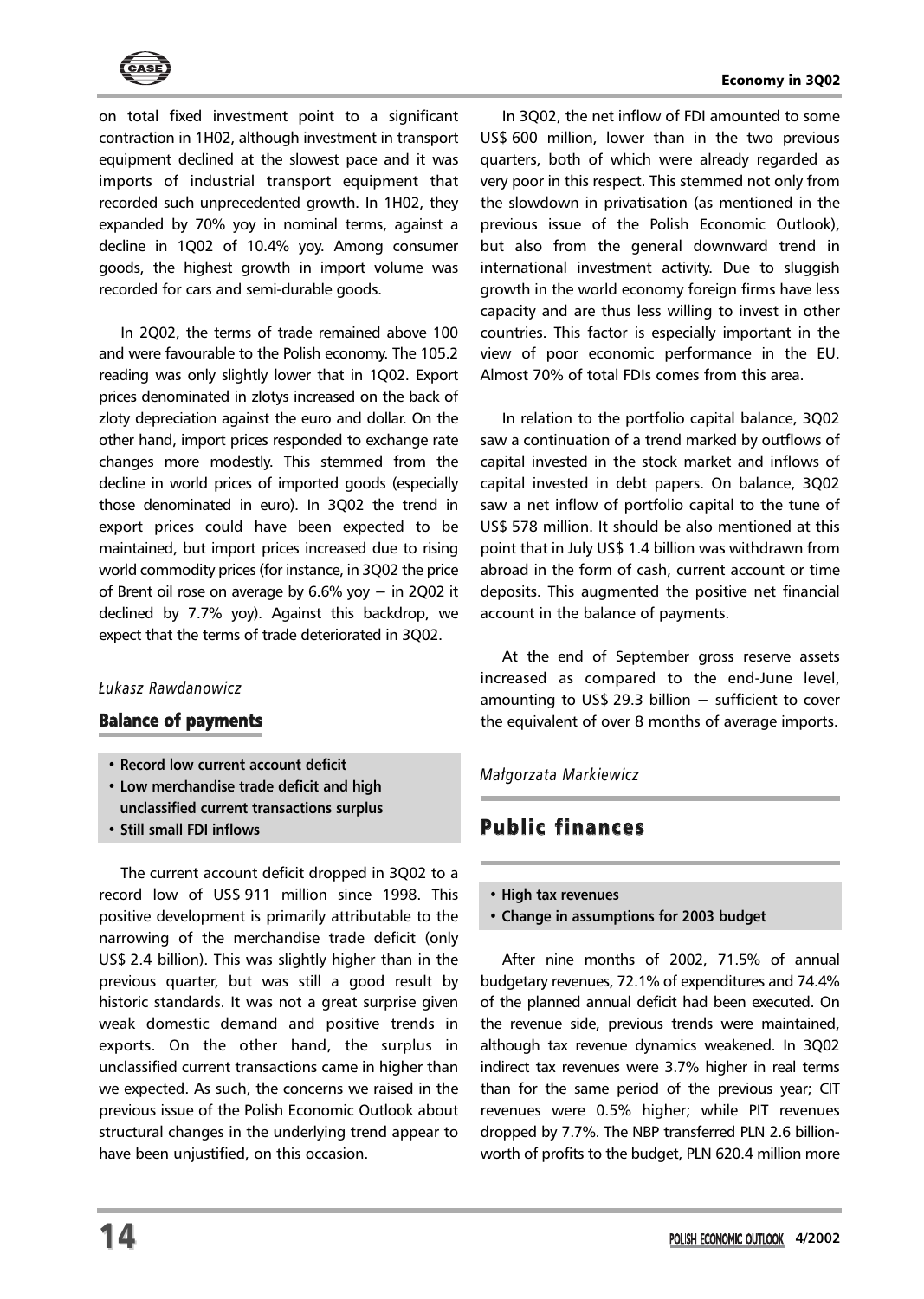#### Economy in 3Q02



than it had been planned. The transfer of NBP profits and the execution of 84.6% of the plan of state budget unit revenues led to high collection of non-tax revenues. In the context of low privatisation receipts (15% of the plan) the deficit was financed mainly by growing public debt (principally on the domestic market). In September 2002, Parliament approved amendments to the Teachers Charter, that would see implementation of a third stage of teacher wage increases starting October 1. According to the 2002 budget law, this was to be conditioned on high VAT collection rates. The increase in teachers' salaries will cost PLN 487 million in budget expenditures in 2002.

## **FUS**

After three quarters, the Social Security Fund had received 71.3% of planned endowments (the amount planned for 2002 is PLN 27.3 billion). ZUS has transferred only PLN 6.9 billion (60% of the annual plan) to the pension funds. In the 2003 budget bill, the expected transfer to the pension funds for 2002 have been lowered by PLN 1.7 billion.

#### Local governments

In 1H02, local governments recorded a surplus of PLN 2.3 billion and increased their public debt insignificantly. Notwithstanding this, the Finance Ministry revised down its forecast for local government financial results in 2002, increasing the expected deficit by more than PLN 1 billion to PLN 6 billion. The higher deficit of local budgets may be due to low allocations from the state budget, which grew by only 1.9% in 2002.

## 2003 Budget

In the process of preparing the 2003 budget, the macroeconomic assumptions approved by the government at the beginning of June were revised. GDP growth rate was increased from 3.1% to 3.5%. All budgetary figures were changed: revenues grew by PLN 5.2 billion, expenditures by PLN 0.9 billion. As a result, the deficit decreased by PLN 4.3 billion. Revenue grew due to: (1) PLN 1.3 billion from restructuring fees, (2) PLN 600 million from tax abolition, (3) PLN 1.5 billion from an increased tax collection rate and (4) NBP profits increased by PLN 1 billion. On the other side, the rule of expenditure growth of 1% in real terms over the next few years was broken. As the finance minister, Grzegorz Kołodko, said, budget expenditures in real terms should not grow faster than GDP. According to this rule, as projected in the 2003 budget law, expenditures are expected to grow by 2.2%. The second reading of the legislation is to take place on November 21 and the third on November 23, 2002. The law on tax abolition was sent by president to the constitutional court, which is expected to present its opinions by the end of November. As such, budgetary revenues from abolishing taxes are somewhat risk-laden. Other doubts on the revenue side also exist. According to preliminary figures, restructuring fees may reach only PLN 800 million, and increased tax collection rates are not based on any institutional or legal changes which might lead to greater efficiency in tax collection.

The government has assumed significant legal changes which have budgetary consequences:

- − According to a Finance Ministry decree the excise duty on alcohol was cut by 30% starting October 1.
- − Along with the draft 2003 budget law, amendment to the CIT law were submitted to Parliament and approved on October 30. The corporate tax rate will be equal to 27% in 2003 (previously it was supposed to drop from the current 28% to 24% in 2003). There are no plans to lower the 27% CIT rate in the future.
- The government approved a project for changing the Law on Common Health Insurance and the Law on the National Health Fund. Due to the adopted changes, people over 65 (a group comprising 4.5 million people) would be able to buy some medicines for 1 zloty. The list of these medicines is supposed to be presented at the end of this year. This proposition could lead to uncontrolled growth in expenditures on refunding expenses for medicines to the Health Funds. The creation of a privileged group here may lead to moral hazard, as was the case when people combat-veterans were allowed to get medicines free of charge. This led to huge numbers of abuses and changes in the Law on Common Health Insurance. Experts say this proposition is not consistent either with the constitution or EU regulations.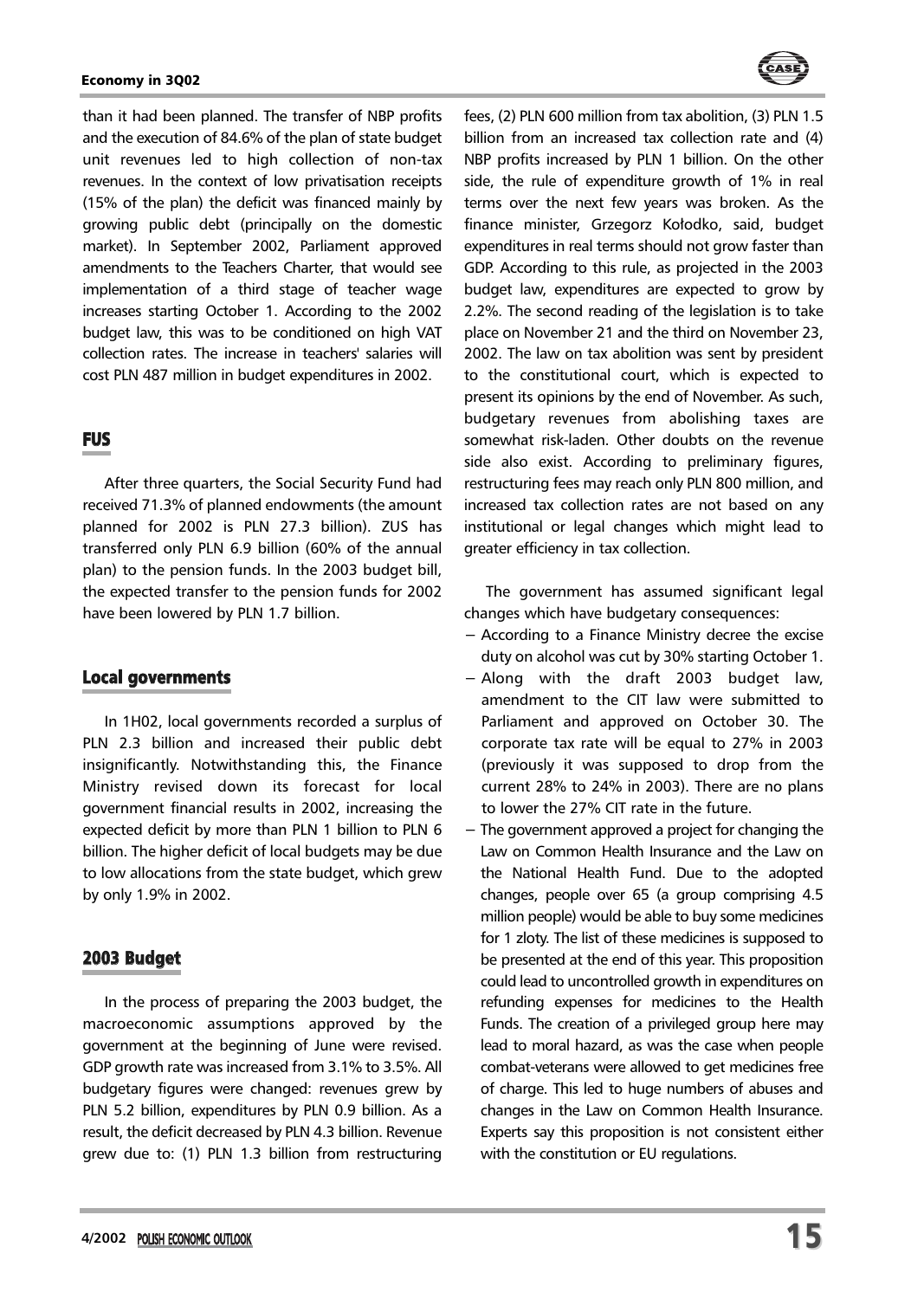

- − The government decided that average wages in the public sector in 2003 will grow by 4%, and pensions and disability pensions will increase by 3.7%, which means − taking into account the level of inflation of 2.3% assumed in the budget  $-$  a real growth of 1.7% and 1.4%, respectively. Revision of these indicators means growth of expenditures on public sector wages by PLN 250 million and growth on pensions by PLN 1 billion over the previously assumed figures. The Finance Ministry did not use these figures in the 2003 budget act, due to the fact that the work on changes in indexation rules was undertaken by the Labour Ministry. It proposed indexing these payments to the rate of inflation recorded in the previous year, instead of the existing rule based on the expected inflation rate.
- − The second stage of increasing the salaries of those employed in higher education was supposed to happen in September 2002, but in the process of preparing the budget it was frozen for a year. This means these expenditures will grow starting as of September 2003.
- − In 2003, the state-based system of medical lifesavings will not be launched. The government proposed delaying this law to 2005.

From next year the government will introduce toll payments for using the country's main roads. The expected revenue is estimated at PLN 1.2−1.5 billion annually. This amount will be transferred to General Directorate of Highway Construction (GDHC), which is to be transformed into a joint stock company, Management of Domestic Roads. GDHC's financial plans envisage revenues of PLN 800 million from this new tax, set to be implemented starting from the beginning of 2003. The Finance Ministry said these payments should be taxed at the 22% VAT rate.

## *Rafa³ Antczak*

## Monetary policy

- **Strategic change in interest rate tuning**
- **Situation in the banking sector worsens**

The MPC clearly in our view over-compensated for the rise in real NBP interest rates in 2Q02 by lowering rates by 100 basis points in 3Q02 and by 50 basis points in October. This was in the context of inflation stable at 1.1−1.3% yoy. As a result, the real NBP reference rate was about 6% yoy in 3Q02. Such large rate cuts resulted from the MPC's lessened anxiety about meeting inflation targets for 2002 and 2003. At the same time, our expectations that the instruments for loosening monetary policy away from interest rates would be altered to reserve requirements have not materialised. The MPC fundamentally changed its position on the latter issue, as well as on the fight to reduce over-liquidity in the banking sector, which was outlined in "Monetary Policy Assumptions to 2003" (see, *Monetary policy − forecast*).

The drop in base money by PLN 2.2 billion after three quarters resulted from a decline in the component of domestic assets, which resulted from a decline in government indebtedness in Treasury papers held by the NBP and from an increase in government sector deposits at the NBP. It had become something of a tradition that any decline in government sector debts towards the NBP were accompanied by increases in debts towards commercial banks. Because of the decline in refinancing credits (to PLN 5.2 billion) and open market operations (to PLN 5.6 billion), NBP credits to the financial sector have also declined. During 3Q02, in contrast to the previous two quarters, there was a significant rise in the component of net foreign assets. This resulted in an increase in reserves in 3Q02, stronger than the effect of the zloty depreciation (through the valuation adjustment).

Currency in circulation kept growing during 3Q02, maintaining the yearly average rate from the previous quarter (over 17%) and significantly higher than the average from earlier periods. A drop in the supply of broad money during 3Q02 resulted in a decline of monetization of the Polish economy to the level of 43.4% − this for the first time since 1995, when quarterly data on GDP was first published. This resulted from both a decline in M3 components and GDP growth. The decline seemed to strongly support the rate cuts in September-October, with an attempt to increase the supply of components in M3.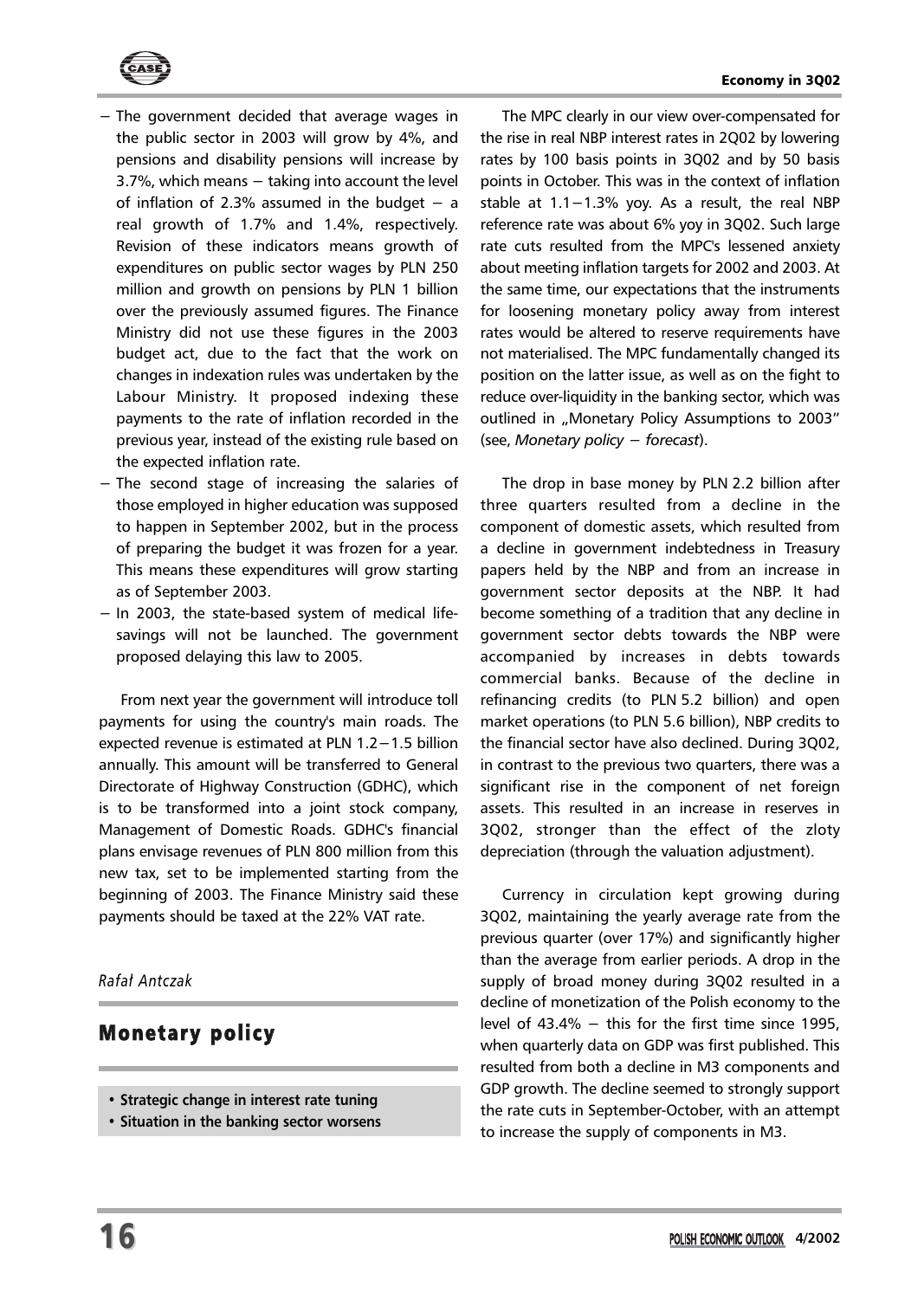



Chart 2.5. Monetary policy instruments, 2000−2002

*Source: NBP and CASE.*

*Notes: The real NBP reference rate is calculated as a difference between NBP reference rate and CPI inflation.*

| Period                               |        |         | 2001    |         |         | 2002    |         |
|--------------------------------------|--------|---------|---------|---------|---------|---------|---------|
|                                      |        | Ш       | Ш       | IV      | L       | Ш       | Ш       |
| Reserve money (RM)                   | $-1.0$ | $-0.5$  | $-1.0$  | 22.4    | $-2.8$  | 5.1     | $-3.7$  |
| Net foreign assets (NFA)             | $-1.5$ | $-12.2$ | $-25.3$ | $-11.9$ | $-9.8$  | $-9.8$  | 9.1     |
| Net domestic assets (NDA)            | $-5.9$ | $-3.3$  | $-7.3$  | 5.6     | $-33.0$ | $-22.3$ | $-41.1$ |
| Net claims on government (NCG)       | -6.7   | -4.8    | $-11.7$ | 7.7     | $-15.9$ | $-16.6$ | $-30.7$ |
| Claims on deposit money banks (CDMB) | 0.8    | 1.5     | 4.4     | $-2.1$  | $-17.1$ | $-5.8$  | $-10.4$ |
| Other items net (OIN)                | 6.5    | 15.2    | 31.5    | 28.8    | 40.1    | 37.3    | 28.3    |
| Broad money (MB)                     | 2.9    | 4.6     | 8.3     | 9.0     | $-2.6$  | $-1.7$  | $-2.1$  |
| Net foreign assets (NFA)             | 1.0    | $-1.5$  | $-4.5$  | 1.9     | $-3.4$  | $-3.9$  | $-2.3$  |
| Net domestic assets (NDA)            | $-0.1$ | 0.0     | 4.1     | 2.4     | $-2.4$  | $-0.3$  | $-0.5$  |
| Net claims on government (NCG)       | $-0.8$ | 0.2     | 0.4     | 4.4     | $-2.0$  | $-1.0$  | $-2.8$  |
| Claims on deposit money banks (CDMB) | 0.9    | 0.0     | 2.9     | $-3.1$  | $-0.4$  | 0.4     | 1.7     |
| Other items net (OIN)                | 2.0    | 6.1     | 8.7     | 4.7     | 3.3     | 2.6     | 0.6     |

## Table 2.1. Contribution to money supply dynamics, 2001−2002 (cumulative, %)

*Source: NBP and CASE.*

*Note: Contributions to money supply dynamics are calculated using the following formula:* <sup>∆</sup>*M/M–1 =* <sup>∆</sup>*NFA/M–1 +* <sup>∆</sup>*NCG/M–1 +* <sup>∆</sup>*CDMB/M–1 +*<sup>∆</sup>*OIN/M–1 cumulative in the current year. Net foreign assets were re-estimated (valuation adjustment) using the average exchange rate of the currency basket (0.6 euro and 0.4 US\$) for a given period.*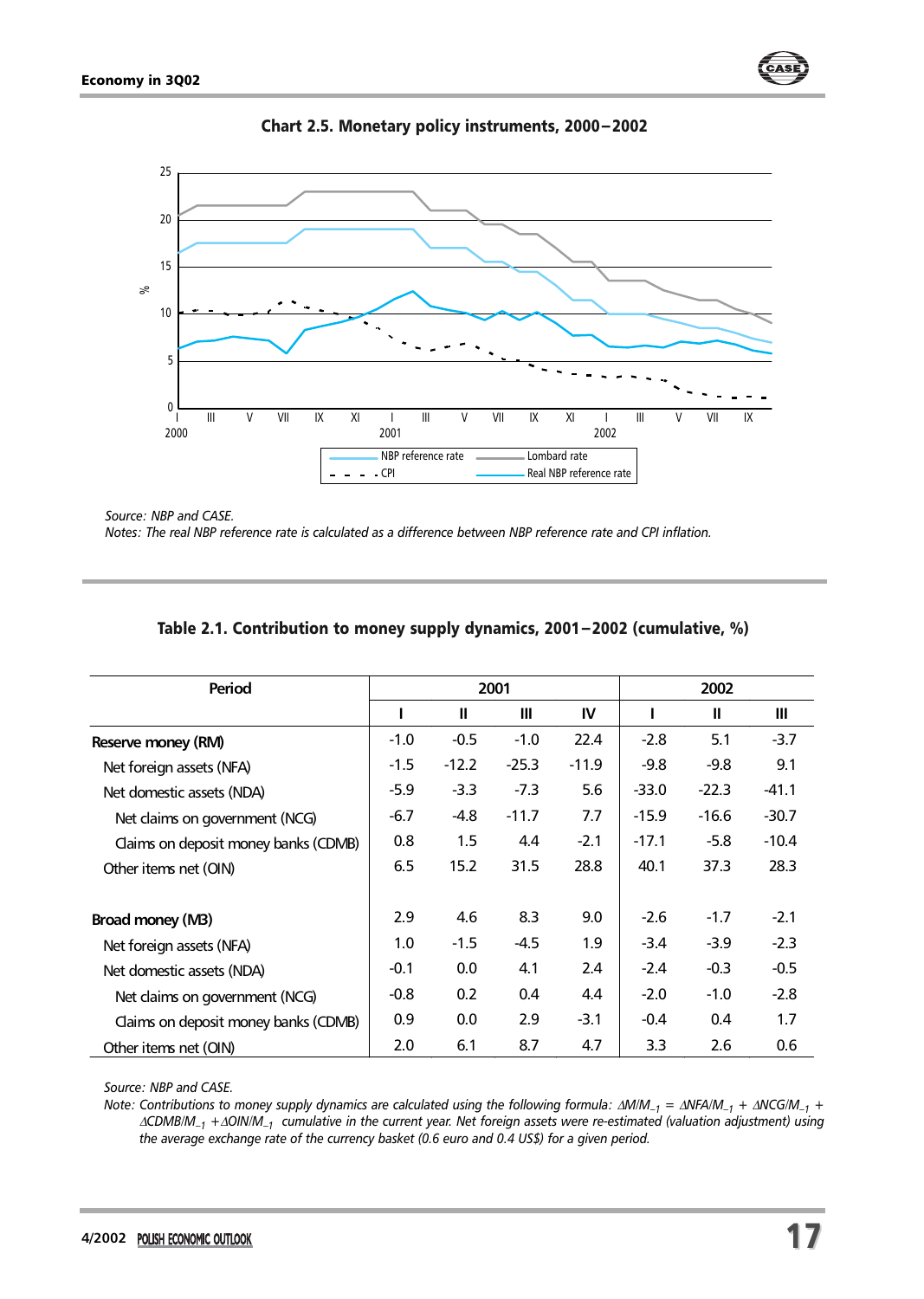

**Source Date of the** 

## **resolution Events**  J. NBP No. 6 March 15 Changes in system of calculation and maintaining required reserves (in compliance with ECB standards) J. NBP No. 7 April 25 Rediscount rate 11.0% Lombard rate 12.5% Refinancing rate 12.5/13.5% Interest rate on NBP current deposits 6.5% Reference rate at min. 9.5% J. NBP No. 8 May 29 Rediscount rate 10.5% Lombard rate 12.0% Refinancing rate 12.0/13.0% Interest rate on NBP current deposits 6.0% Reference rate at min. 9.0% J. NBP No. 9 June 26 Rediscount rate 10.0% Lombard rate 11.5% Refinancing rate 11.5/12.5% Interest rate on NBP current deposits 5.5% Reference rate at min. 8.5% J. NBP No. 11 August 28 Rediscount rate 9.0% Lombard rate 10.5% Refinancing rate 10.5/11.5% Interest rate on NBP current deposits 5.5% Reference rate at min. 8.0% J. NBP No. 14 September 25 Rediscount rate 8.5% Lombard rate 10.0% Refinancing rate 10.0/11.0% Interest rate on NBP current deposits 5.0% Reference rate at min. 7.5% Monetary policy for 2003, direct inflation target

## Table 2.2. Calendar of the most important events in the NBP's monetary policy, 2002

*Source: Journal of the NBP, Monitor Polski and own compilations.*

Monitor Polski No. 54 | September 25

J. NBP No. 16 October 24

of 3 percent at the end 2003, with a deviation band +/- 1 p.p.

Rediscount rate 7.75% Lombard rate 9.0% Refinancing rate 9.0/10.0% Interest rate on NBP current deposits 5.0% Reference rate at min. 7.0%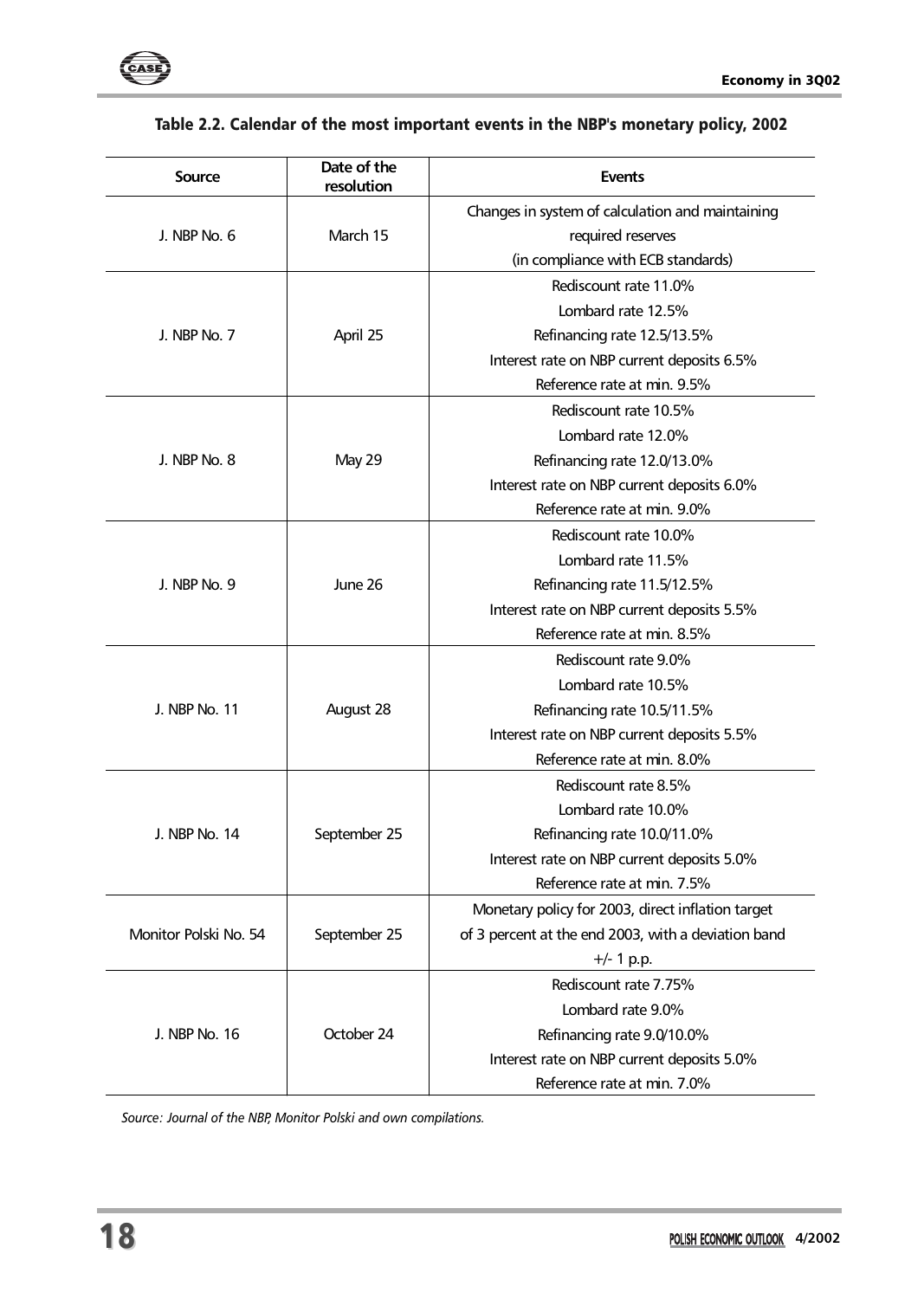

## The banking system and broad money

The majority of components in M3 fell after three quarters, resulting in a decline in the M3 aggregate by 2.1% yoy. The net foreign assets component declined because of the withdrawal of deposits of domestic banks from banks abroad and repayment of credits. The decline in domestic assets came from a fall in government sector debts towards the banking system, resulting from a stronger increase in government deposits (by PLN 13.7 billion after 3Q02) than debts and payables. Government debts towards commercial banks also grew (by PLN 1.4 billion) as did the issuance of Treasury papers (by PLN 5.5 billion) after 3Q02. Consequently, the share of credits to the public sector decreased, but still amounted to over half (54%) of total credits to enterprises.

Credits to the private sector, which have been increasing at a pace close to 2Q02, were an important growth factor in the M3 aggregate during 3Q02. An improvement in business outlook and further decline in credit rates (from January 2001 to September 2002 by 970 basis points for enterprises with a PPI decline by 530 basis points and by 700 basis points for households with a CPI decline by 720 basis points) caused an increase in credits. Higher demand for credits was also affected by cheaper offers of credits in foreign currencies, mostly mortgage loans, which went up by PLN 2.5 billion in 3Q02 compared to 2Q02 and their overall share in mortgage loans reached 65%.

However, the decline in credit rates was generally lower than deposit rates, both for enterprises as well as households. As a result, the interest rate spread increased to a level of 640 basis points for enterprises and 1080 basis points for households at end-September, compared to 620 and 990 basis points in March, respectively. This higher and still growing spread is a result of the worsening quality of credit portfolios of banks (and establishing reserves on impaired debts), but also the high costs of banking activities, including maintaining over 2-times higher reserve requirements in Poland than in the EU and other Central European countries. The report of the Banking Supervision Inspectorate from October 2002 indicates an increase in the share of impaired debts to 21% at end-June, which constitutes a 100 basis point rise compared to end-March 2002. This share has been increasing more strongly in receivables from enterprises than from households. Disaggregating impaired debts, there was a faster growth of doubtful and lost receivables in 1H02, with the latter reaching half of all impaired debts (and 9.9% of total receivables). Consequently, the capital adequacy of banks fell to an average level of 13.7% at end-June compared to 15.1% at end-2001. Banks have also increased their involvement in derivatives, whose value went up by 12.5% at end-June against end-2001. This increase resulted from speculative transactions, especially on interest rates, which grew by 50% compared to end-2001.

A decline in deposit rates also caused deposits in banks to fall by PLN 10.1 billion yoy in September. This was caused in turn by a drop of deposits of households. Deposits of enterprises showed an increase of PLN 4.9 billion in the same period. However, the inflow of funds to financial institutions other than banks did not compensate for an outflow of deposits from banks.

## *Rafa³ Antczak*

## Financial markets

- **Increase in supply and price of T-bills**
- **High demand for T-bonds, lower supply**
- **Convergence of long-term interest rates**

## Short-term interest rates

Since the beginning of July, interest on interbank deposits and currency swaps on all maturities slightly increased, reflecting markets' uncertainty over political events - the government reshuffle and change in the post of finance minister. Stabilization on the market lasted until the end of July, after which − alongside no cuts in interest rates − there were growing expectations of rate cuts in August. The market clearly expected a rate cut of 25 basis points, as a 50 basis point cut had been discounted after the announcement of the MPC decision in August. In September, markets began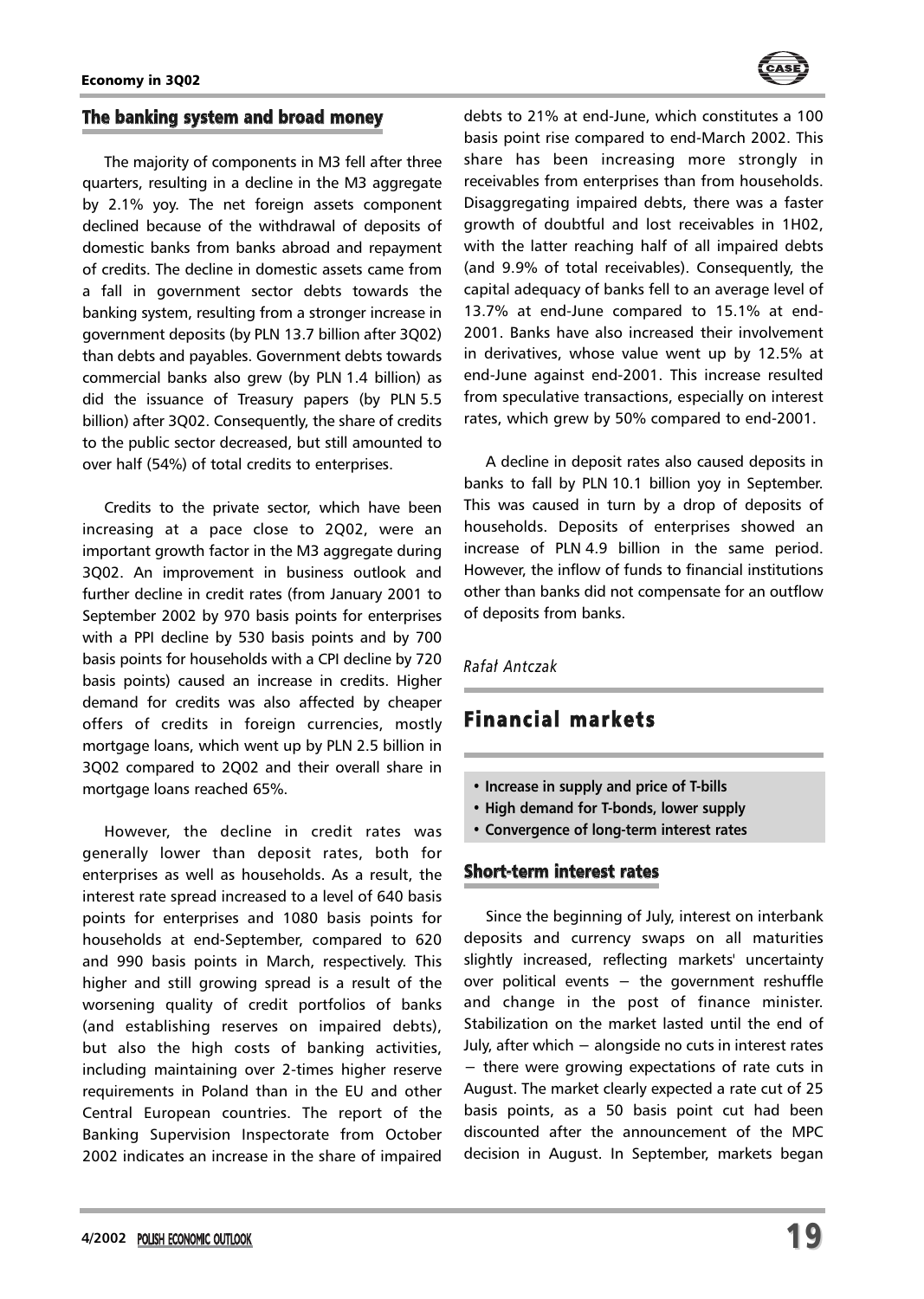



Chart 2.6. 1-month, 3-month, and 6-month WIBOR, 2001−2002 (daily quotations, %)

more accurately anticipate rate cuts − a reduction of 50 basis points was discounted in the middle of the month. Market certainty as to the inevitability of lower interest rates was reflected in the drop in long-term rates. This was also influenced by publication of data on the falling rate of inflation to historically low levels and lack of clear signals of recovery in Poland and abroad. However, shortterm rates (1M WIBOR) rose before and during the September MPC meeting, reflecting sizeable uncertainty as to the council's final decision.

During 3Q02, the Finance Ministry sold T-bills worth PLN 11.5 billion compared to PLN 8.5 billion in 2Q02. As a result, after nine months, the supply of bills was over 62% higher (PLN 3.6 billion) than the budget plan for 2002. The higher supply of T-bills, together with higher-than-expected foreign financing of the budget deficit (by over 175%, or PLN 2 billion) fully compensated for the missing privatization revenues (PLN 5.6 billion). Irrespective of the large supply of bills, high demand exceeded supply threefold, resulting in a decline of average yield to maturity (and a price increase) from 8.603% in June to 7.240% in September. Moreover, this decline was higher than rate cuts by the NBP in 3Q02 (by 100 basis points).

Further rate cuts by the NBP were expected at the beginning of October. As in September, a smaller cut was expected (by 25 basis points), which passed on a yield to long-term papers. It would appear that the MPC's timing and scale of rate cuts has been baffling the markets for some time now.

Alongside the financial needs of the budget in 3Q02, the NBP limited the supply of central bank bills, irrespective of 2-4-times higher demand, avoiding competition with the Ministry of Finance. Consequently, PLN 25.2 billion of NBP bills were sold, compared to PLN 37 billion in 2Q02 and PLN 53.1 billion in 1Q02.

## Long-term interest rates

The supply of T-bonds differed from that of T-bills. In 3Q02 the Finance Ministry sold bonds worth of PLN 10.6 billion with threefold higher demand, against PLN 11.1 billion and twofold higher demand in 2Q02. After July uncertainty, in September-October significantly higher demand was observed from foreign investors, who mostly bought 2-year bonds (zero-coupon) and the share of bonds in purchases by non-residents exceeded 12% at end-July (compared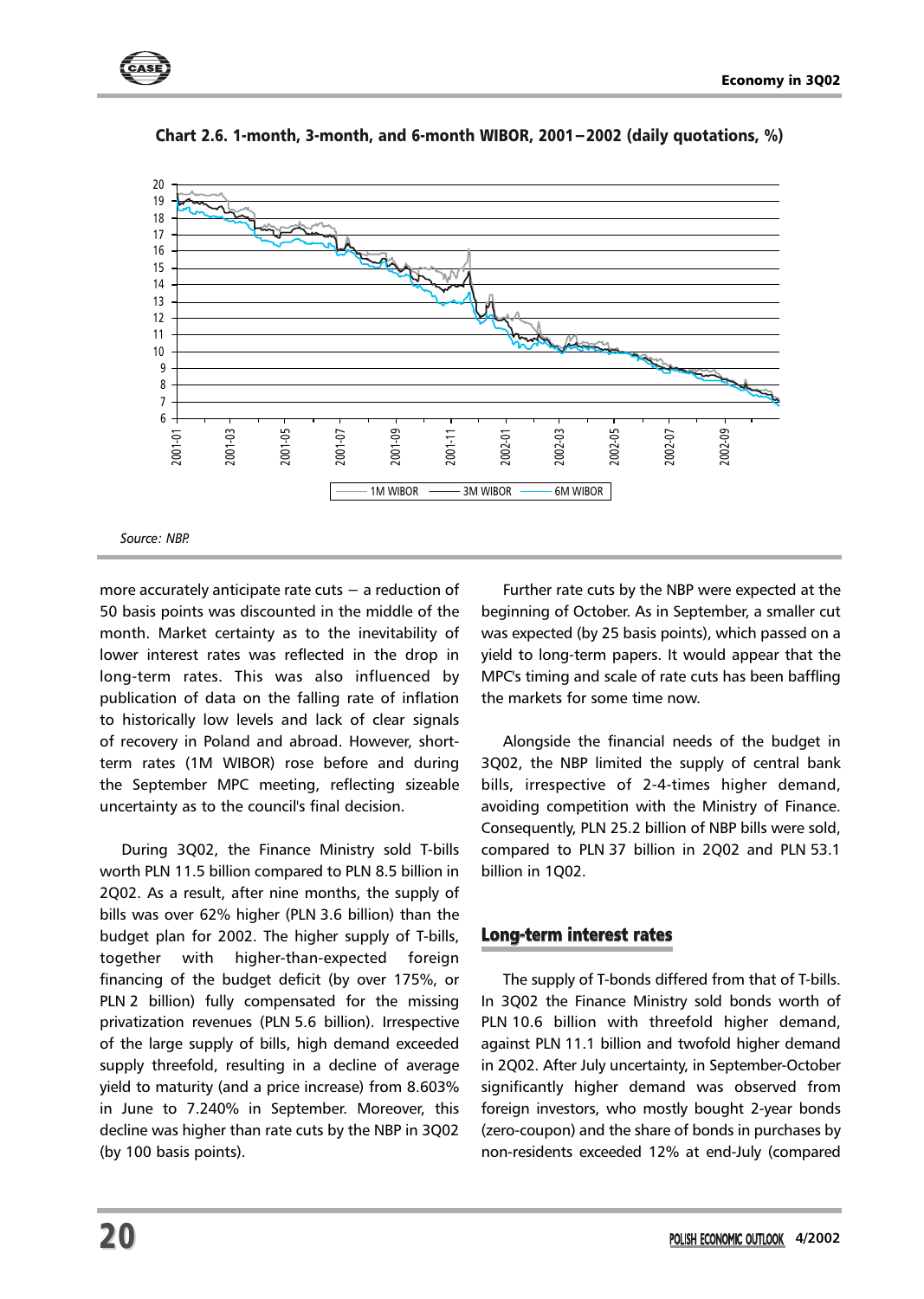



Chart 2.7. Yield to maturity of 2Y and 5Y Treasury bonds, 2001−2002 (daily quotations, %)

to 4% at end-June). Foreign investors stayed away from the second issuance of 20-year bonds, though the issuance was a success − supply increased 2.5-times (up to PLN 1 billion) against the first issuance in April, and on twofold higher demand.

The high demand in 3Q02 allowed the Finance Ministry to lower the yield on short- and long-term debt instruments by more than cuts in the NBP rates. July was an exception to the rule, when prices offered by investors missed the expectations of the Finance Ministry. However, with a record high level of budgetary resources deposited in the NBP (PLN 12.4 billion), the ministry was not constrained to accept unfavourable offers. This choice of strategy seem to be vindicated by the results of the first half of October, when the higher supply of bonds (PLN 5.3 billion) met higher demand with lowering yields on 2- and 5-year bonds.

At the turn of 3Q02 and 4Q02, a convergence of long-term interest rates in Poland to EU rates took place. The average yield of 10-year bonds (DS1110) was lowered from 7.560% in July to 6.224% (DS1013) at the beginning of October, and 20-year bonds from 7.215% in April to 6.219% in September. Together with yields on 10- and 20-year bonds in

three EU countries with the lowest inflation at a level of around 4.4%, long-term bonds in Poland were in the bracket of up to 200 basis points above the average rate in the EU. This means Poland's fulfilment of the third (after inflation and public debt) of four convergence criteria set in the Maastricht Treaty.

In September, the Polish government issued bonds for US\$ 400 million on the US market. This was a supplement to the issuance of June (US\$ 1 billion). In line with market expectations, the obtained resources were spent on redemption of Brady bonds (PDI) for US\$ 1.3 billion and a face value of US\$ 2.46 billion, announced at the end of October. The ministry obtained additional resources for this operation from the issuance of 8-year bonds for £400 million made at the beginning of November. After the fourth redemption of Bradys, US\$ 4.48 billion are left on the market. Their existence is a reminder to Poland of its default in 1981, still relatively burdensome for the financial accountability of the state. The Finance Ministry will therefore continue redeeming Bradys until autumn 2003. At the beginning of 2004, the high concentration of foreign debt repayments of interest and capital would require a rollover of debts at the lowest yield possible.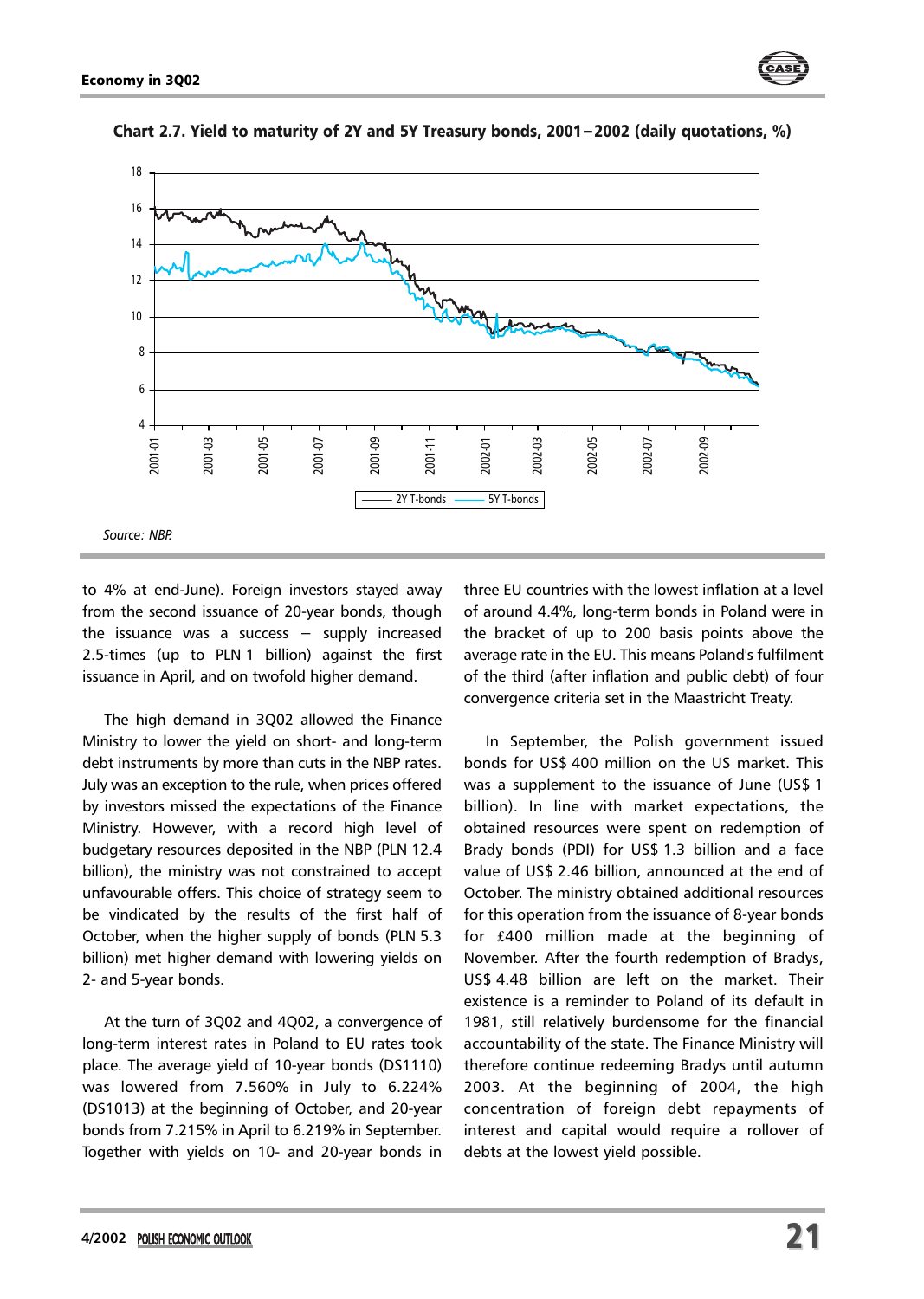

## Outlook for the economy in 2002−2004

## *£ukasz Rawdanowicz*

## Economic growth

## GDP and demand factors

#### **• Gradual recovery in domestic demand**

The recovery of the Polish economy is a fact, though its pace is still slow. GDP growth in 3Q02 approached 1.8% yoy, from below 1% yoy in the previous five quarters. 3Q02 was also the second quarter in a row in which domestic demand increased. On the basis of data for the first three quarters of 2002, we can see fairly clearly already what the annual pace of GDP growth will turn out to be. In particular, growth in 4Q02 should not be greatly different from 3Q02. The last three months of the year should see stable household consumption and smaller contraction in investment. Consequently, domestic demand growth should accelerate, but at the same time net exports deteriorate. Against this background, we maintain our forecast of 1.3% expansion in 2002 as a whole.

In the face of a deteriorating outlook for the global economy, in particular in Germany (see, *Global Economy*), economic growth in 2003 in Poland is likely to be largely dependent on domestic demand rather

than on external factors. Data for the most recent quarters indicate a low sensitivity of household consumption to the economic slowdown and rising unemployment. The decline in wages and social benefits dynamics was offset by a lower propensity to save as well as by higher incomes of the selfemployed. In this context, our current forecast of household consumption in 2003 seems rather conservative, as we anticipate improvement in the consumption determinants. 2003 should see higher growth in real wages due to higher growth in real average wages and the slowdown in employment contraction. Also, self-employed income should expand at least at this year's pace, boosted by better economic activity in the manufacturing, services sector and household construction. For the moment, there are also no reasons to expect the savings rate to increase next year. The relative stabilisation in unemployment and inflation in 2003 should bolster consumer confidence. On the other hand, social benefits will experience significantly lower growth in 2003.

As far as investment is concerned, although we have lowered our forecast, we still expect the investment climate to improve. In January-September the financial results of enterprises improved in comparison to the same period of last year and a lowering in interest rates took place. If these trends are sustained in 2003, they should boost investment activities.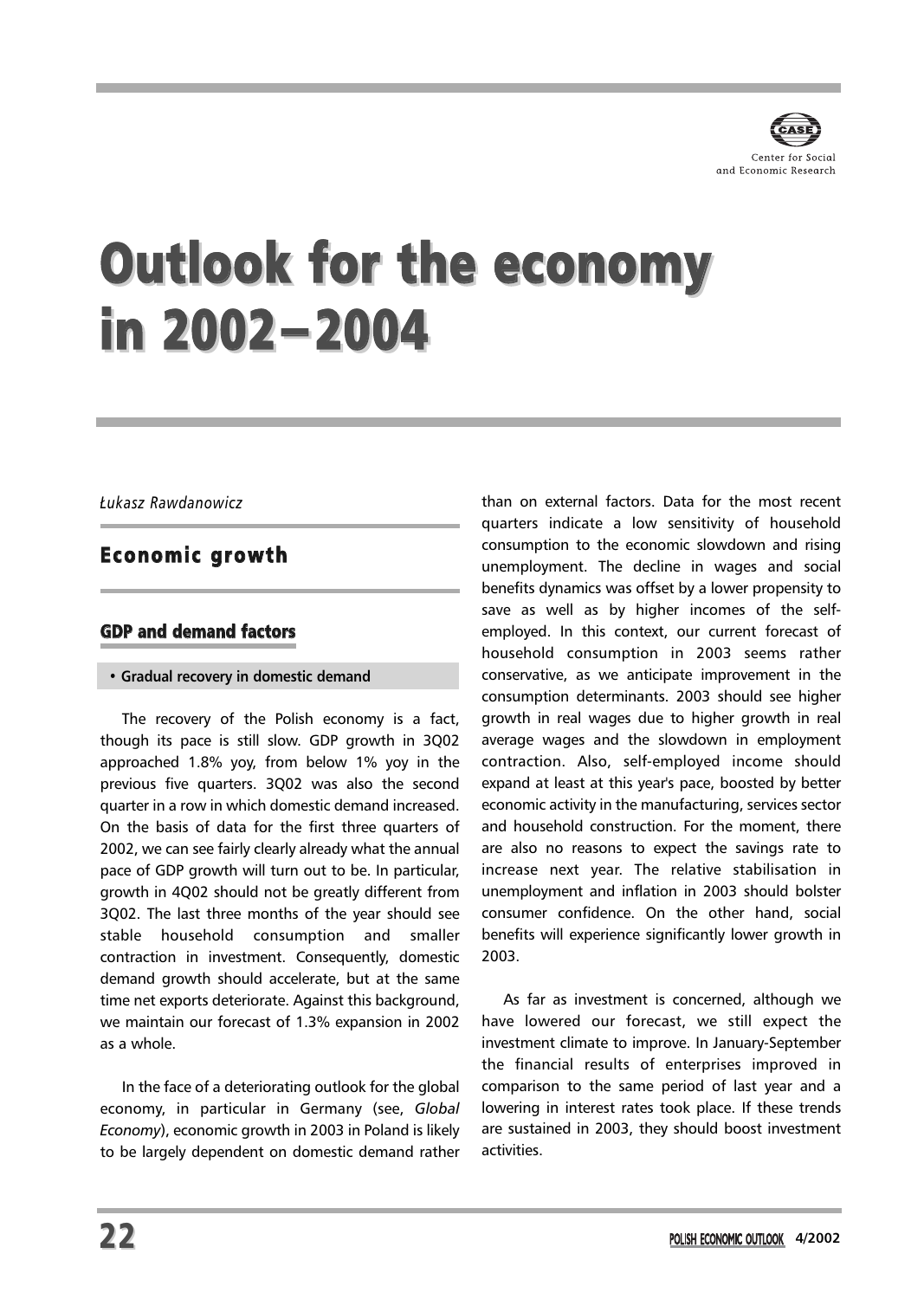

Chart 3.1. GDP, domestic demand and investment, 1996−2004 (% change, yoy)

*Source: CSO and CASE. Note: CASE forecasts starting from 4Q02.*



Chart 3.2. Contribution to GDP growth, 1996−2004 (%)

*Source: CSO and CASE. Note: CASE forecasts starting from 4Q02.*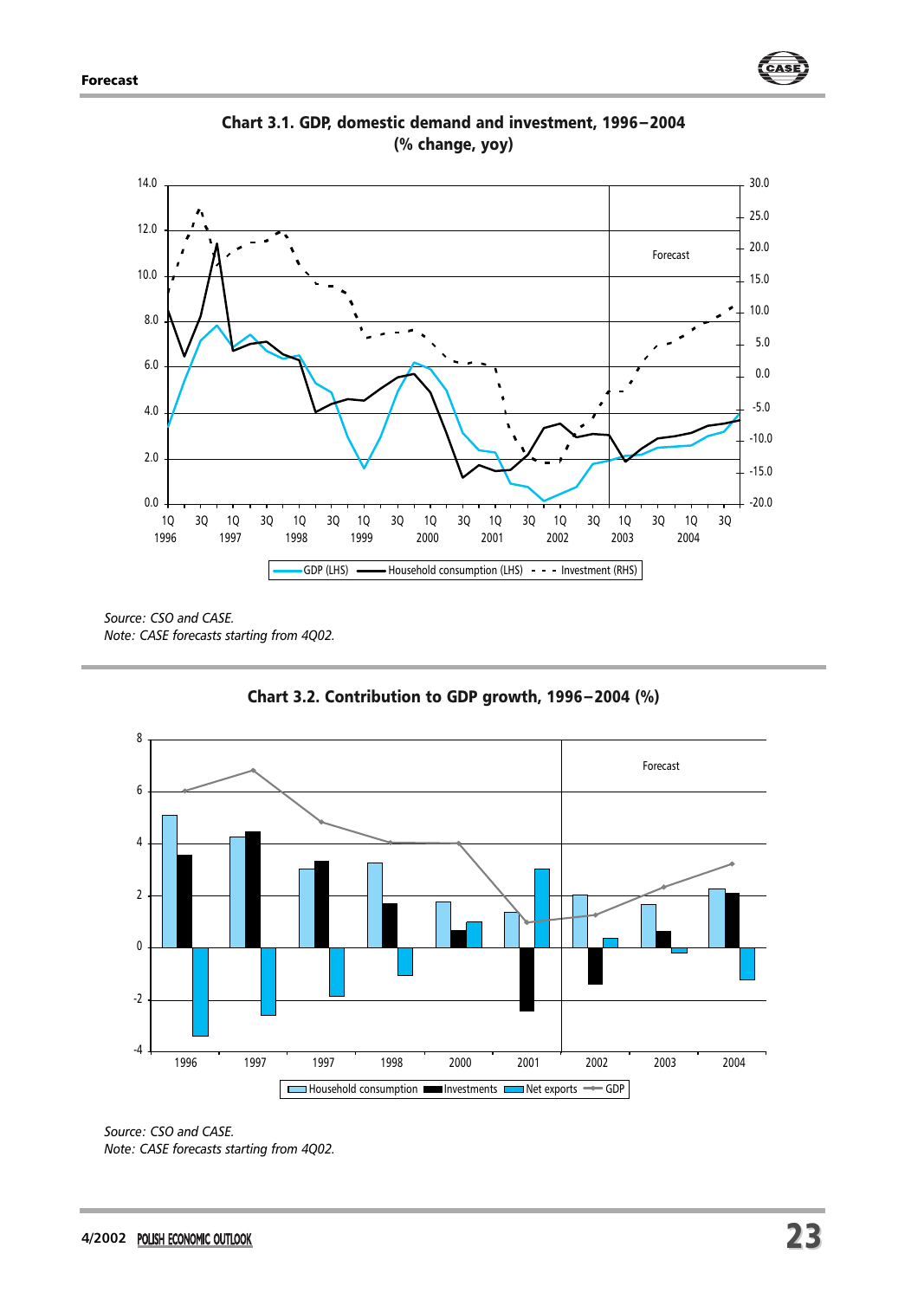

The acceleration in domestic demand growth in 2003 should result in a widening of the trade gap and thus in a higher negative contribution of net exports to GDP. It should be stressed that in spite of lower domestic demand forecast as compared to the previous forecast, GDP growth in 2003 as a whole could be sustained at 2.3%. This is possible due to the smaller negative contribution of net exports than we thought last time.

2004 should see further acceleration in domestic demand growth. Investment is expected to be the main driver. In an environment of relatively stable prices, sustained growth in household consumption, lower interest rates as well as a better performance in the EU, higher investment is almost certain. EU membership will play a significant role in this respect. New financial sources from the EU will contribute to higher investment, though the impact on 2004 GDP growth could be muted due to the need to go through formal procedures to use EU funds. EU membership is also expected to lower investment risk. This may lead to higher inflows of FDI and consequently higher investment in the private sector.

In 2004, the improving economic condition of the EU (see, *Global Economy*) is expected to stimulate export performance. This should be crucial in compensating for high import dynamics (at least to some extent). Nonetheless, export growth should not be high enough to prevent the foreign trade deficit widening in the face of very strong domestic demand. The negative contribution of net exports to GDP is expected to be higher than in 2003.

## Real sector

#### **• Slower recovery in the construction sector**

2003 and 2004 are expected to see gradual acceleration in industrial production growth. This should be driven by stronger domestic demand (household consumption and primarily investment) and also by gradual improvement in foreign demand.

On the back of the more muted and delayed recovery in investment we have revised downwards our forecast for construction output. This lowering

Chart 3.3. Change in real household disposable income and the savings rate, 1998−2004 (%)



*Source: CSO and CASE. Note: CASE forecasts starting from 4Q02.*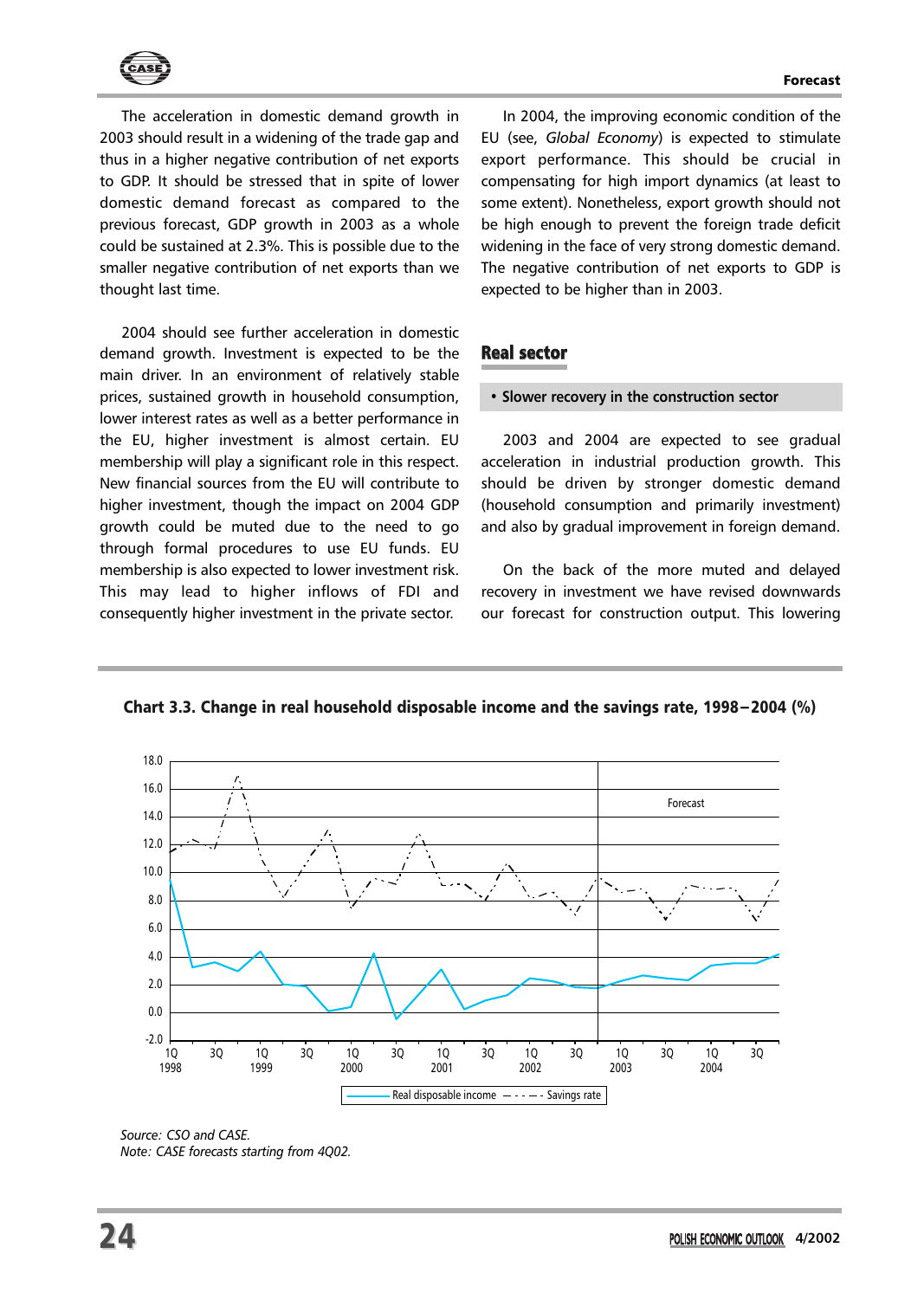



Chart 3.4. Value added in major sectors of the economy, 1996−2004 (% change, yoy)

*Source: CSO and CASE. Note: CASE forecasts starting from 4Q02.*

stems not only from weaker investment in general but also from the change in its structure. For the moment, we anticipate that the fastest recovery will take place primarily in machinery and transport equipment investment and not in construction. Such a structure should largely fuel industrial production and import growth. Against this background, a better outlook for the construction sector will materialise no earlier than in 2004. Finally, it should be noted that the discrepancy in the performance of large construction enterprises and small ones operating in the household construction sub-sector will probably be sustained (at least in 2003).

*Mateusz Walewski*

## Labour market

**• Stable unemployment level**

Despite positive trends suggesting a possible improvement on the labour market we do not expect unemployment to fall before the end of 2002. This is mainly due to seasonal factors − unemployment usually rises in the winter. The positive signals have resulted, however, in us correcting downward our unemployment rate forecast for the end of 2002, from 18.9% to 18.3%.

While we do not expect unemployment to fall at the end of 2003 as against the end of 2002, if compared to the last 3 years − when unemployment rose constantly − this would have to be seen as some kind of improvement. The stabilisation of unemployment should result mainly from the slow emerging shoots of economic growth, but also from restructuring slowdown in some sectors − not a positive phenomenon, especially from the point of view of long-term growth perspectives. However, we believe that these processes, together with the slight economic recovery, are not enough to lower unemployment over the next year.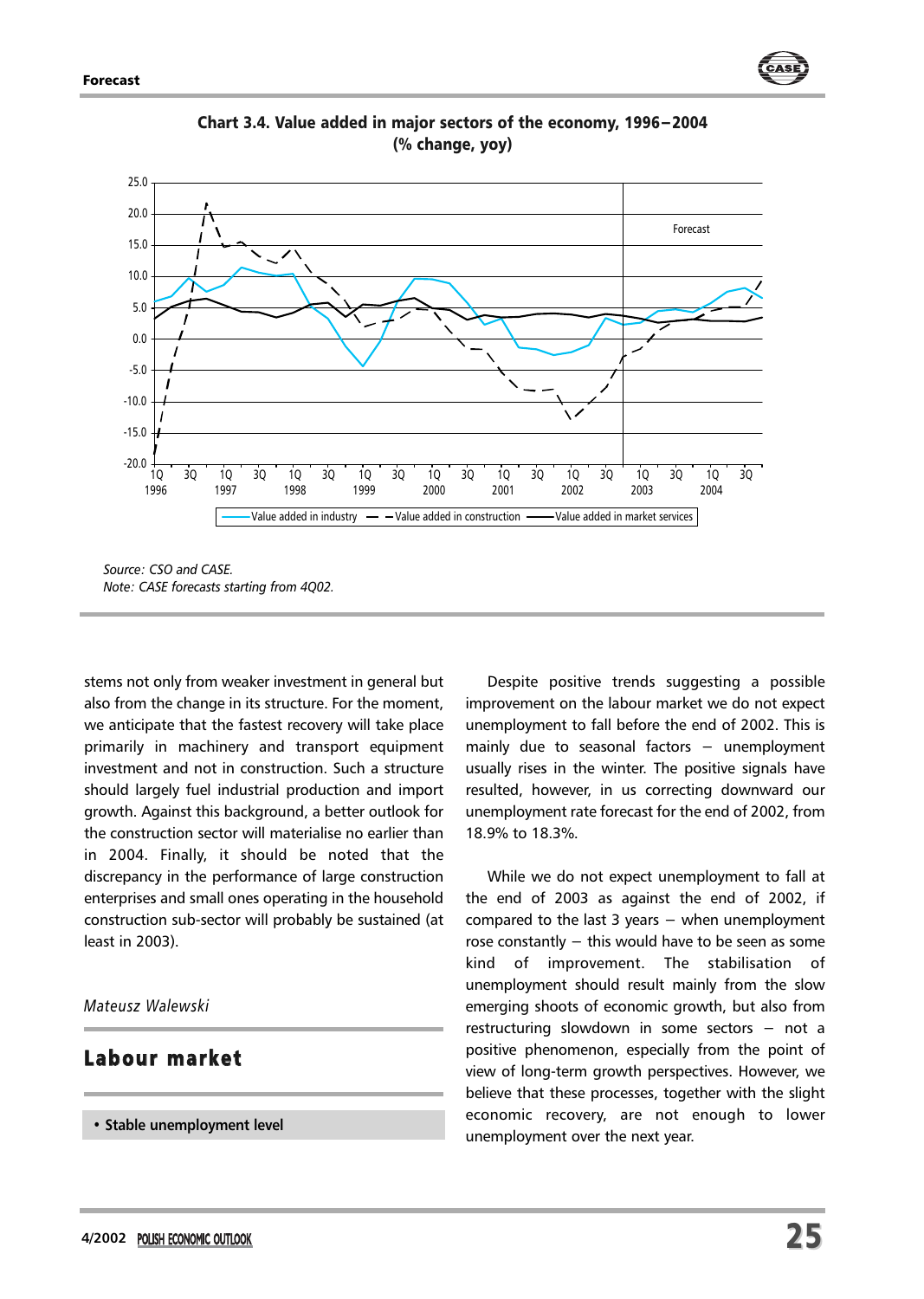



Chart 3.5. CPI and PPI, 1996−2004 (% change, yoy)

*Note: CASE forecasts starting from 4Q02.*

## *Mariusz Jarmu¿ek*

## **Prices**

## **• Stable inflation around 3%**

We forecast stable inflation trends, as measured by the CPI, until 1H03, before a slight rise in 3Q03. Over the next year we predict stable inflation trends. This situation should stem from a gradual recovery in domestic demand and the results of previous interest rate cuts that underpinned it. We envisage an alternating harvest and a further relaxing in monetary policy. However, the latter will be significantly less than in 2001−2002. We also believe the Energy Regulatory Office will accept an increase in electricity tariffs of 4−5% in 2004. We see PPI and CPI trends moving closer together, which should support any improvement in enterprises' financial results. The improvement in economic activity should also have a more significant impact on inflation than the exchange rate.

## External sector

## *Rafa³ Antczak*

## Exchange rates

- **Irish referendum a turning point**
- **Fundamentals versus speculation, continued...**

After the positive result of the Irish referendum on October 20 on EU enlargement the zloty began to strengthen against both the dollar and the euro (respectively, by 3.3% and 1.8% up to the end of October). The referendum was the first of three potential political obstacles to the process of the EU enlargement (the other two are closure of all negotiation chapters by end-2002 and the referendum in Poland in spring 2003). The positive outcome in Ireland and pressure on nominal appreciation of the zloty may indicate a break in investors' − both Polish and non-Polish − psychological tendency to think in terms of political obstacles to Poland's EU accession.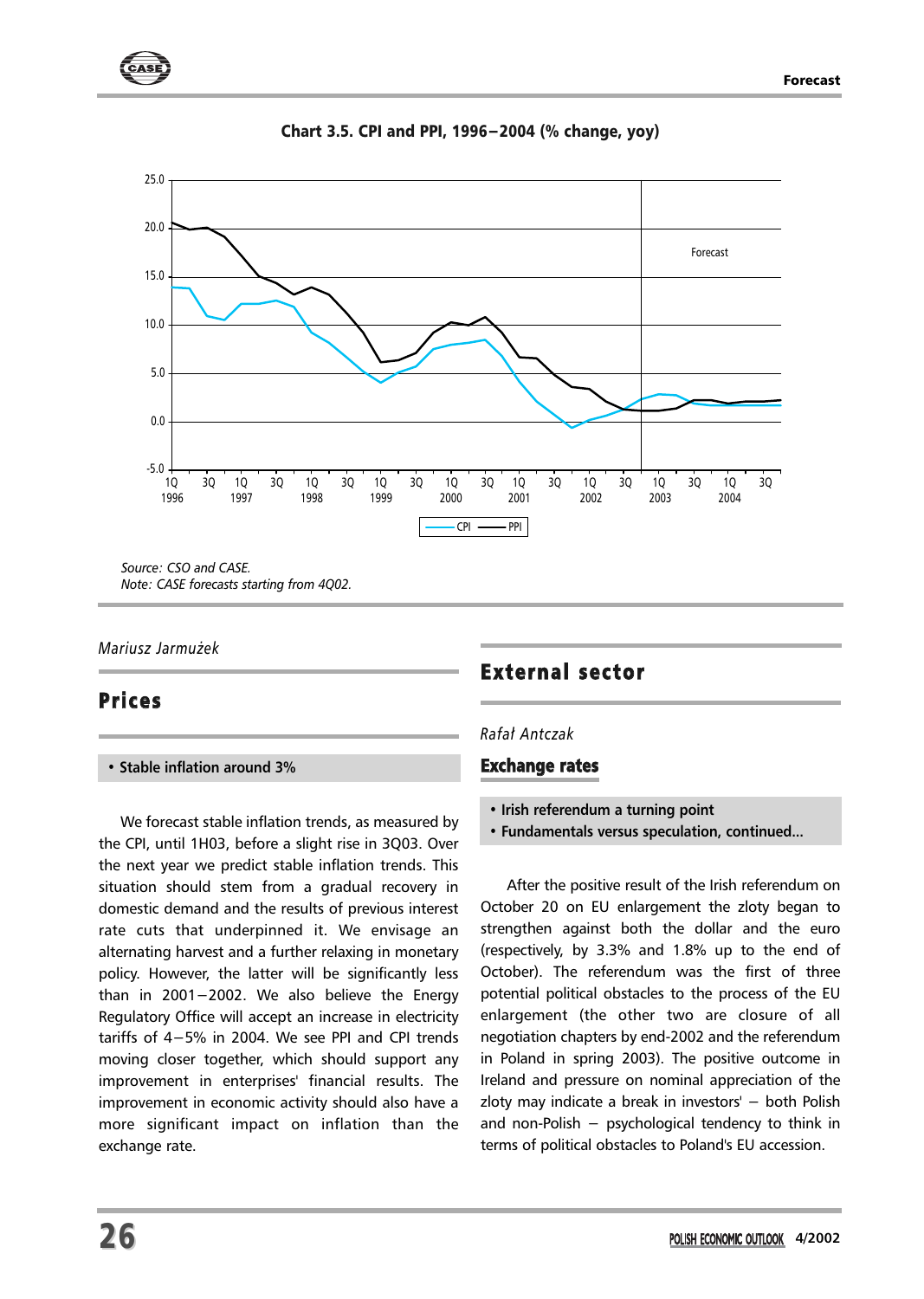

During 4QO2, as in 3Q02, we believe the economic situation in Poland will not improve sufficiently to lower unemployment or reduce the budget deficit. In addition, systematic recovery in 2H02 will not negatively influence, at least during the two consecutive quarters, the nation's external balance or increase inflation above the MPC's target. Therefore, the above forecasts indicate the positive (or neutral) influence of economic fundamentals on the exchange rate. A more realistic scenario for Poland's accession to the EU in 2004 would appear to lead to lower political, exchange rate risk as well as interest rate, risk. Consequently, this increases the attractiveness of the zloty and puts pressure on its appreciation. As such, our forecast for the zloty against both the euro and the dollar has changed. We now envisage a nominal appreciation of the zloty to mid-2003, followed by a minor depreciation on the back of macroeconomic factors such as increases in the current account deficit, inflation and especially problems with the next budget. One cannot rule out that pressure for a nominal appreciation of the zloty in 2H03 may be stronger than weak economic fundamentals and the zloty will strengthen further.

Implementing fiscal policy in 2003 and its shape for 2004 are the biggest risk factors for the zloty. This risk also applies in the EU and to the euro. Exceeding the EU budget deficit level in Germany and France, or a continuation of current discussions on further "loosening" of the Maastricht criteria at a time of possible deflation, may hit the euro as hard as the "creative accounting" scandals in the USA hit the dollar. Economic fundamentals in the USA and the EU are not very clear at the moment, but certainly do not indicate a strong recovery in 2H02. However, further cuts in interest rates by the Fed would lead to negative rates in real terms in the USA and in the case of the ECB, to a dispersal of inflation patterns among countries in stagnation (Germany, France, Italy) and fast-growing economies (Spain, Ireland). The interest rate disparities of the dollar and the euro will impact on short-term appreciation of the latter currency.

A potential conflict with Iraq will have rather shortterm consequences on weakening the dollar against the euro. It is not, however, certain if weakening of the euro in the long-term would result either from fundamental factors (breaking the Maastricht criteria)



Chart 3.6. Basic exchange rates, 1996−2004

*Source: NBP and CASE. Notes: CASE forecasts starting from 4Q02.*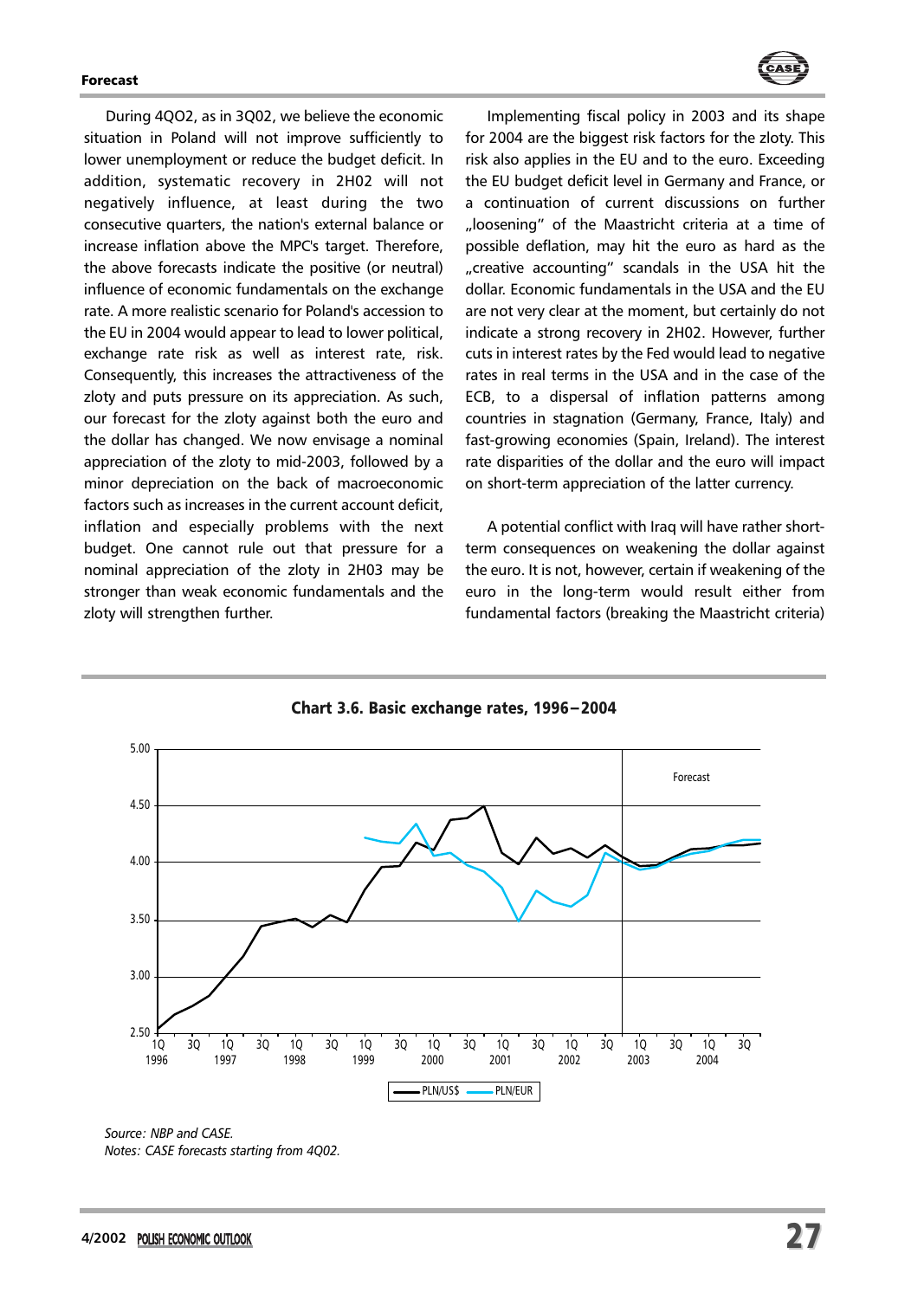

or how it would influence the zloty. The zloty may strengthen – as happened during pre- and postaccession periods in Ireland and Spain, or it may weaken – as the currency of a country with permanently loose fiscal policy lacking real chances for any change on that front over the next few years.

## *£ukasz Rawdanowicz*

#### Foreign trade and balance of payments

- **Gradual widening of merchandise trade and current account deficits**
- **Problems forecasting the balance of payments in 2004**

In 2002, we forecast a current account deficit of US\$ 6.8 billions − i.e. 3.7% of GDP. In 2003 and 2004 the deficit is expected to be widen on annual basis, reaching 4.0% of GDP in 2003 and 4.5% in 2004. The higher merchandise trade deficit is likely to be primarily to blame for this. Export growth consistent with our assumptions on GDP performance in Poland's trading partners is not expected to be high enough to compensate for import growth boosted by strongish domestic demand − especially in 2004.

According to our forecast for this year, the net inflow of FDI will nearly square with net inflow of portfolio capital. This is the first time Poland is likely to have such a negative current account deficit financing structure. In subsequent years we expect this trend to reverse. Given slightly lower portfolio capital inflows, the net inflow of FDI should increase. A better economic outlook in Poland and in the global economy (especially in Germany and the US) as well as Poland's accession to the EU should be conducive to FDI inflows, in particular in 2004.

One should bear in mind that the balance of payments forecast for 2004 is subject to large uncertainty. This stems primarily from Poland's accession to the EU and related transfers of various funds, as well as the sentiment factor influencing investor behaviour. As not all negotiation chapters have been closed and the final decisions regarding various financial flows from the EU (cohesion funds, subsides to agriculture) and to the EU (budget contributions and other European bodies, and

Chart 3.7. Exports and imports, 1997−2004 (US\$ billion)



*Source: NBP and CASE. Note: CASE forecasts starting from 4Q02.*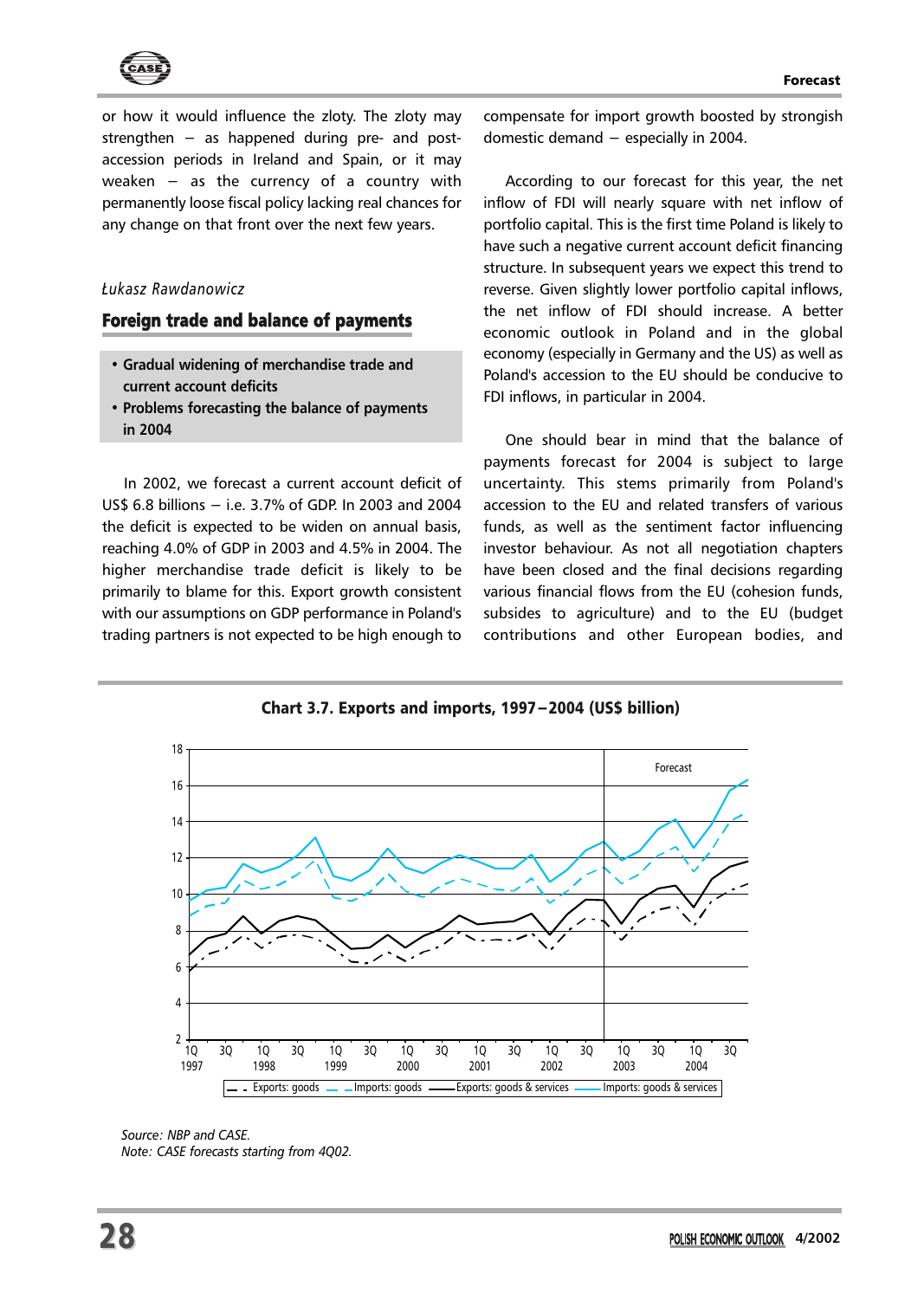



Chart 3.8. Balance on the current account and FDI, 1997−2004 (US\$ billion)

*Source: NBP and CASE. Note: CASE forecasts starting from 4Q02.*

customs duties) have not yet been made, it is difficult to forecast the net transfers. Even if the detailed sums of these transfers were known, the real and planned flows could still be wide of mark. This is due to formal procedures for transfer administration.

#### *Ma³gorzata Markiewicz*

## Public finances - forecast

- **Revision of 2002 forecast**
- **High uncertainty over 2004 budget**

3Q02's results have obliged us to revise our last forecast for 2002. High budgetary revenues in 2Q02 were not maintained and, as a result, we have lowered our forecast to the one similar to two quarters ago. We now estimate a budget deficit in 2002 PLN 3.4 billion higher than the PLN 40 billion envisaged in the budget law. This means expenditure cuts will be

necessary at the end of the year, although by less, due to some savings on debt servicing payments (of about PLN 200 million).

On the revenue side, on the basis of 3Q02's results, we expect PLN 250 million more than planned revenues on duties. Changes implemented in the PIT law in November 2001 seem to be overoptimistic. Revenues from capital tax, instead of the PLN 1.35 billion assumed in the budget, will be equal to about PLN 800 million. Excise tax on electricity should bring in PLN 1.3 billion, instead of PLN 2.3 billion assumed in the budget.

We estimated revenues in 2003 PLN 4.6 billion lower than assumed in the budget. The collection of PLN 1.3 billion from restructuring fees is doubtful (according to preliminary figures, enterprises have to date applied for PLN 5.3 billion in restructuring taxes of an expected PLN 10.1 billion). PLN 600 billion from the abolition of certain taxes would also appear to be somewhat unrealistic. In the opinion of many experts, there is a high probability that the law on tax abolition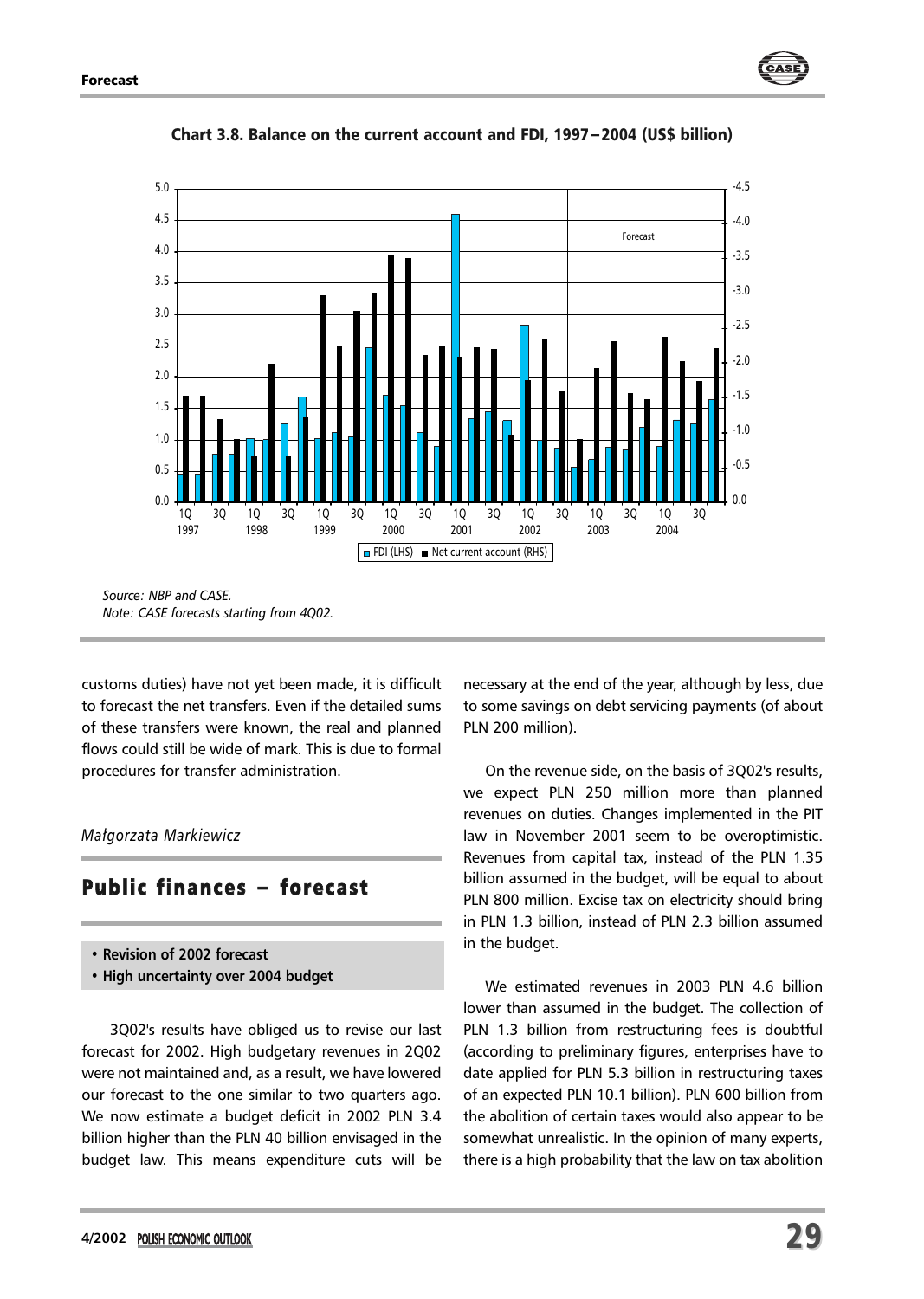

will be rejected by constitutional court. All these factors will lead to a deterioration of the budget in 2003 and gradual growth recovery is unlikely to help resolve any of these problems.

## Fiscal policy problems in 2004

After the recent rejection of previous finance minister, Marek Belka's, rule that budget expenditures should grow 1% in real terms it is difficult to judge how 2004 budget will be constructed. According to estimation at the beginning of November 2002, we know that:

- − If Poland joins the EU in 2004 expenditures will grow by about euro 2.4 billion in the first year of membership due to the membership fee; by euro 1 billion due to the obligation to finance projects from the budget; by euro 232 million due to the socalled British rebate, and by the number of enrolments to EU institutions (e.g. the European Investment Bank), which is today difficult to estimate.
- − On the revenue side import duties will be lost, but we may expect advances in the first year of membership equal to 16.33% of structural funds planned for 2004−2006 (about euro 1.58 billion) and 20% of funds devoted to the Cohesion Fund (about euro 800 million). These amounts will be available if Poland prepares and approves its National Development Plan. Moreover, some inflows to the budget for the financing of agriculture expenditures, other than direct payments, may be forthcoming, although it is difficult to evaluate the amount today.
- − Without legal changes to fixed expenditures, which in 2003 will be equal to almost 70% of state budget expenditures, they will continue to grow at the previous rate.

If one takes into account revenue forecasts and presented assumptions to date, one comes up with a rough idea of the state budget deficit for 2004. Lack of fiscal reform in 2003, which could change the structure of budget expenditures and relaxation of fixed obligations, would lead to a growth in the deficit to 6.2% of GDP. Growth in fiscal imbalances increases the risk of changes in the sentiments of portfolio investors. Therefore, we believe that in the face of the risk of macroeconomic disequilibria brought by growth in the public sector deficit, the government will decide to make some necessary reforms in 2003.

*Rafa³ Antczak*

## Monetary policy

- **Monetary policy for 2003 means...**
- **...Further loosening?**

The government's plan, "Monetary policy assumptions for 2003", establishes an inflation target of  $3\% +/-100$  basis points by end-2003. This is in line with the "Medium-term monetary policy assumptions for 1999−2003", which specified lowering inflation below 4% in 2003. In the document for 2003, the inter-dependence of the direct inflation targeting strategy with a floating exchange rate regime was underlined. The MPC implicitly believes this should be maintained until Poland's accession to ERM-2. A further loosening of monetary policy would depend on lowering the budget deficit. Judging by the restrictiveness of fiscal policy as based on the level of economic deficit, in 2003 there is very unlikely to be a loosening in fiscal stance by the MPC. At the same time, any delay in the privatization process would lead to a higher supply of Treasury papers and increase the crowding-out effect, alongside appreciation pressure on the zloty. However, the MPC has definitely resigned from reducing operational liquidity in the banking sector (i.e., the NBP's short-term indebtedness towards commercial banks) due to the potential threat of competition with large supply of papers offered by the Finance Ministry. Moreover, the reduction of over-liquidity has been a part of the MPC's strategy since 1999. In the document for 2003, the MPC conditioned lowering reserve rate requirements in banks (though did not specify a level, for example 2%, as was in the assumptions for 2002) on structural liquidity in the banking sector (i.e., NBP short- and long-term indebtedness towards banks). Simultaneously, it announced a continuation of the unconditional sale of converted bonds and redemption of NBP bonds indexed to inflation issued in 1999. Purposefully this should lead to a reduction in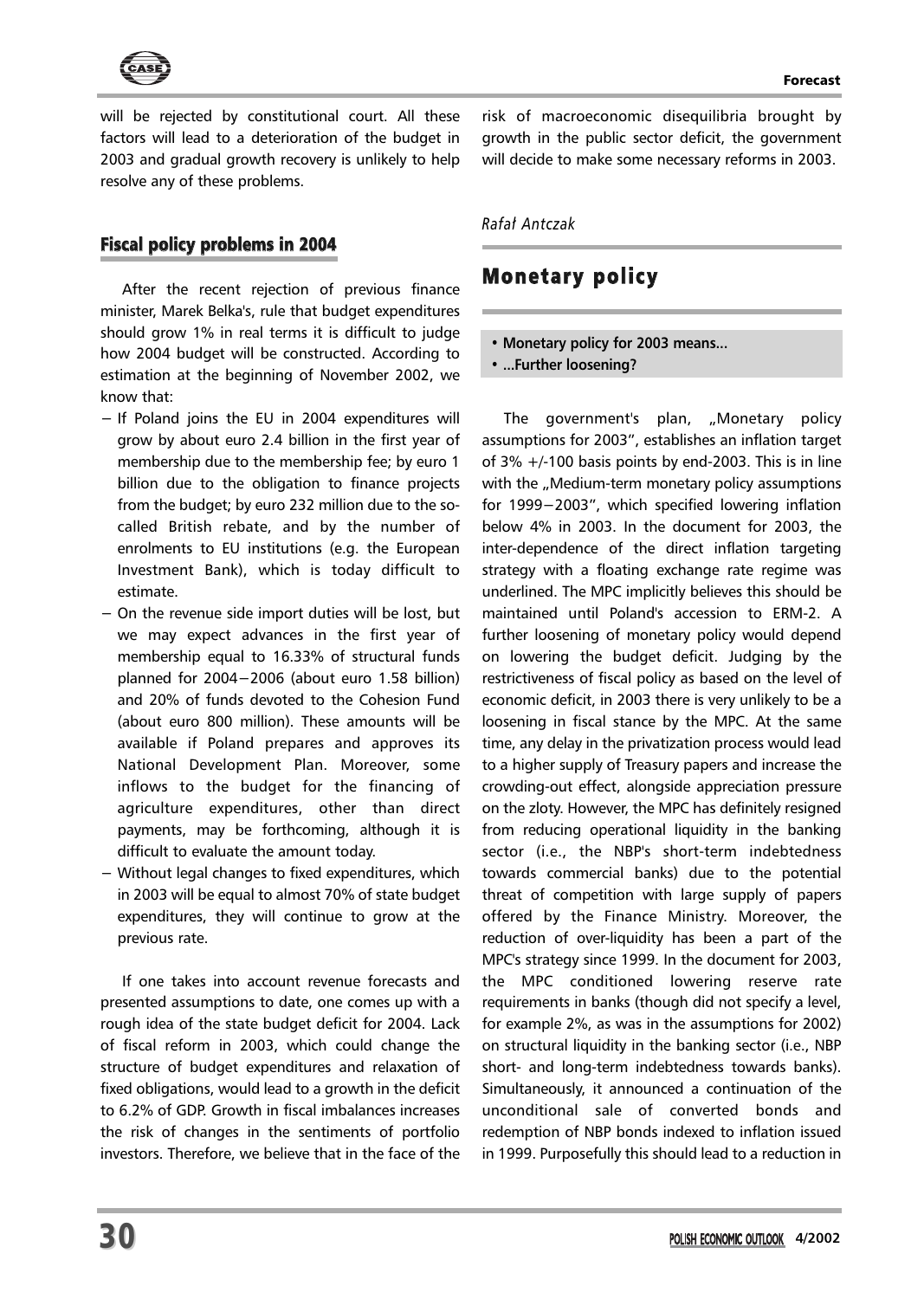#### **Enverset**



What is likely come out of such mixed signals from the MPC? The MPC seems to be determined to introduce Poland as quickly as possible to ERM-2, to exchange the zloty with the euro. For this reason, it would attempt to fulfil those parts of the Maastricht criteria that lie in the hands of the NBP. That is, maintaining inflation at a level not exceeding 2.5% and long-term interest rates (10-year) at a level of around 6%. These criteria have already been fulfilled by Poland. In this case, one may expect to see MPC pressure on the government to fulfil the other convergence criteria − lowering the budget deficit to 3% of GDP and limiting the public debt-GDP ratio to below 60%. Fulfilment of the latter criterion, at least with a help of "creative accounting", was prepared by the Finance Ministry (see, *Co-ordination of monetary and fiscal policies*).

As a result, one may expect further cuts in interest rates by about 200 basis points in November 2002−December 2003 and by about 125 basis points in 2004. The two big unknowns in monetary policy for 2003 are exchange rate performance and the scale of rate cuts by the ECB in 2003 in the context of further cuts in the Fed rates and the threat of stagflation in some EU countries. If the zloty nominally strengthens deeper rate cuts could be expected, irrespective of the fiscal policy stance.

*Rafa³ Antczak, Ma³gorzata Markiewicz*

## Co-ordination of fiscal and monetary policies

- **Battle over the exchange rate?**
- **Fiscal over monetary policy − nothing new**

For the rest of 2002 and all of 2003, the biggest problem in co-ordinating monetary and fiscal policies may be the zloty exchange rate. Pressure on strong zloty appreciation during the pre-accession period is nothing extraordinary, bearing in mind trends in the exchange rates of the peseta or escudo (after 1985) or the Irish pound (after 1972), that is a year and a half before the accession of Spain, Portugal, and Ireland to the European Community, respectively. During these periods, the nominal appreciation of national currencies in the above countries reached 20% before accession and, combined, 30−40% in the first three years after accession. The Czech koruna has been already experiencing a strong appreciation in real and nominal terms, gaining about 15% in real terms from the beginning of 2000 to November 2002 (the real effective exchange rate in Poland appreciated by about 6% in the same period). This pressure cannot be prevented with interventions on the forex market by the CNB. Fears of appreciation of the currency of another candidate country  $-$  the Lithuanian lit, which is pegged to the euro  $-$  have led to the passing of an amendment to the foreign currency law and the introduction of dual-currency system (the lit and the euro) in cash transactions in Lithuania since November. Lithuania this becomes the first country fulfilling the concept of unilateral euroization.

Published in October, the communiqué of a joint NBP-finance ministry team on a strategy for euro-zone accession did not signal any compromise on either the date of accession or the central parity of the exchange rate. The NBP prefers the market rate, while the ministry prefers a "corrective" devaluation of the zloty. In the case of GDP growth significantly below 3% in 2003 (the government plan assumes GDP growth of 3.5%) and build up of more problems in enterprises in the state sector, one cannot rule out the possibility of conflict between the government and the MPC over the exchange rate, similar to the one over the level of interest rates in mid-2002.

The attitude of the Finance Ministry to fulfilment of the convergence criteria is found in "Strategy for managing public sector debt, 2003-05". The simple change in the methodology for calculating public sector debt from the domestic to the EU's one means a planned increase of debt, together with pledges and guarantees to lower it from 54.2% of GDP to only 46% of GDP in 2004. Consequently, an expected rise in payments of pledges and guarantees of PLN 7.2 billion during 2003-05 would not worsen the debtratio in Poland. However, irrespective of multiple attempts already undertaken in 2002 to change the methodology of calculating public finance deficit, it

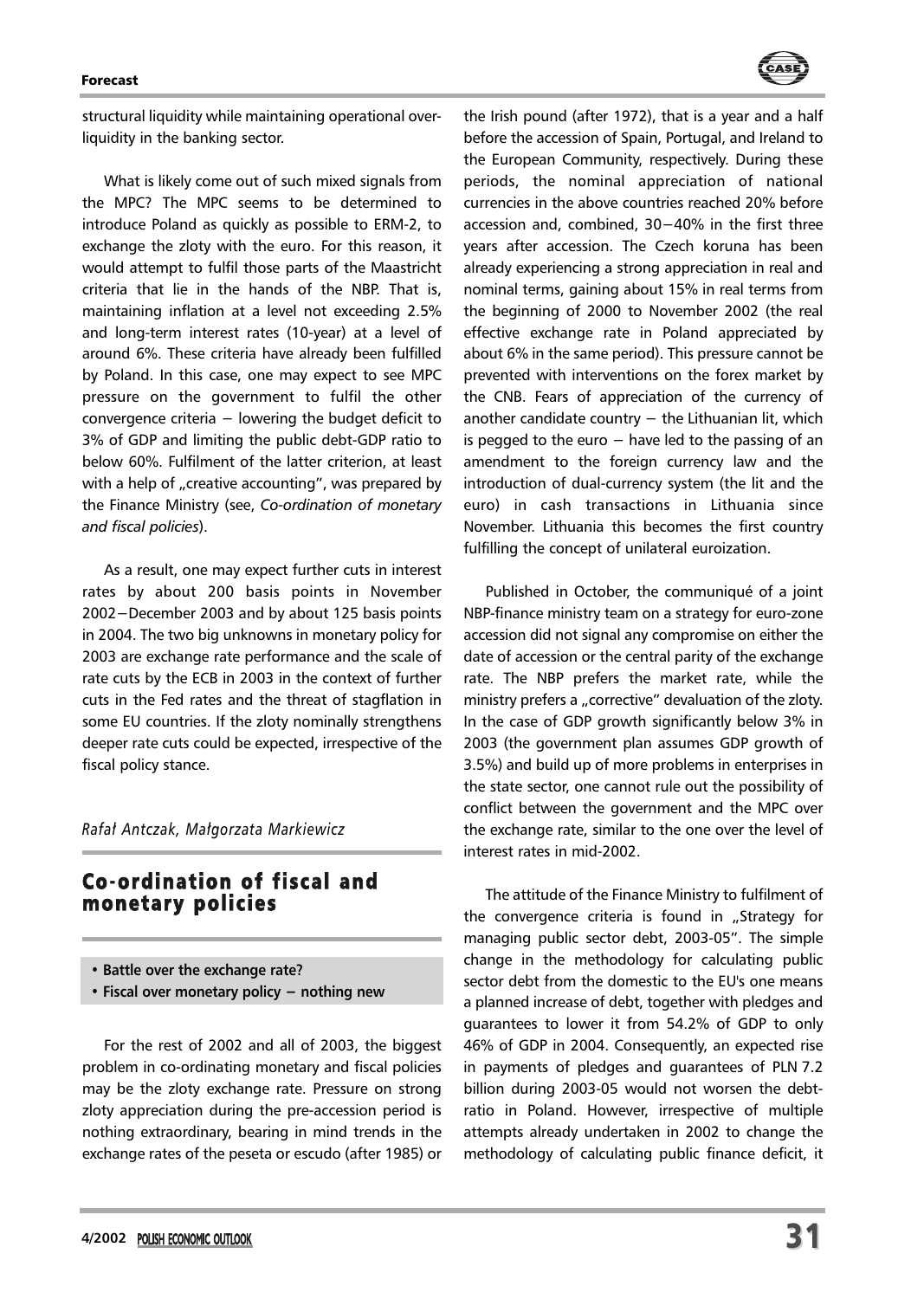

will be impossible to lower it from 5−6% to 3% of GDP (see, *Public finance − forecast*).

*£ukasz Rawdanowicz\**

## Global economy

- **Faltering global recovery**
- **Downward revisions of forecast growth**
- **Threat of a double-dip recession in the US**
- **Sluggishness of recovery in the euro zone**
- **Inflation broadly stable**
- **Monetary policy in the US and euro zone on hold**

3Q02 brought deterioration in economic sentiment in the global economy, in particular in the US and the EU. Leading indicators deteriorated and the sustained falls in stock markets and the political uncertainty surrounding a potential conflict with Iraq impacted negatively on household and business sentiment. Concerns about the pace and sustainability of the global recovery are surfacing and downside risks emerging. Consequently, the outlook for most economies has been downgraded, though a general forecast of recovery has been sustained. The recovery is now expected to be more uneven and modest than earlier expected.

Preliminary data for 3Q02 in the US showed that despite declines in retail sales and consumer confidence, private consumption remained the main engine of GDP growth. Growth of the recovery in the US economy is expected to moderate in 2H02. In the event of a war with Iraq and soaring oil prices, the scenario of a double-dip recession cannot be ruled out. On the other hand, declining long-term interest rates, a weaker dollar, and sustained productivity growth may offset the negative effects in the business sector.

In the euro zone monthly data for 3Q02 indicate growth momentum moderation with the main drag

coming from weaker external demand. So far, consumer spending in France and Germany has been quite resilient. At the same time, household and business confidence has deteriorated. Against this background and the grimmer world outlook, growth momentum is expected to slow before picking up in 2H03. Most forecasting institutions have revised downwards their forecasts for 2002 and 2003. The recovery is expected now to take a more muted path that earlier thought. In particular, sluggish economic activity in Germany overcasts the general outlook for the area.

The major risks to the global economy are: the health of the US economy and whether it can lead a global upturn; threats of surging oil prices in the event of a war with Iraq and the fallout on declining equity markets.

Previous global forecasts stressed the importance of a US for recovery in the global economy. US demand was expected to trigger upturns in other major economies. Today, as fears about a weakerthan-previously-expected US recovery start to emerge and there are no clear signs of robust economic performance, outlook for other regions has been downgraded. Given the general slackness of domestic demand in most of the industrialised and emerging market economies, the double-dip scenario for the US could be damaging for their recoveries. So far, only Asia (excluding Japan) appears to be less dependent than had been expected on the US economy, performing relatively well on the back of strongish domestic demand.

The negative impacts on household consumption and business investment stemming from the falls in stock markets have been increasingly pervasive. In 2Q02 the declines in stock indices were triggered largely by accounting scandals, but in recent months this factor ceased to operate. The falling indices were attributable to worse financial results of enterprises as well as to problems with liquidity and ensuing credit ratings downgrades, especially in Europe. According to the IMF, the strength of the impact differs from one country to the next: it is higher in economies with

<sup>\*</sup> The text based on the *Global Economy 4/2002* (7) [\(http://www.case.com.pl/index.php3?page=pgtopge&lang=pl\).](http://www.case.com.pl/index.php3?page=pgtopge&lang=pl) *Global Economy*

is a CASE quarterly publication (only in English) broadly covering the current world economic situation and outlook.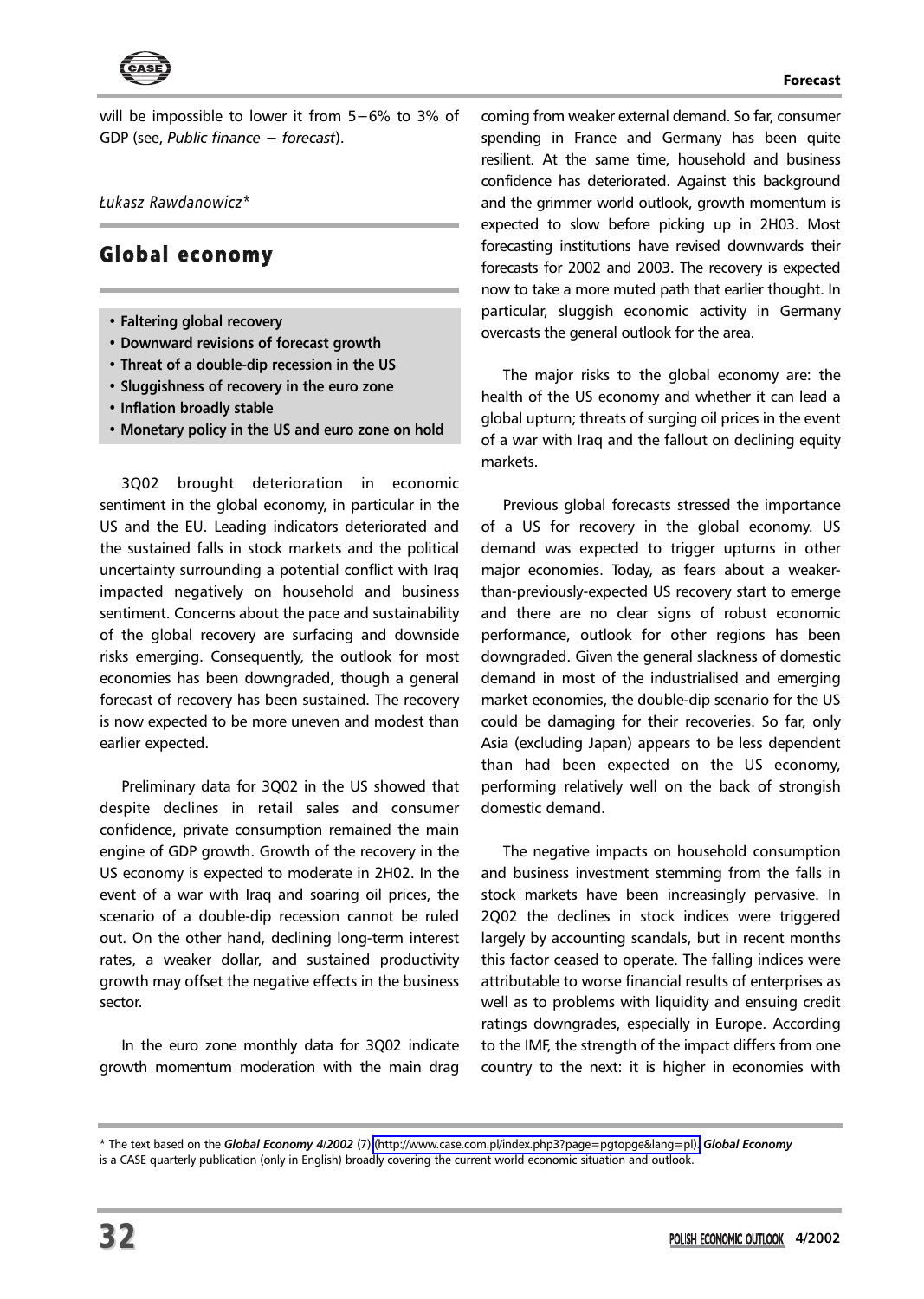

|                | 1996   | 1997 | 1998   | 1999 | 2000 | 2001   | 2002f  | 2003f         | 2004f |
|----------------|--------|------|--------|------|------|--------|--------|---------------|-------|
| <b>OECD</b>    | 3.1    | 3.4  | 2.7    | 3.2  | 3.8  | 0.8    | 1.6    | 2.6           | 3.2   |
| <b>USA</b>     | 3.6    | 4.4  | 4.3    | 4.1  | 3.8  | 0.3    | 2.4    | 3.1           | 3.6   |
| Japan          | 5.0    | 1.6  | $-1.1$ | 0.7  | 2.4  | $-0.2$ | $-0.8$ | 1.1           | 1.5   |
| European Union | 1.7    | 2.6  | 2.8    | 2.6  | 3.3  | 1.7    | 0.9    | $2.0^{\circ}$ | 2.6   |
| Germany        | 0.8    | 1.4  | 2.1    | 2.0  | 2.9  | 0.6    | 0.3    | 1.6           | 2.4   |
| United Kinadom | 2.6    | 3.5  | 2.6    | 2.1  | 2.9  | 2.0    | 1.8    | 3.1           | 3.3   |
| Russia         | $-3.5$ | 0.8  | -4.9   | 5.4  | 8.3  | 5.0    | 4.0    | 3.5           | 3.5   |

| Table 3.1. GDP in selected countries, 1996–2004 (% change, yoy) |  |  |  |  |
|-----------------------------------------------------------------|--|--|--|--|
|-----------------------------------------------------------------|--|--|--|--|

*Source: Data − OECD, IMF, statistical offices; forecast (f) − market consensus and CASE.*

| Table 3.2. Inflation in selected countries, 1996-2004 (% change, yoy) |  |
|-----------------------------------------------------------------------|--|
|-----------------------------------------------------------------------|--|

|                  | 1996 | 1997 | 1998 | 1999   | 2000   | 2001   | 2002f  | 2003f  | 2004f  |
|------------------|------|------|------|--------|--------|--------|--------|--------|--------|
| <b>USA</b>       | 2.9  | 2.3  | 1.6  | 2.1    | 3.4    | 2.8    | 1.5    | 2.2    | 2.1    |
| Japan            | 0.1  | 1.8  | 0.7  | $-0.3$ | $-0.7$ | $-0.7$ | $-1.2$ | $-0.8$ | $-0.3$ |
| European Union   | 2.1  | 1.8  | 1.8  | 1.2    | 2.5    | 2.5    | 1.9    | 1.9    | 1.7    |
| Euro area (HICP) | 2.2  | 1.6  | 1.2  | 1.1    | 2.4    | 2.5    | 2.1    | 1.9    | 1.8    |
| Russia           | 22.0 | 11.0 | 84.4 | 85.7   | 20.8   | 21.6   | 16.0   | 13.0   | 8.0    |

*Source: Data − OECD, IMF, statistical offices; forecast (f) − market consensus and CASE.*

| Table 3.3. The euro and yen exchange rate vs. the US dollar, 1996–2004 |  |  |  |  |  |  |  |  |
|------------------------------------------------------------------------|--|--|--|--|--|--|--|--|
|------------------------------------------------------------------------|--|--|--|--|--|--|--|--|

| 0.924<br>0.896  <br>0.939 0.991<br>1.270<br>1.134 1.121<br>1.066<br>Euro |       |       |
|--------------------------------------------------------------------------|-------|-------|
|                                                                          |       | 1.008 |
| 113.8<br>108.8<br>107.7<br>$121.3$  <br>122.0<br>130.6<br>120.9<br>Yen   | 114.0 | 114.0 |

*Source: Data − ECB; forecast (f) − market consensus and CASE.*

market-based financial systems (like the US, UK, Canada) than in bank-based economies (like the euro zone and Japan). On the positive side, the declines in stock markets are offset to some extent by a decline in long-term interest rates.

In 3Q02, the oil price increased by above 7% yoy and 8% qoq. A war against Iraq could see prices surge and derail global recovery, especially aggravating the economic problems in the US. Despite the recent increases in the oil price, inflation pressures around the globe have remained broadly contained, with industrialised countries experiencing relatively stable price dynamics. Japan continues to suffer from deflation aggravated by yen appreciation. Strong disinflation is observed in the emerging markets of Central and Eastern Europe − recently the CPI reached historic lows in several countries in the region. On the other hand, inflation has raised its head in many Latin American countries, largely stimulated by currency depreciations. The election results in Brazil and Argentina as well as announcements of changes in economic policy and default on interest payments by Argentina led to financial markets' tensions that could spillover to other emerging markets.

The softening of recovery growth in the US and UE as well as subdued price developments allowed central bankers to continue their accommodative monetary policy, with no hikes in interest rates in 3Q02. Given the uncertainty surrounding recovery, a continuation of such a policy should be expected for the next couple of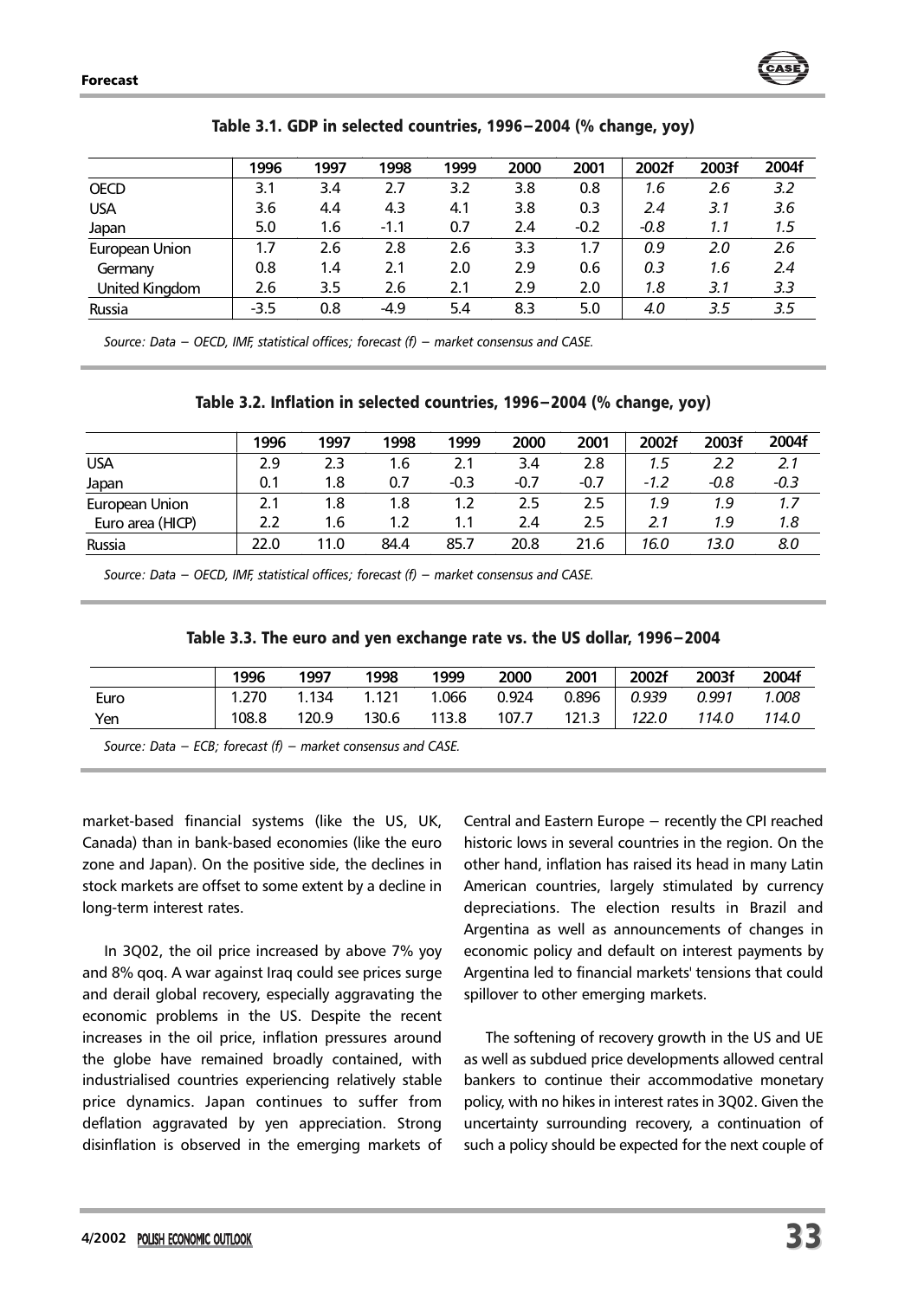



months as the macroeconomic situation clears up. However, if economic activity surprises on the downside, further monetary easing cannot be ruled out − especially in the US and UK, but also in the euro zone. In Central Europe, the Czech National Bank further loosened its monetary policy − interest rates were cut by 75 basis points in July, falling below levels observed in the euro zone. In 3Q02 the CNB intensified interventions against the strengthening of the koruna. It intervened several times without incurring sterilisation costs. On the other hand, the National Bank of Hungary raised interest rates by 50 basis points in July in spite of declining inflation. The main concern of the NBH is the large budget deficit.

On the exchange rate market front, the US dollar continued to lose against the euro and the yen. In the former case the pace of the depreciation abated, while strengthening in the latter. The Hungarian forint has been appreciating against the dollar and the euro, both in nominal and real terms. Similar developments took place also in the Czech Republic. The strong nominal appreciation (in July the Czech koruna hit a record low of 28.9 for the euro) determined the real appreciation of the koruna despite the fact that inflation was very low in comparison to other countries. Macroeconomic fundamentals do not yet provide clear indications on possible future directions in the major currency exchange rates. We think that current trends are likely to remain broadly unchanged.

Sluggish growth and/or fiscal stimuli in many countries have led to deterioration in government budget balances. Japan, which has pursued accommodative fiscal policies and introduced many fiscal packages in recent years, ran up a budget deficit of over 6% of GDP and this situation is expected to continue this year as well. Consequently, Japan's public debt reached over 130% of GDP. The US, which loosened its fiscal policy recently (among other things due to tax cuts and higher military spending) to boost economic growth, is expected to see a budget deficit to the tune of 1.5% of GDP in the current fiscal year. In 2001, the US recorded a budget surplus of 1.3% of GDP. According to the US Congressional Budget Office forecast, the deficit will continue to 2005. On the other hand, economies in the euro zone have been restrained to some extent in their pursuit of accommodative fiscal policy by the Stability and Growth Pact. This year however, Germany, Portugal and possibly France and Italy are expected to breach the 3% of GDP budget deficit level. Widening budget deficits are attributable primarily to growth slowdown and political tensions (election year and difficult labour market situation). In the current economic context, the rigidity of the Pact has sparked a row over budgetary rules in the UE and many critical opinions have been voiced. High budget deficits are also a common characteristic of many CEECs, where fiscal policies have been very lax recently. Given the nearing EU and EMU membership of some CEECs, such policy will have to be changed soon and some governments (for instance in the Czech Republic and Hungary) have already announced plans to reform public finances with this in mind.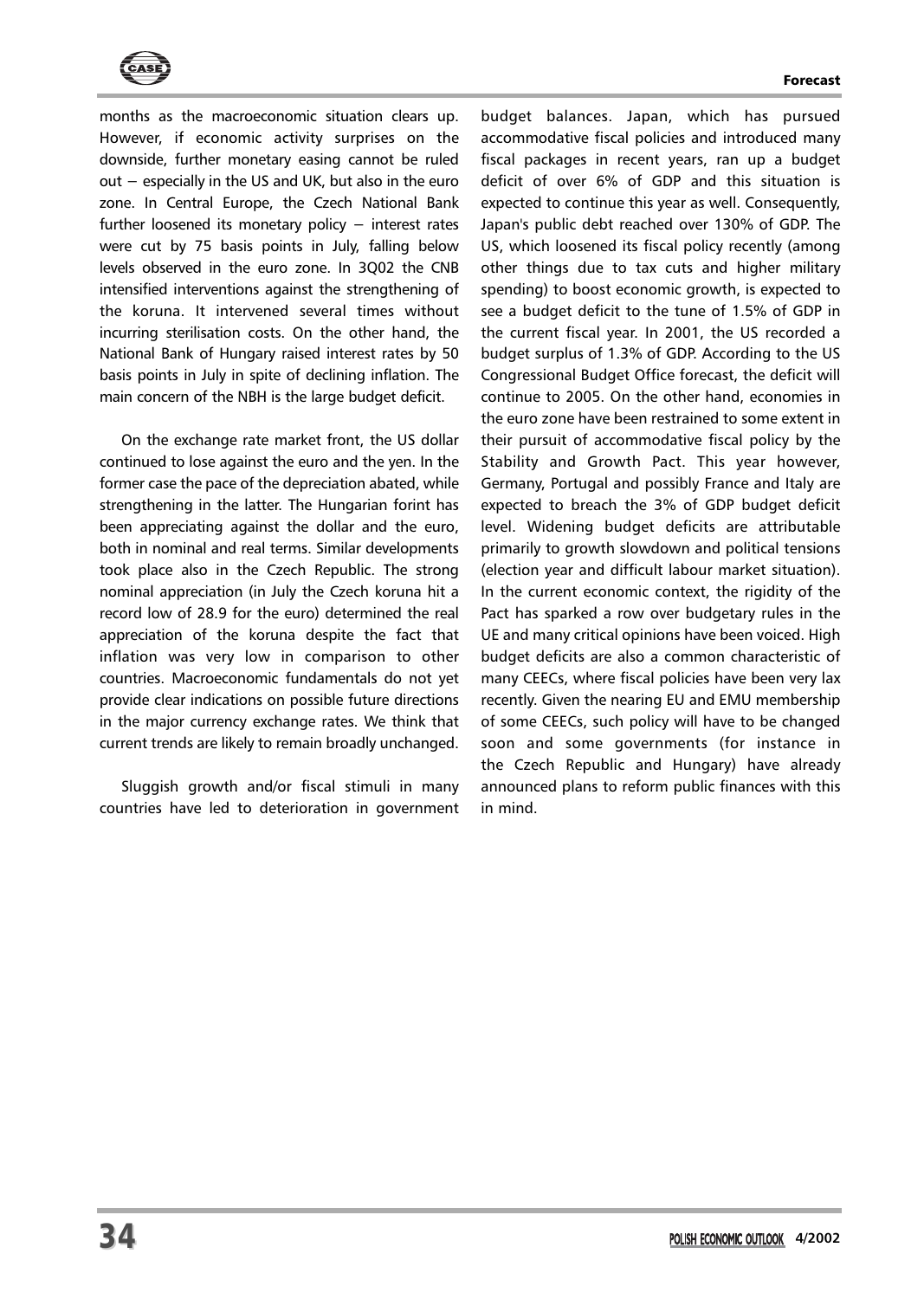

## Early warning crisis indicator

3Q02 deteriorated somewhat in comparison to the previous quarter, although its 3.90-point reading is still subdued, indicating low risk of currency crisis.

Among positive trends one should note above all the depreciation of the zloty's real effective exchange rate, which was also seen in 2Q02. The improvement in monetary and financial indicators is also important. For the moment, we anticipate lower inflation over the next four quarters as compared to the previous forecast. Due to cuts in nominal interest rates − higher than the drop in inflation − the real WIBOR has declined. Monetary expansion in relation to M3 and short-term foreign debt in relation to liquid reserve assets diminished. On top of this, GDP growth in the upcoming four quarters should be higher.

The high budget deficit still impacts negatively on our indicator. This time we have changed the horizon for the budget deficit forecast form the current year to 2003. Nevertheless, deficits in both years are more than likely to exceed 5% of GDP, which is a worrisome trend. Also on the negative side, a higher current account deficit forecast and higher unemployment should be noted, though the deterioration in these variables is not that severe.

|                                                                                   | weights |      | 1Q00 2Q00 | 3Q00           |                  | 4Q00 1Q01      | <b>2Q01</b>    | 3Q01           | 4Q01           |          | 1Q02 2Q02 3Q02 |                       |
|-----------------------------------------------------------------------------------|---------|------|-----------|----------------|------------------|----------------|----------------|----------------|----------------|----------|----------------|-----------------------|
| 1. Annual GDP for 4<br>consecutive quarters                                       | 0.10    | 4    | 4         | 6              | 6                | 4              | 4              | 6              | 6              | 4        | 6              | 4                     |
| 2. Annual unemployment rate<br>(end of quarter)                                   | 0.05    | 10   | 4         | 6              | 10 <sup>10</sup> | 10             | 4              | 6              | 10             | 6        | $\mathbf 0$    | 6                     |
| 3. Annual average CPI forecast<br>for 4 consecutive quarters                      | 0.06    | 4    | 4         | 4              | $\mathbf{0}$     | $\mathbf{0}$   | 6              | $\mathbf{0}$   | $\overline{4}$ | 4        | $\Omega$       | $\Omega$              |
| 4. Government deficit forecast<br>as a % of GDP                                   | 0.10    | 5    | 5         | 5              | 6                | 6              | 10             | 10             | 10             | 10       | 10             | 10                    |
| 5. CA balance forecast for<br>4 consecutive quarters<br>as a % of GDP             | 0.15    | 10   | $\Omega$  | $\overline{4}$ | $\overline{4}$   | 6              | $\Omega$       | $\overline{4}$ | $\Omega$       | 10       | $\mathbf{0}$   | 6                     |
| 6. Real effective exchange rate                                                   | 0.15    | 6    | 6         | 6              | 6                | 10             | 10             | 6              | 6              | 6        | $\Omega$       | $\Omega$              |
| 7. Credit expansion as a % of<br>M3 (end of quarter)                              | 0.07    | 6    | 6         | 6              | $\overline{4}$   | $\overline{4}$ | 6              | 6              | 6              | 6        | 6              | 4                     |
| 8 Polish foreign short term<br>debt as a % of liquid reserves<br>(end of quarter) | 0.15    | 6    | 4         | 6              | $\overline{a}$   | $\overline{4}$ | 6              | 6              | $\overline{a}$ | 6        | $\overline{4}$ | $\boldsymbol{\Delta}$ |
| 9. Total Polish foreign debt as<br>a % of GDP                                     | 0.07    | 6    | 6         | 6              | 6                | 6              | 6              | 6              | 6              | 6        | 6              | 6                     |
| 10. Real 3M WIBOR                                                                 | 0.10    | 4    | 6         | 6              | 6                | 6              | $\overline{4}$ | 6              | $\overline{4}$ | $\Omega$ | 6              | $\Omega$              |
| Indicator                                                                         |         | 6.18 | 4.28      | 5.48           | 5.10             | 5.80           | 5.60           | 5.74           | 5.08           | 6.08     | 3.64           | 3.90                  |

## Table 3.4. Early warning crisis indicator

*Source: CASE.*

*Notes: 1. The methodology of indicator calculation is available at CASE web site:*

*<http://www.case.com.pl/index.php3?page=pgtopwsk&lang=pl&submenu=6>*

*2. The annual forecast for the budget deficit in a given year is introduced in every fourth quarter of the previous year.*

*3. Changes in the historical values of the indicator due to official data revision.*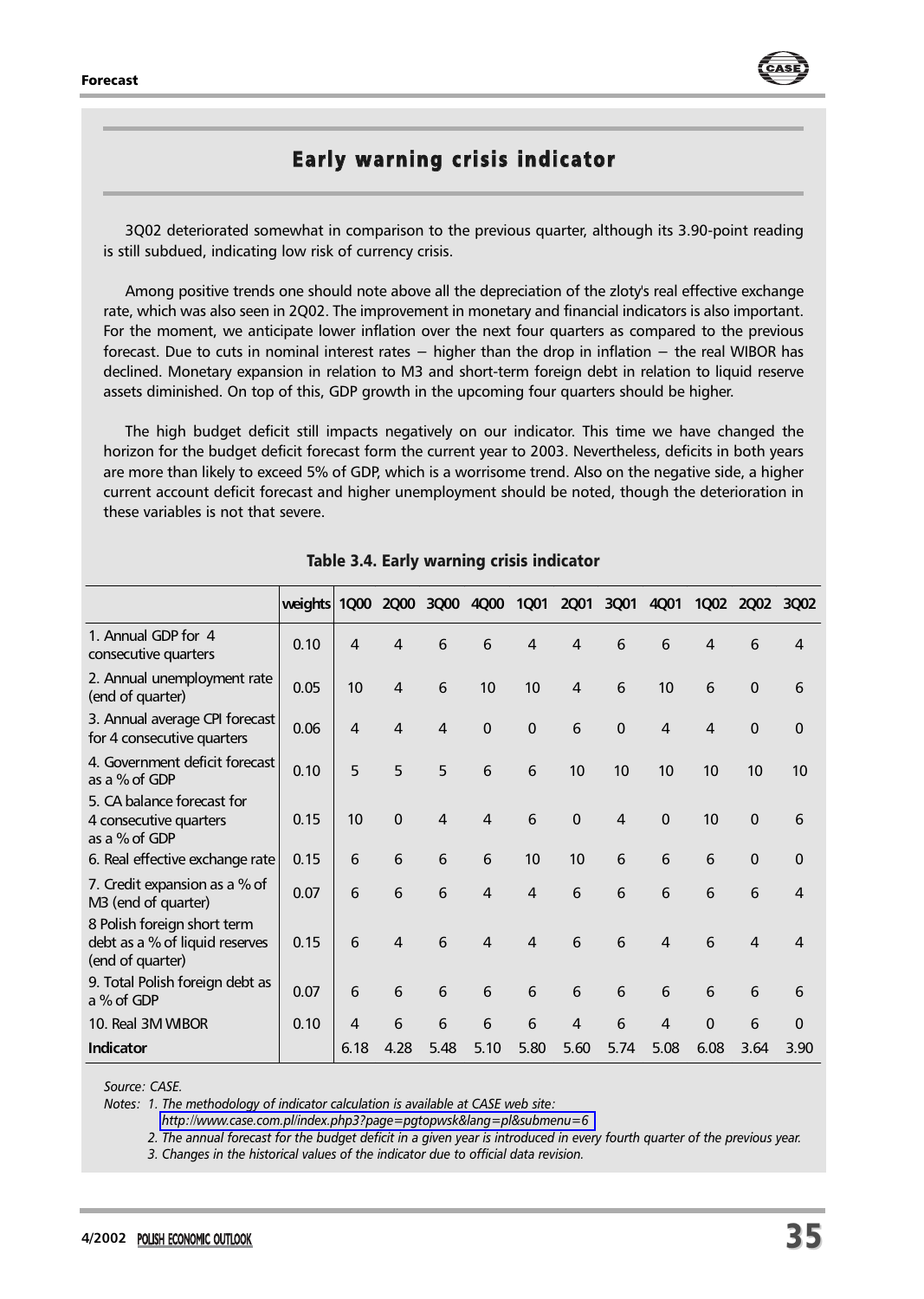

## The natural rate of unemployment in Poland − introductory analysis and an attempt at estimation

## Theoretical introduction

The constitutions of many countries state that full employment is one of the main objectives of economic policy. Nevertheless, even during the best of economic times there are always groups of the population who are not able to find a job regardless of their best efforts and therefore unemployment rate is never zero. This unemployment rate depends on the structural characteristics of a given economy and is called the "natural rate of unemployment".

Milton Friedman is the author of the idea of a natural rate of unemployment. In an article in 1968 he defined it in the following way: "The natural rate of unemployment is the level that would be ground out by the Walrasian system of general equilibrium equations, provided that there is imbedded in them the actual structural characteristics of the labour and commodity markets, including market imperfections, stochastic variability of demands and supplies, the cost of gathering information about job vacancies and labour availabilities, the cost of mobility, and so on."2 This sentence, although quite simple to understand, does not help economists who would like to test it empirically. In order to calculate the natural rate of unemployment exactly matching this definition one has to design and solve a general equilibrium model taking into account all the described and also not described (that problematic "and so on...") market imperfections. This appears, however, to be practically impossible, which is why the natural rate of unemployment has tended to be estimated by proxies such as: NAIRU, structural unemployment or "steady state" unemployment.

The most popular method is based on the Phillips Curve augmented by the inflation expectations − most commonly adaptive ones. The expected wage is the function of the real wage in the previous period and of the situation on the labour market. Hence we obtain the relationship between the inflation and unemployment rate enabling us to estimate the rate of unemployment not resulting in inflation and this rate is called NAIRU, (Non Accelerating Inflation Rate of Unemployment).

The next method, much less common, is based on the negative relationship between the number of unemployed and the number of vacancies, so called Beveridge Curve. The number of unemployed that could fill vacancies in a given period is called the structural unemployment. If the number of vacancies is bigger than the number of unemployed the entire unemployment is treated as structural − resulting from the mismatch on the labour market.

The third proxy for natural rate of unemployment is the "steady state unemployment". It is calculated as the theoretical unemployment rate in the given period where the

The authors would like to express their gratitude to Małgorzata Kalbarczyk for her timely and superb work on statistical data necessary to write this article. The authors are fully responsible for all mistakes.

<sup>1</sup> Marek Góra − professor of economics at Warsaw School of Economics, Mateusz Walewski − economist at the CASE Foundation.

<sup>&</sup>lt;sup>2</sup> Friedman M. "The role of Monetary Policy", American Economic Review t. 58, pages. 1-17.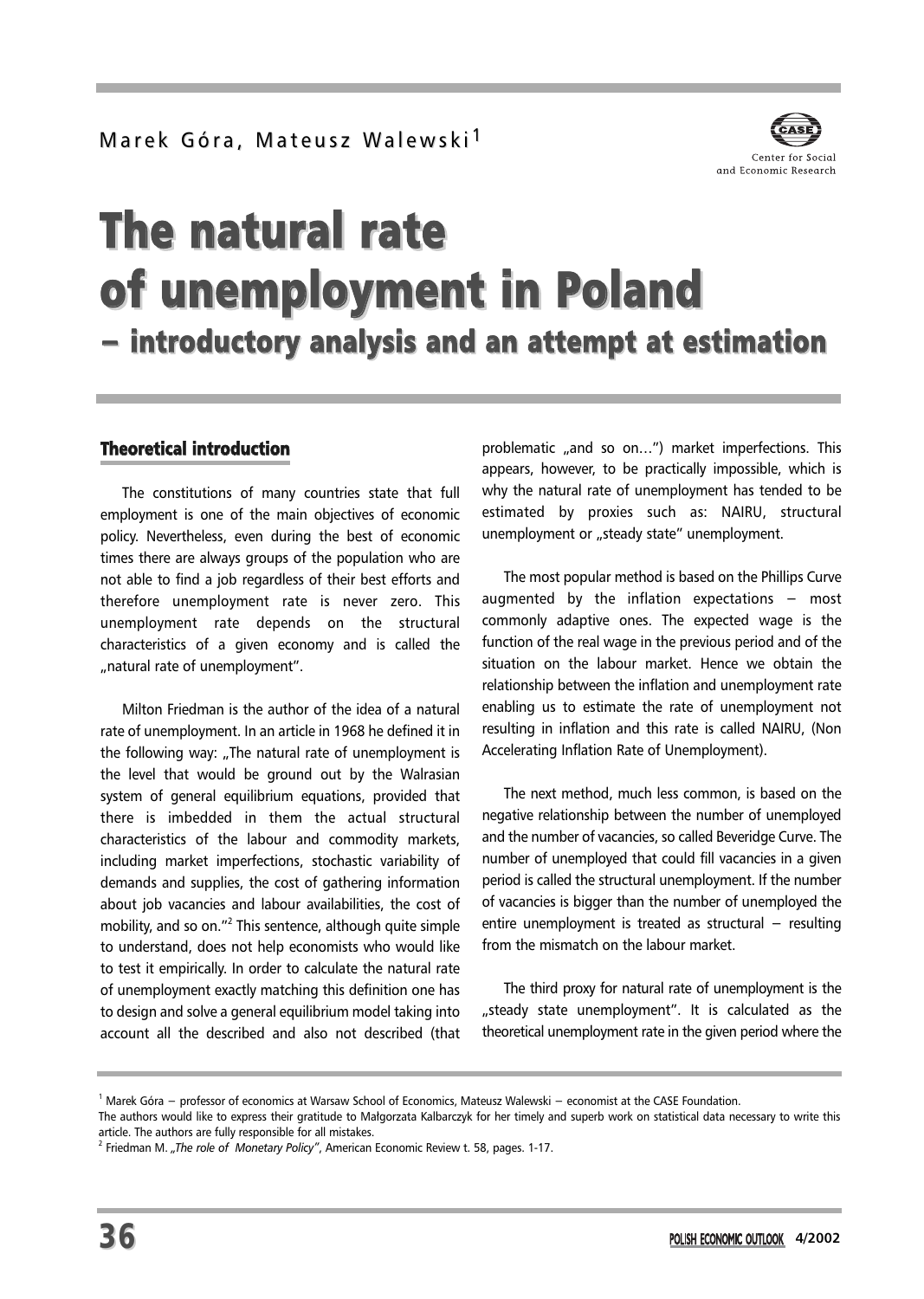

unemployment inflows would be equal to unemployment outflows − i.e. the number of persons finding a job would be equal to the number of persons loosing their jobs. The basic advantage of this method is the simplicity, it is very easy to calculate as soon as there exist the suitable data. Additionally it enables us to decompose the unemployment dynamics to such factors as: demographic changes, job destruction and job creation. The basic disadvantage is, that it is not fully independent from the cyclical fluctuation and it means it does not satisfy one of the important characteristics of the Friedman's natural rate definition.

In our analysis due to simplicity of calculations we will use the last proxy for natural unemployment rate. We will utilise three different formulas to calculate the steady state unemployment. We hope our analysis will help to better understand the situation on the Polish labour market in the recent period.

## The ways of calculating of the steady state unemployment rate

The first formula we use may be found in the work of Alogoskufis et al issued by CEPR in 1995. They used the formula to calculate the 'steady state' unemployment rate in several OECD countries. Consequently, our results will be comparable to their results for other countries.

Steady state unemployment is described by the following formula:

$$
u^* = \frac{s+z}{s+h+n} \quad (1)
$$

where:

- *u\** − steady state unemployment rate,
- *s* = (*EU+EN*)/*E* − separation rate − the probability of losing a job in a given period,
- $z = (NU-UN-EN)/(E+U)$  − the demographic factor − part of the difference between the number of entrants on the labour market, (graduates a.s.o.) and the number of leavers, (discouraged unemployed, retirees a.s.o.), increasing the number of unemployed,
- *h* = *UE/U* − hiring rate − the probability of an unemployed person finding a job,
- *n* − percentage increase of the labour force,
- *E* − employment,
- *U* − unemployment,
- *N* − the number of inactive persons,
- *EU* −the number of persons who in the period *t* changed their status from "employed" to "unemployed" – the flow from employment to unemployment. All the other flows are defined respectively.

This formula enables us to break down unemployment's dynamics into various economically meaningful factors. Thus, the separation rate can be interpreted as the indicator of restructuring processes, the hiring rate as the indicator of cyclical fluctuations and also of mismatches on the labour market (skills mismatch, geographical mismatch a.s.o.). The meanings of the demographic factor and labour force growth seem to be obvious.

The second formula is very similar to the first. It does not take into account the demographic factor or labour force growth. It is based on a very friendly  $-$  due to its simplicity – mathematical model of the labour market. It also reminds us how important for the situation on the labour market is the possibility of those who are not able to find a job of leaving it. It shows us the steady state unemployment rate without such a possibility. This formula may be found in Hall's article (1979).<sup>3</sup>

$$
u^* = \frac{s}{s + \frac{h}{1-h}} \ , \quad (2)
$$

where all rates are defined as in equation (1).

The third formula comes from Ehrenberg and Smith  $(1994)^4$  and the steady state unemployment rate is calculated as follows:

$$
u^* = \frac{1}{1 + \left[ \frac{(ne + nu)ue + (ne)(un)}{(ne + nu)eu + (nu)(en)} \right]} \quad . \quad (3)
$$

where *ne = NE/N* and is a rate of flow from inactivity to employment. All the other flow rates are defined respectively and there is always a starting point in the denominator. This formula is clearly the most comprehensive of all the three

<sup>&</sup>lt;sup>3</sup> Hall R.E. "The theory of the natural unemployment rate and the duration of unemployment", *Journal of Monetary Economics 5 (1979 p. 153-169)*. <sup>4</sup> Ehrenberg R.G., Smith R.S. "Modern labor economics: theory and public policy", *The American Prospect*, spring 1995.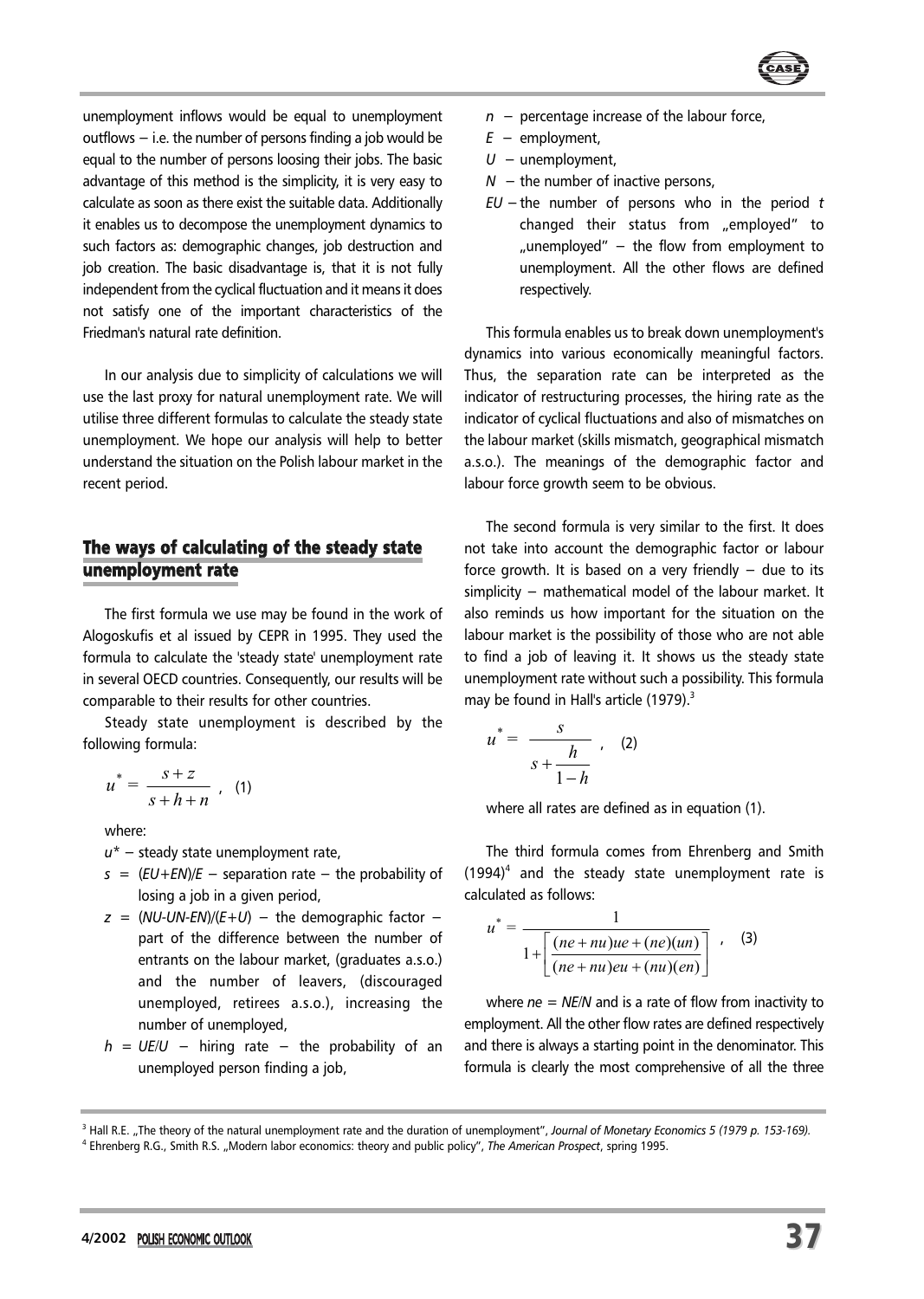

since it takes into account all the possible flows. Neither the first nor the second formula takes into account the flow from inactivity straight into employment, for example graduates who find jobs immediately. The disadvantage of this formula is that it disenables us from analysing the factors determining unemployment's dynamics.

results of the calculations are extremely sensitive to the method used. One should bear in mind that all the methodological formulae used here estimate the steady state unemployment rate, therefore "belong to the same family".

## Results of estimations and commentaries

The data from table 4.1 and graph 4.1 show how complicated it is to estimate a proxy of the natural unemployment rate, and how imprecise the proxies are. The

This analysis proves the importance of flows between the labour force (*E+U*) and inactivity. The steady state unemployment rate without these flows (formula 2) is much higher than for other formulae and is already above 20%. Steady state unemployment in the last two years is growing much faster than the actual unemployment rate. This contradicts the theoretical expectation that during an economic slowdown actual unemployment dynamics

## Table 4.1. Steady state unemployment rates and actual unemployment rate in Poland, according to the LFS in the period 1993−2001

|                         | 1993/94 | 1994/95 | 1995/96 | 1996/97 | 1997/98 | 1998/99 | 1999/00 | 2000/01 |
|-------------------------|---------|---------|---------|---------|---------|---------|---------|---------|
| Formula 1 (Alogoskufis) | 10.7    | 9.6     | 8.0     | 6.0     | 6.2     |         | 13.1    | 18.2    |
| Formula 2 (Hall)        | 14.5    | 13.5    | 12.9    | 11.0    | 11.4    |         | 21.2    | 26.7    |
| Formula 3 (Ehrenbeg     | 12.9    | 10.9    | 9.1     | 7.4     | 7.5     |         | 14.6    | 19.8    |
| and Smith)              |         |         |         |         |         |         |         |         |
| LFS unemployment rate   | 13.9    | 13.1    | 11.5    | 10.2    | 10.6    | 15.3    | 16.0    | 18.5    |

*Source: Own calculations based on LFS data.*

*\* It was not possible to apply the flow-based calculations for the period 1998/99. The LFS was broken for two quarters of 1999.*

## Chart 4.1. Steady state unemployment rates and actual unemployment rate in Poland, according to the LFS in the period 1993−2001



*Source: Table 4.1.*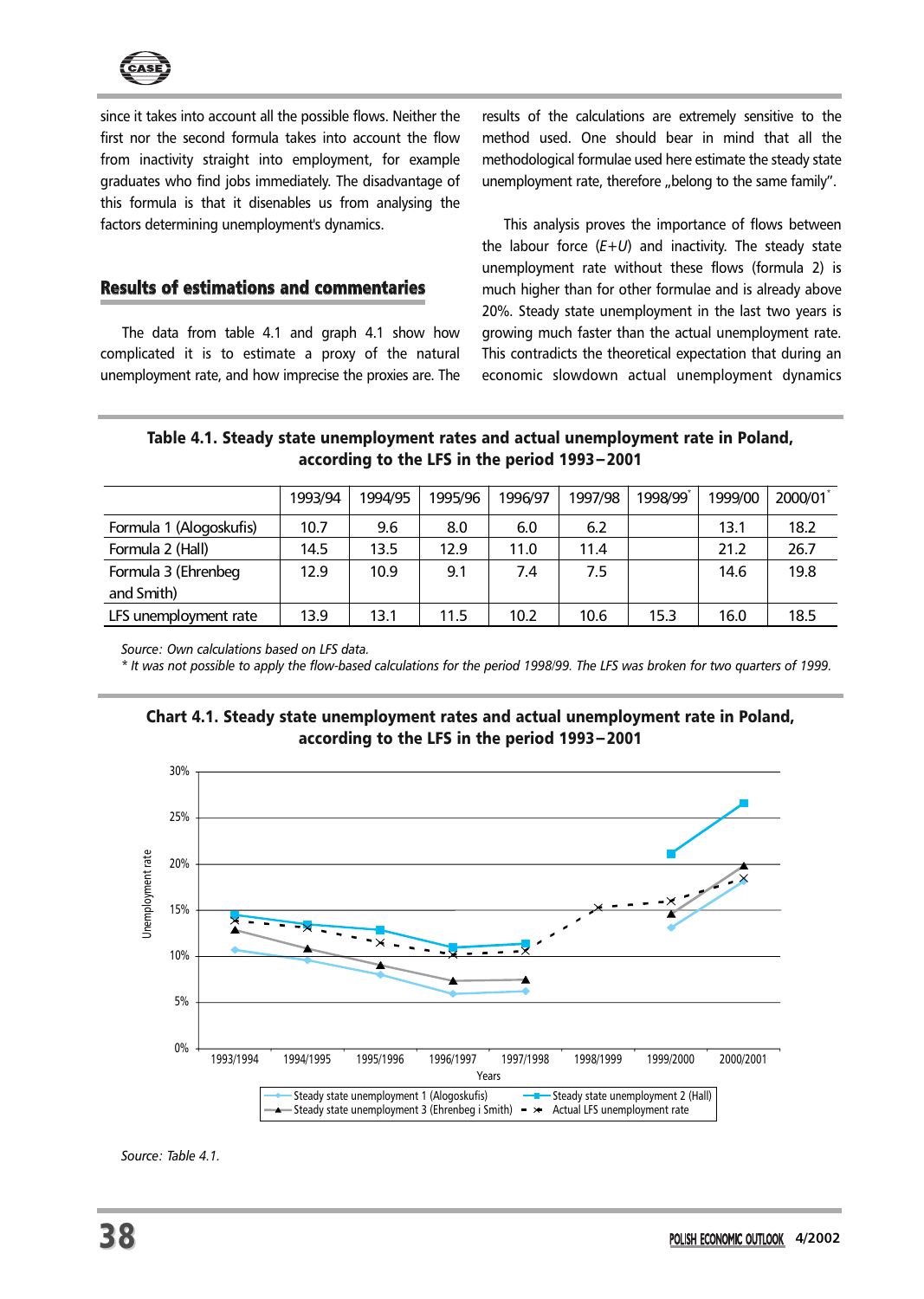

would originate mainly from cyclical factors. It may indicate that during the period of fast economic growth, for various reasons, enterprises retained redundant workers.

Increase of the steady state unemployment rate according to formula 2 (not taking into account the flows between the labour force and inactivity) is the most apparent. It follows an increase in the separation rate, combined with a serious decrease in the hiring rate (table 4.2). This is a result of the economic slowdown and real appreciation of the currency in the period 1999−2001, which resulted in the forced acceleration of the restructuring process in Polish enterprises. Outflows from the labour force cushioned somewhat the negative effects of this process on labour market statistics. Steady state unemployment rates calculated according to formulae 2 and 3, taking these flows into account, did not rise as much either.

The data in table 4.2 show that the significance of demographic factors (*z*) in unemployment dynamics in Poland is slightly decreasing. This factor is less negative, thus further aggravating the situation on the labour market. It results from the growing inflow of graduates onto the labour market in the last period and also of the recent limitations on pre-retirement schemes. It is also clear that labour force growth hardly influences unemployment dynamics at all.

Chart 4.2 presents a break down of steady state unemployment dynamics into various factors. It simulates steady state unemployment rate changes, holding selected factors at their 1993 levels.

One can clearly notice the effect of the hiring rate fall in the recent period. If the hiring rate had been stable since 1993 the steady state unemployment would still not be higher than 10%. This simulation indicates the growing importance of job creation policies in the subsequent years.

If the separation rate were stable, steady state unemployment would currently be much higher than 20%. Although in the period 1999−2001 the separation rate started to increase as a result of accelerated restructuring it seems that following expected governmental financial support for enterprises this trend will not continue.

It is also clear that in 1993 the demographic situation was much more comfortable. Steady state unemployment would be much lower if the demographic factor had not changed over the last few years. One should note, however, that the earlier deactivating schemes, although having positive effects in the short run, are very dangerous from the long-term point of view. They lead to an increase in the social burden of labour costs, consistently raising them, which results in higher unemployment in the long run.

## **Conclusions**

- − The faster growth of steady state unemployment than the actual unemployment rate during the economic slowdown contradicts theoretical expectations. It proves that in spite of the serious employment reductions in the second half of 1990s, in 1999 there was still serious overemployment in Polish enterprises.
- − The level of productivity in manufacturing enterprises has been constantly growing over recent years. Even assuming increasing economic growth in the nearest future they will not increase employment accordingly.

|                           | 1993/94  | 1994/95 | 1995/96 | 1996/97 | 1997/98 | 1998/99 | 1999/00 | 2000/01 |
|---------------------------|----------|---------|---------|---------|---------|---------|---------|---------|
| Separation rate (s)       | 10.6%    | 8.4%    | 7.4%    | 7.2%    | 6.4%    |         | 7.3%    | 8.7%    |
| Demographic               | $-5.3\%$ | $-4.3%$ | $-4.1%$ | $-4.5%$ | $-3.9%$ |         | $-3.5%$ | $-3.5%$ |
| factor $(z)$              |          |         |         |         |         |         |         |         |
| Hiring rate $(h)$         | 38.5%    | 35.1%   | 33.3%   | 36.7%   | 33.2%   |         | 21.3%   | 19.3%   |
| Labour force growth $(n)$ | 0.3%     | $-0.5%$ | 0.5%    | 0.1%    | 0.6%    |         | 0.5%    | 0.5%    |

## Table 4.2. Factors influencing steady state unemployment, according to formula 1 (Alogoskufis et.al), 1993−2001

*Source: Own calculations based on the LFS data.*

*\* It was not possible to apply the flow-based calculations for the period 1998/99. The LFS was broken for two quarters of 1999.*